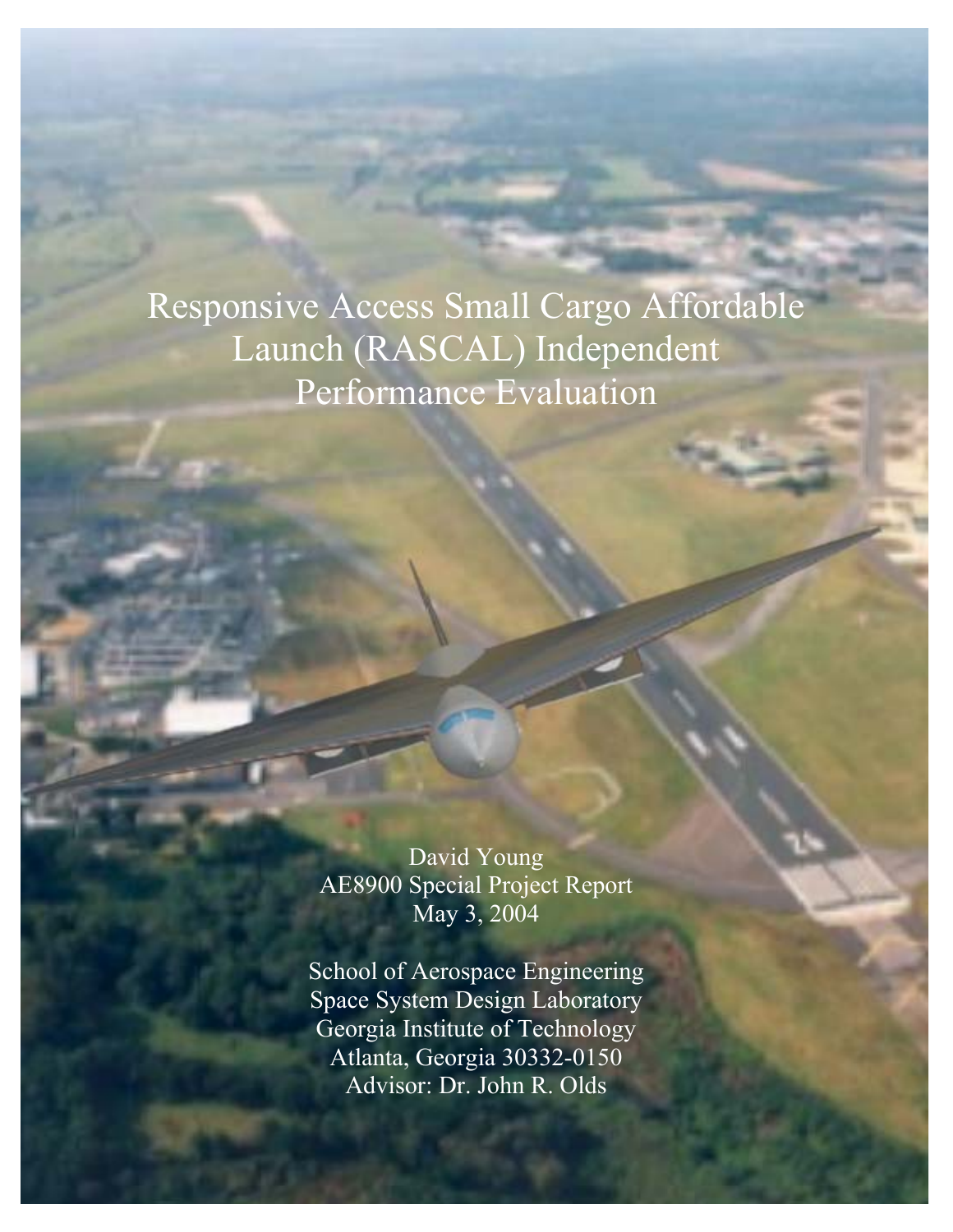# **Table of Contents:**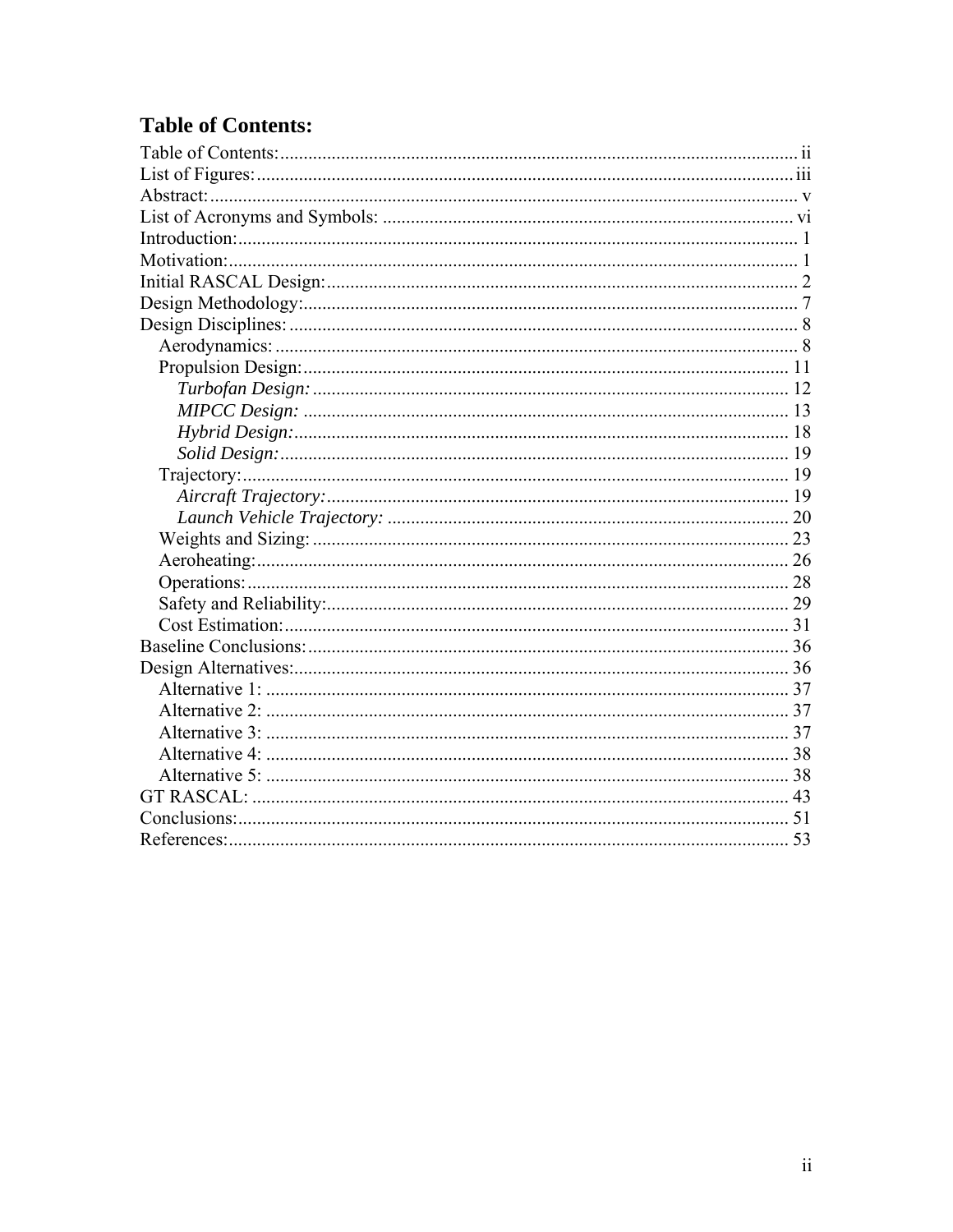# **List of Figures:**

| Figure 12: Apparent Flight Altitude Experienced by the Turbo Machinery as a Function |  |
|--------------------------------------------------------------------------------------|--|
|                                                                                      |  |
| Figure 13: Apparent Mach Number Experienced by Turbo Machinery as a Function of      |  |
|                                                                                      |  |
| Figure 14: MIPCC Propellant Consumption Curve Fits as a Function of SLS Fuel Flow    |  |
|                                                                                      |  |
|                                                                                      |  |
|                                                                                      |  |
|                                                                                      |  |
|                                                                                      |  |
|                                                                                      |  |
|                                                                                      |  |
| Figure 21: Radiative Equilibrium Temperature Calculated from MiniVer.  27            |  |
|                                                                                      |  |
|                                                                                      |  |
|                                                                                      |  |
|                                                                                      |  |
|                                                                                      |  |
|                                                                                      |  |
|                                                                                      |  |
|                                                                                      |  |
| Figure 30: Cost per Flight Comparisons of Optimized Alternatives.  41                |  |
|                                                                                      |  |
|                                                                                      |  |
|                                                                                      |  |
|                                                                                      |  |
|                                                                                      |  |
|                                                                                      |  |
|                                                                                      |  |
| Figure 38: Overall Weight Breakdown of GT RASCAL (Fourth Stage Omitted).  48         |  |
|                                                                                      |  |
|                                                                                      |  |
|                                                                                      |  |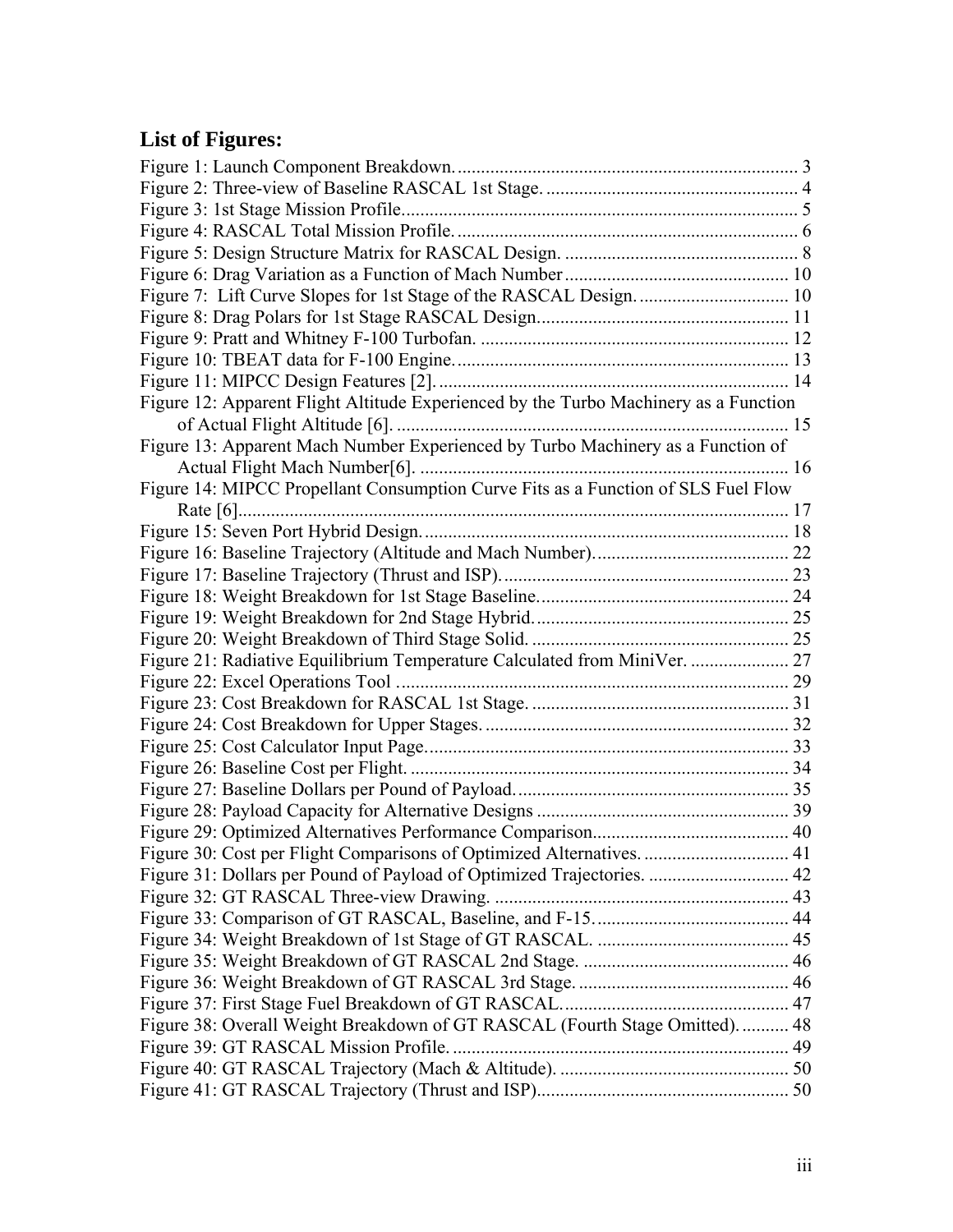## **List of Tables:**

|                                                                                      | 12   |
|--------------------------------------------------------------------------------------|------|
|                                                                                      |      |
| Table 3: Propellant Mass Fraction Comparison of Solid Propellant Upper Stages [7] 19 |      |
|                                                                                      | 20   |
|                                                                                      | 21   |
|                                                                                      | . 23 |
|                                                                                      |      |
|                                                                                      | 30   |
|                                                                                      |      |
|                                                                                      |      |
|                                                                                      |      |
| Table 12: GT RASCAL Flights per Year to Attain \$5,000 per Pound of Payload 51       |      |
|                                                                                      |      |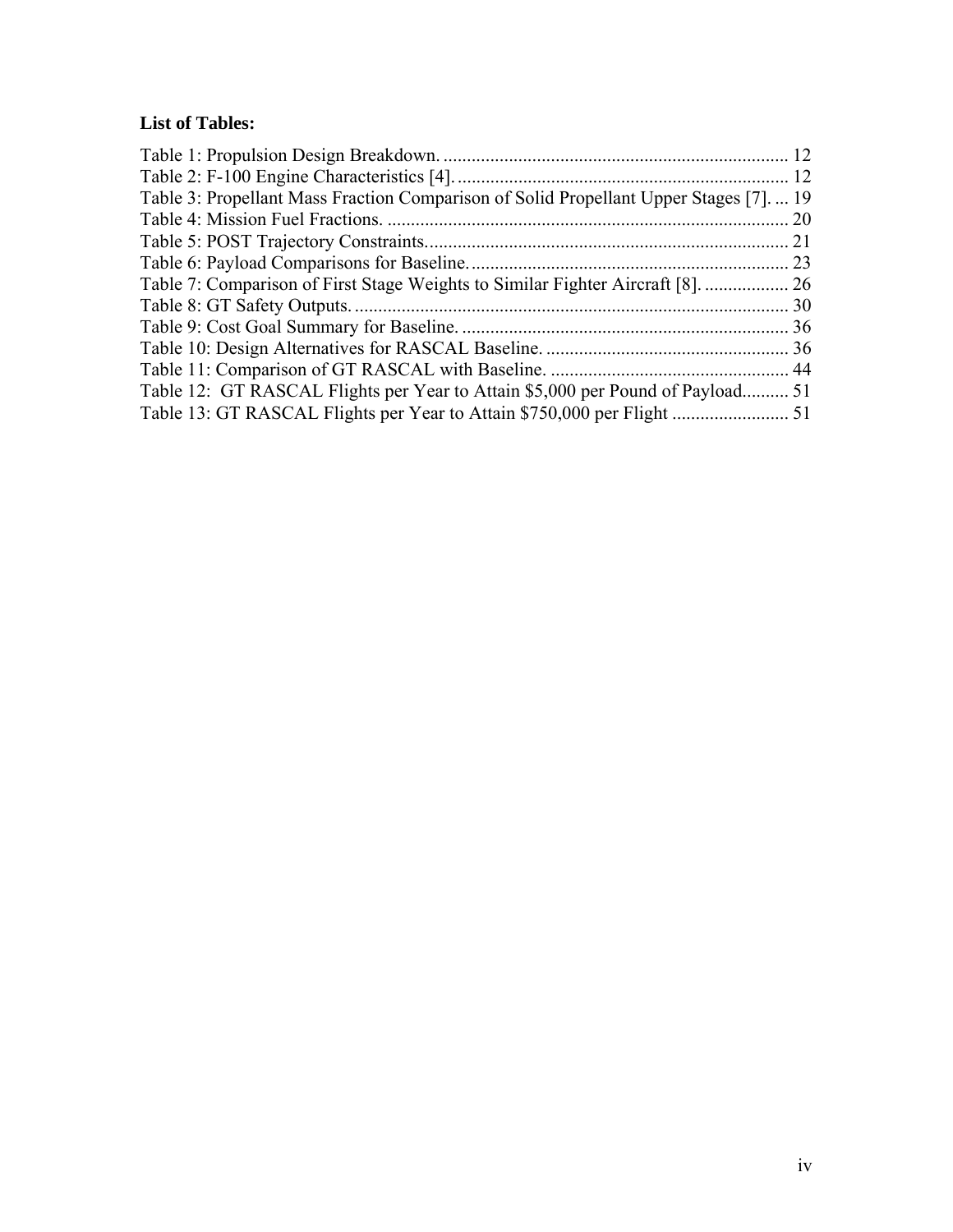#### **Abstract:**

 RASCAL is a Defense Department initiative that stands for Responsive Access, Small Cargo, Affordable Launch [2]. The overall launch concept involves three stages. The first stage will consist of a reusable aircraft similar to a large scale Air Force fighter. The first stage will also utilize Mass Injection Pre-Compressor Cooling (MIPCC) turbojet engines that will propel the stage to approximately two hundred thousand feet before releasing the second and third rocket stages. The first stage will be similar to a large fighter of the F-22 class, although the turbofans will be that of the more available F100 class. The MIPCC system will be a plug-in addition to the engines to help high altitude performance. This stage will be not only a "Launch Platform", but more of a first stage in that it will contribute significantly to the overall acceleration of the vehicle

The second and third stages will consist of simple expendable rockets. Releasing the upper stages outside the atmosphere will reduce the loads on the stages as well as the risk of staging. Also by relying on the reusable portion for all atmospheric flight, the expendable stages can be designed simpler and therefore cheaper.

The purpose of this project is to compare the published RASCAL numbers with those computed using a design methodology currently used in the Space System Design Laboratory (SSDL) at The Georgia Institute of Technology. When the initial Space Launch Corporation design was evaluated using the SSDL methodology it was found to fall short of the performance as well as the cost goals set by DARPA for the RASCAL program. The baseline vehicle was found to only carry 52 lbs to the 270 nmi sun synchronous orbit. Several alternatives were evaluated off of the baseline design. The best of these alternatives can meet DARPA's performance goals and reach the cost goals of \$5,000 per pound of payload with eight first stage vehicles flying 46 times per year for a total of 363 flights per year. Different economic cases were also evaluated to try and meet the cost goals in a less ambitious number of flights per year. It was found that if the DDT&E was paid for by another party (NASA, DOD, etc.) the cost goals can be met with just three vehicles flying 42 times per year for a total of 125 flights per year.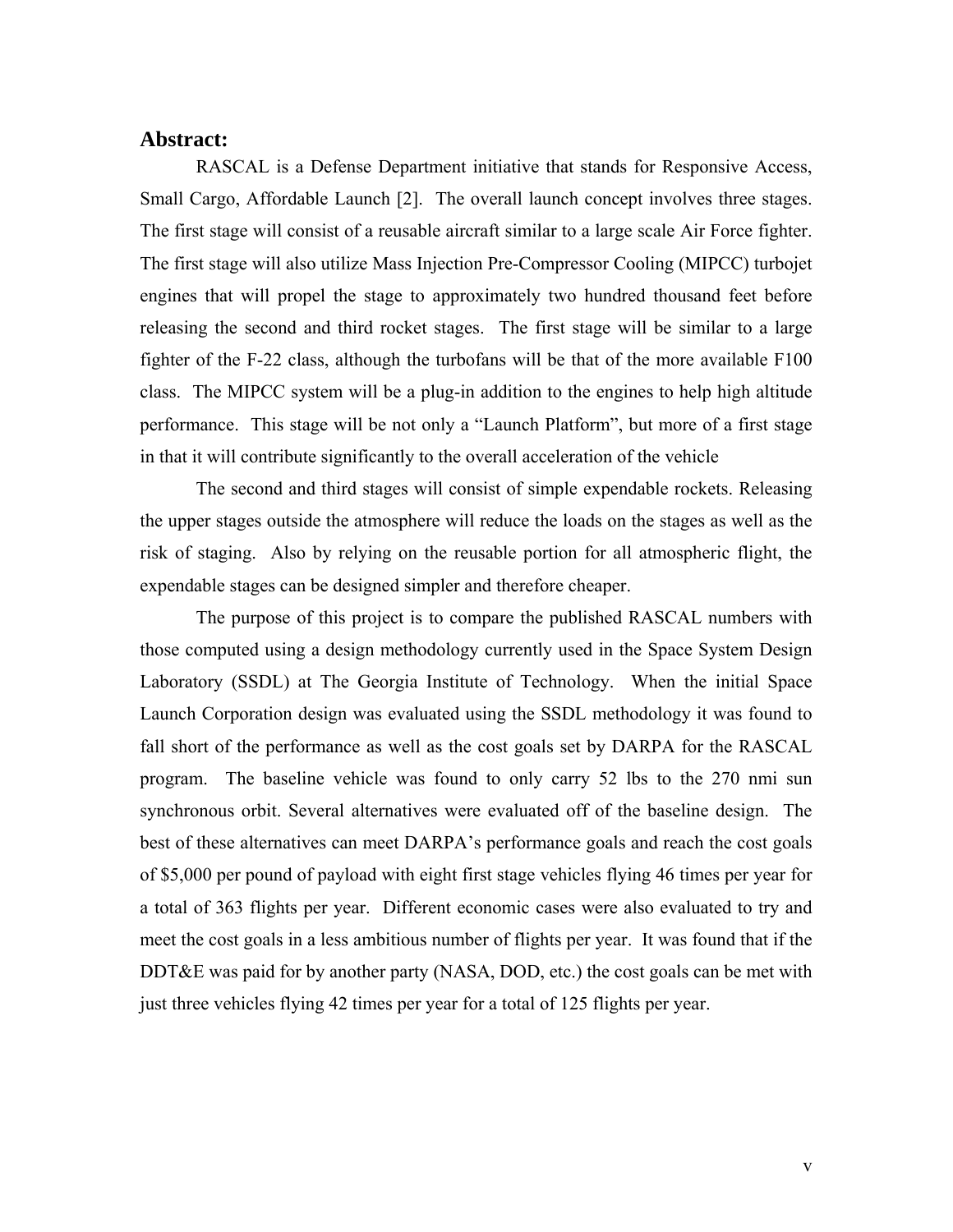# **List of Acronyms and Symbols:**

| <b>APAS</b>    | Aerodynamic Preliminary Analysis System         |
|----------------|-------------------------------------------------|
| CAD            | <b>Computer Aided Design</b>                    |
| <b>CBO</b>     | <b>Congressional Budget Office</b>              |
| <b>CER</b>     | <b>Cost Estimating Relationships</b>            |
| C <sub>1</sub> | Coefficient of Lift                             |
| $c_j$          | Specific Fuel Consumption                       |
| Cr             | Cruise                                          |
| <b>DARPA</b>   | Defense Advanced Research Projects Agency       |
| DDT&E          | Design, Development, Testing and Evaluation     |
| <b>DOD</b>     | Department of Defense                           |
| <b>DSM</b>     | Design Structure Matrix                         |
| Ff             | <b>Fuel Fraction</b>                            |
| <b>GTOW</b>    | <b>Gross Takeoff Weight</b>                     |
| <b>ICBM</b>    | Intercontinental Ballistic Missile              |
| $H_2O_2$       | Hydrogen Peroxide                               |
| <b>HABP</b>    | Hypersonic Arbitrary Body Program               |
| <b>HTPB</b>    | Hydroxyl Terminated Polybutadiene               |
| $l_{sp}$       | Specific Impulse                                |
| L/D            | Lift to Drag Ratio                              |
| LOX            | Liquid Oxygen                                   |
| Ltr            | Loiter                                          |
| M              | Mach                                            |
| <b>MER</b>     | <b>Mass Estimating Relationships</b>            |
| MiniVer        | Mini-Version                                    |
| <b>MIPCC</b>   | Mass Injection Pre-Compressor Cooling           |
| <b>MMC</b>     | <b>Metal Matrix Composite</b>                   |
| <b>MTBF</b>    | Mean Time Between Failures                      |
| <b>NAFCOM</b>  | NASA-Air Force Cost Model                       |
| <b>NASA</b>    | National Aeronautics and Space Administration   |
| O/F            | Oxidizer Fuel Ratio                             |
| <b>POST</b>    | Program to Optimize Simulated Trajectories      |
| Pro E          | Pro Engineer                                    |
| Q              | <b>Dynamic Pressure</b>                         |
| R              | Range                                           |
| <b>RASCAL</b>  | Responsive Access Small Cargo Affordable Launch |
| <b>SLS</b>     | Sea Level Static                                |
| <b>SSDL</b>    | Space System Design Laboratory                  |
| <b>TAT</b>     | Turn Around Time                                |
| <b>TBEAT</b>   | Turbine Based Engine Analysis Tool              |
| <b>TFU</b>     | <b>Theoretical First Unit</b>                   |
| <b>TPS</b>     | <b>Thermal Protection System</b>                |
| T/W            | Thrust to Weight Ratio                          |
| <b>USAF</b>    | <b>United States Air Force</b>                  |
| $\Delta V$     | Ideal Change in Velocity                        |
|                |                                                 |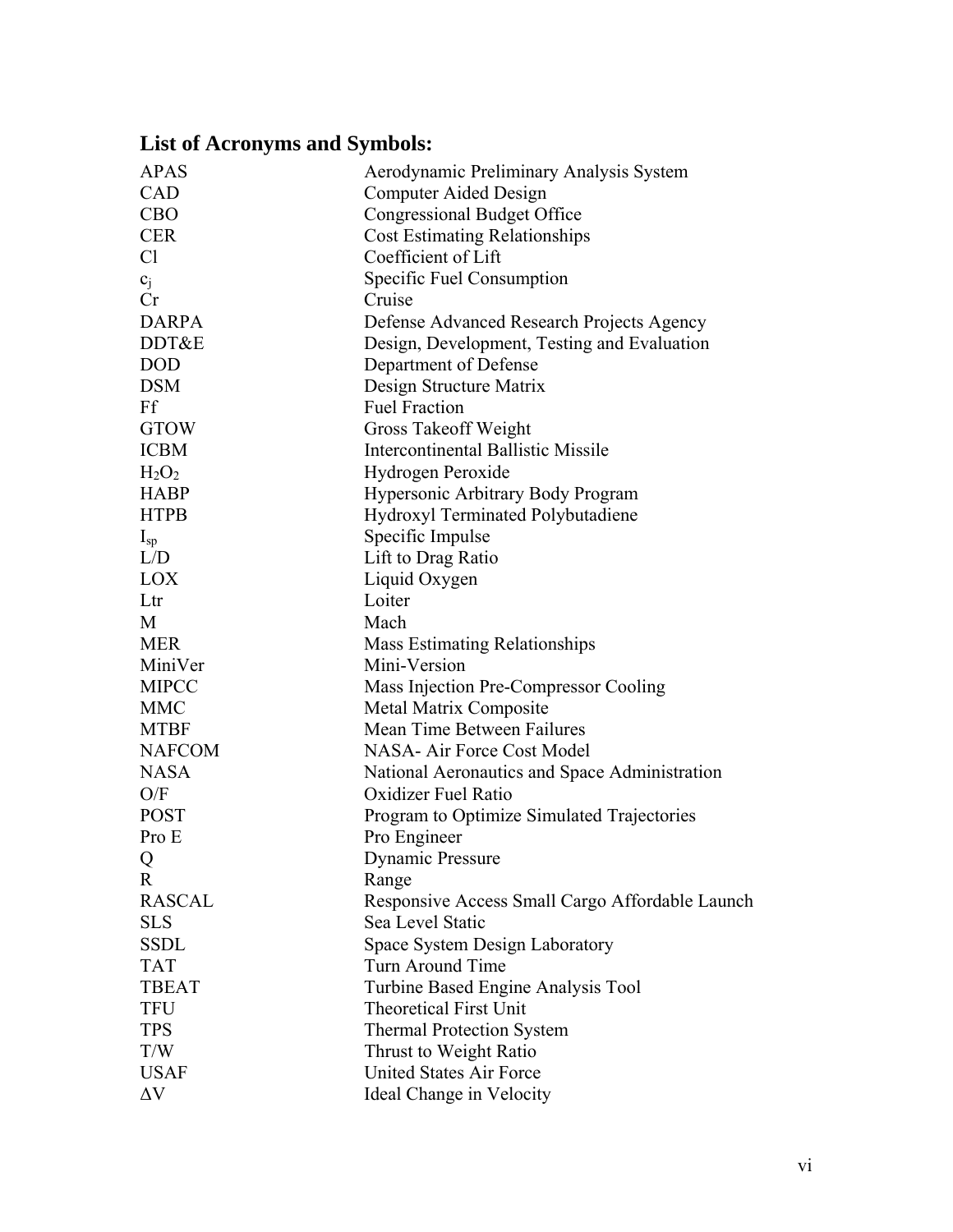#### **Introduction:**

 Due to the uncertainty in today's world and the reliance of the US military on space based assets there is a need for assured and timely access to space. One way to accomplish this assured access to space is to use a combination of reusable and expendable vehicles. This combination will involve the use of a completely reusable first stage that is very similar to today's fighter aircraft. The second and third stages will comprise of a low cost expendable rockets for exo-atmospheric flight. The goal of this project is to get 250 lbs to any inclination with a high flight rate and a low cost of less than \$5,000 per pound of payload or \$750,000 per flight.

RASCAL is a Defense Department initiative that stands for Responsive Access, Small Cargo, Affordable Launch. The first stage will consist of a reusable aircraft similar to a large scale Air Force fighter. The first stage will also utilize Mass Injection Pre-Compressor Cooling (MIPCC) turbojet engines that will propel the stage to approximately two hundred thousand feet before releasing the second and third rocket stages. The first stage will be similar to a large fighter of the F-22 class, although the turbofans will be that of the more available F100 class. The MIPCC system will be a plug-in addition to the engines to help high altitude performance. This stage will be not only a "Launch Platform", but more of a first stage in that it will contribute significantly to the overall acceleration of the vehicle

The second and third stages will consist of simple expendable rockets. Releasing the upper stages outside the atmosphere will reduce the loads on the stages as well as the risk of staging. Also by relying on the reusable portion for all atmospheric flight, the expendable stages can be designed simpler and therefore cheaper.

#### **Motivation:**

 The current launch vehicle market is not equipped to offer the assured and cost affective access to space. The smallest and cheapest launch vehicle currently available is the Orbital Sciences Pegasus rocket. The Pegasus utilizes an air launch system which costs over 20 million dollars per launch with a payload of approximately 1000 lbs [1]. This results in about 20,000 dollars per pound of payload. This cost is prohibitive to smaller companies and universities trying to access space. The Pegasus also requires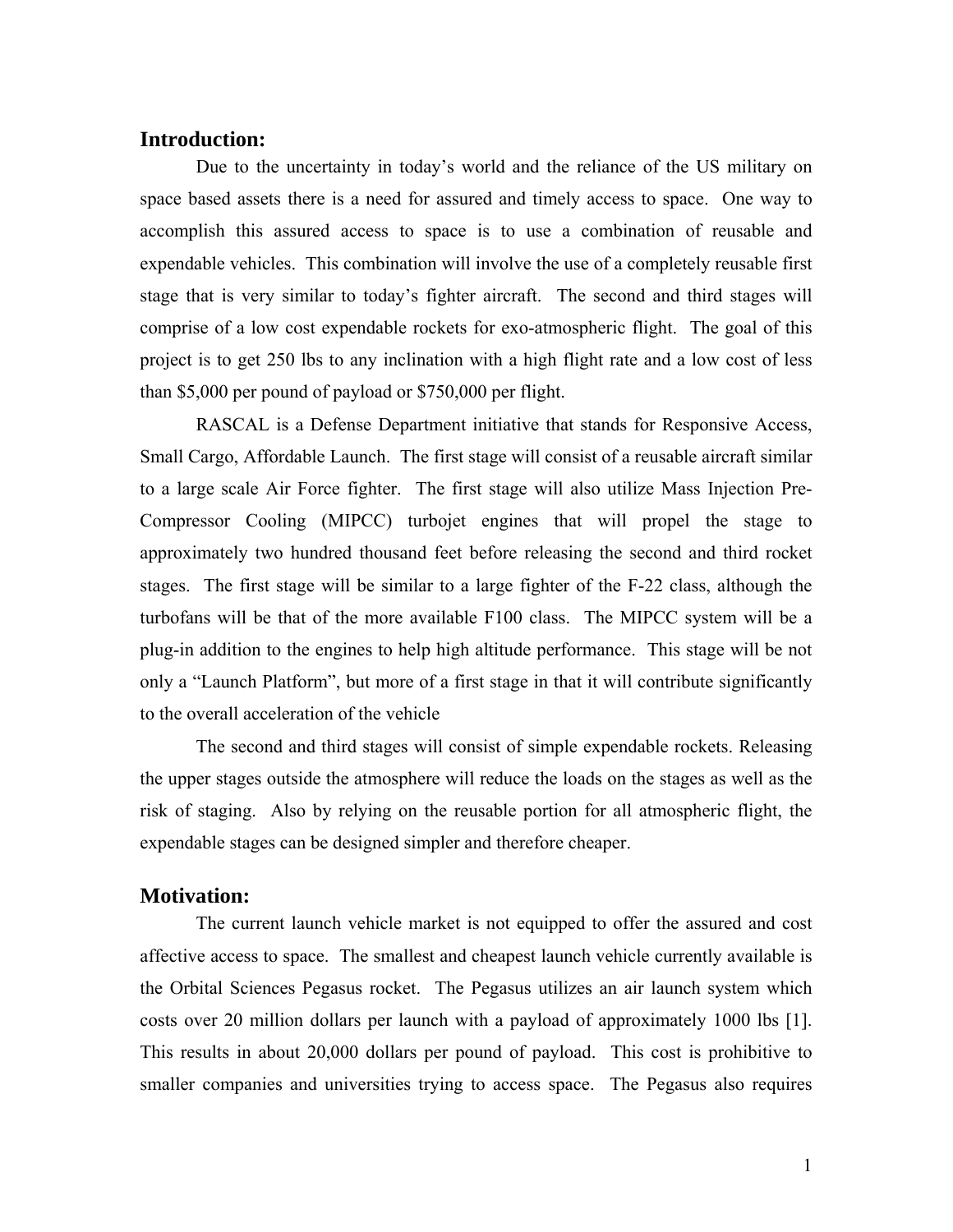months of planning before a launch can be conducted. This long mission planning time is especially crucial to DOD payloads. The US military relies heavily on space assets to conduct surveillance, targeting, and communications. If these assets were to fail by either mechanical failure or hostile action replacements would have to wait at least weeks before they could be successfully launched.

 The RASCAL program is DARPA's attempt to solve the space access problem. The goals of the program are to develop a responsive, routine, and small scale launch system. The goals of the project are to have a one hour mission scramble capability (responsive), a 24 hour TAT with a high flight rate (routine), and 250 lbs to sun synchronous orbit (small scale). The total goal for cost per flight is \$750,000 with a cost per pound of payload goal of \$5,000 per pound. If these goals are meet it should benefit both military and commercial customers. The military will benefit from RASCAL by having assured access to a highly strategic commodity (polar orbits). The commercial customer will benefit from the low costs and small payload capacity which allows small companies and universities to launch payloads into orbit.

#### **Initial RASCAL Design:**

 The initial RASCAL program was initiated by DARPA in March of 2002. Phase I of RASCAL was a nine-month study contracted six teams to evaluate the feasibility of launching small payloads at a significant cost reduction over current launch systems. After the initial nine-month study phase II was initiated. This phase was awarded to the Space Launch Corporation in January of 2003 [2]. This eighteen-month phase is intended to advance the RASCAL design and allow for risk reduction testing [2]. The final phase will be initiated in July of 2004 for construction, testing and demonstration of the RASCAL design for an initial operating capability of 2006.

 The initial RASCAL design consists of a combination of reusable and expendable vehicles. The first stage is a "fighter like" design implementing MIPCC (Mass Injecting and PreCooling Compressors) engines for exo-atmospheric flight. This segment will allow for the faster TATs than conventional launch vehicles and the low operating costs necessary to reach the RASCAL goals. The upper stages will consist of mass produced low cost expendables. In the initial design this consists of two stages. A low cost, high performance hybrid engine will propel the upper stage when released from the first stage.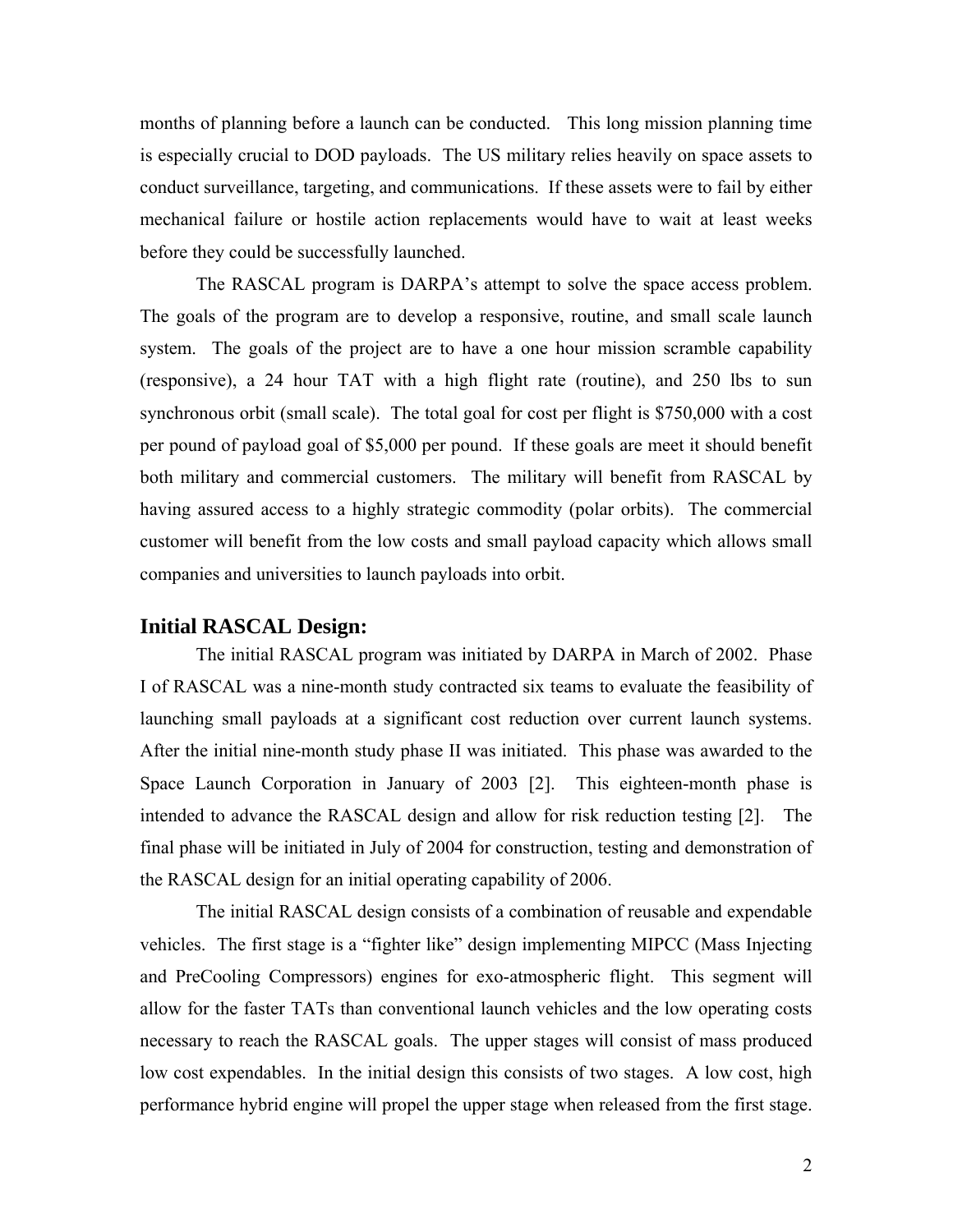This stage will then propel the vehicle until a third solid stage ignites to take 250 lb payload into orbit. These stages will be mass produced in large quantities to take advantage of learning curves to reduce the cost per vehicle. A summary of the RASCAL baseline system is shown as Figure 1.



**Figure 1: Launch Component Breakdown.** 

This figure depicts some of the Space Launch Corporations specifications for the RASCAL design. This design utilizes an 89 ft long, 90,000 lb first stage and a 42 ft long, 16,000 lb upper stage.

The first stage of this RASCAL design is slightly larger and heavier than a typical USAF fighter. This first stage is powered by four F-100 turbofans. These are the same turbofans that power both the F-15 and the F-16 currently in the USAF inventory. This reliance on proven technology should drive down the initial DDT&E costs for the RASCAL design. Unlike other next generation launch vehicles the RASCAL design does carry a pilot. The pilot restricts the performance of the first stage by forcing the aircraft to maneuver with less than six g's of acceleration. The pilot does help keep the DDT&E costs of the initial design low since there is no need for a complicated automatic flight system. Also the USAF is a major proponent of the RASCAL design and prefers to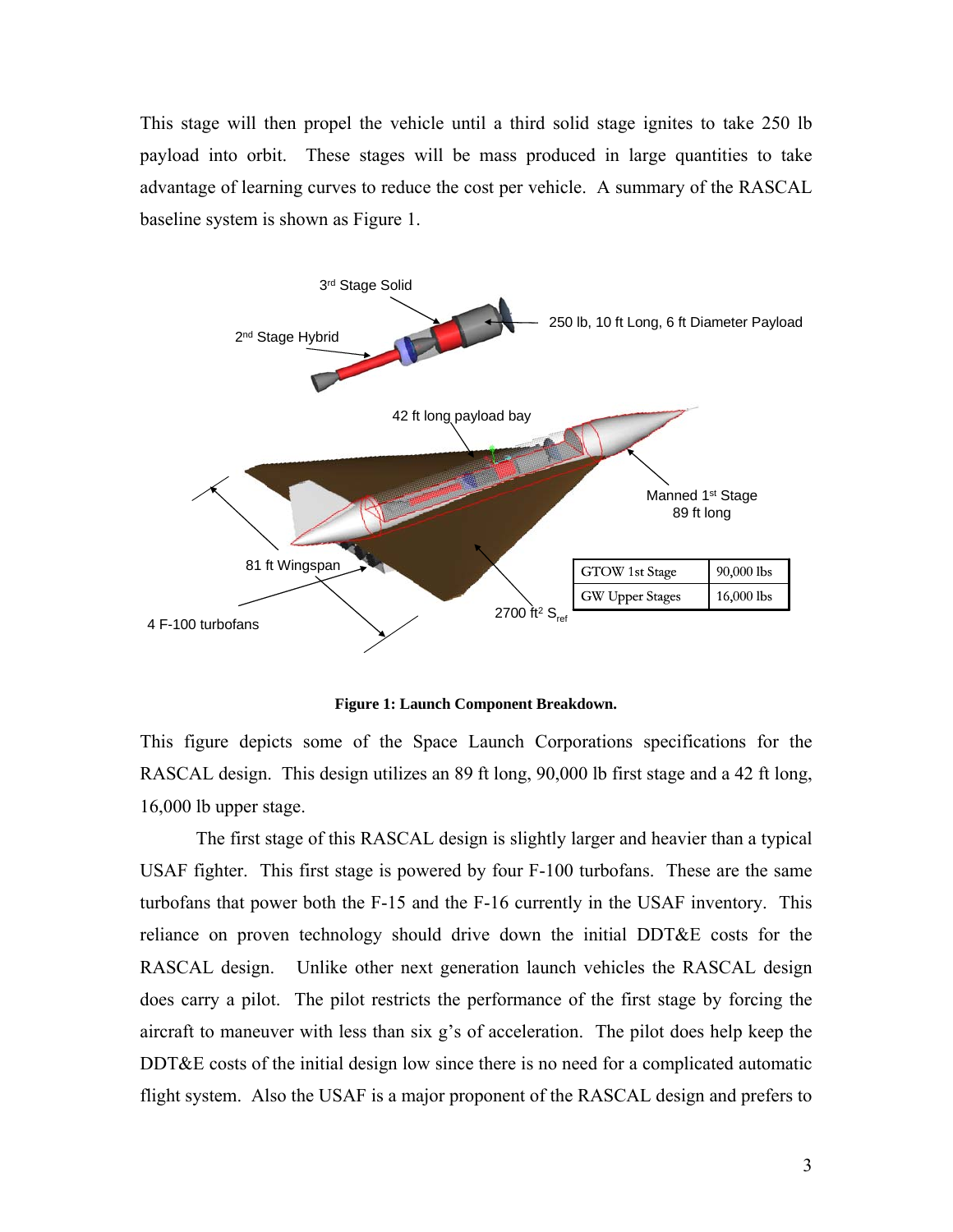have a manned fighter aircraft as opposed to unmanned air vehicles. A three-view of the baseline first stage is included as Figure 2.



**Figure 2: Three-view of Baseline RASCAL 1st Stage.** 

 The RASCAL program requires the flight profile of the first stage aircraft to have a circular range of 250 nautical miles with a loiter capability of one half and hour. The flight profile (Figure 3) involves a high speed acceleration and vertical rise segment which the RASCAL designers refer to as the "zoom maneuver". This maneuver is accomplished by throttling up the MIPCC F-100s to full throttle and accelerating a high flight path angle to the operating limits of the MIPCC engines. The first stage engines shut down when this operating limit is reached and the entire vehicle coasts on momentum to over 200,000 ft. At 200,000 ft the first stage and second stage separate. This high altitude of separation allows the second stage to be released without high aerodynamic forces experiences at lower separation altitudes. This low dynamic pressure of separation allows the upper stages to operate without any added structure for aerodynamic fairings. This removal of structure increases the mass fraction of these upper stages and therefore the performance. The first stage then releases the upper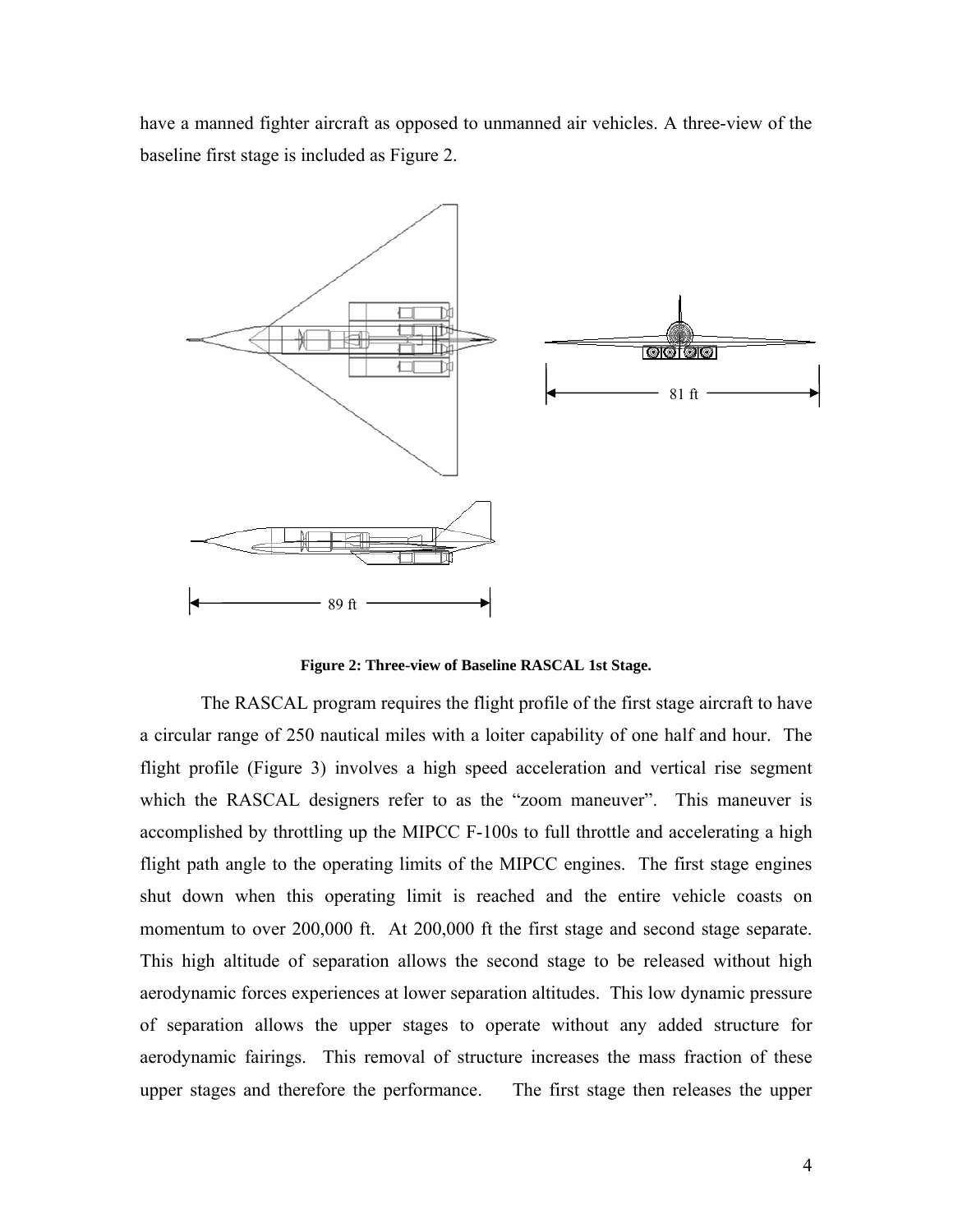stages which continue on to orbit. The first stage reenters the atmosphere unpowered along the glide slope determined by the trajectory. Once the dynamic pressure is within acceptable levels the MIPCC engines restart and the first stage returns to the airport as an aircraft. The zoom maneuver covers a downrange distance of over 180 nautical miles. This requires the first stage to fly a worst case of 430 nautical miles to the landing strip.



**Figure 3: 1st Stage Mission Profile.** 

 This profile is very similar to that which is flown by a typical aircraft. The launch vehicle segment of the flight profile is depicted in Figure 4. As this figure shows the when the rocket trajectory is added to the flight profile the zoom maneuver does not look as dramatic as it appears in Figure 3. The first stage attains only 12% of the altitude obtained in the overall mission (215,000 ft of the 1.6 million feet necessary to obtain a 270 nmi orbit). As Figure 4 shows the release of the upper stages occurs from the top of the first stage at approximately 220,000 ft with a flight path angle of 20 degrees with less than 10% of the velocity necessary to propel the payload into orbit. The remaining 90% of  $\Delta V$  is provided by the upper stages. The main benefit of the first stage is not the  $\Delta V$ provided but the release of the upper stages outside the atmosphere. This reduction in drag dramatically decreases the overall size of the upper stages. The hybrid propellant of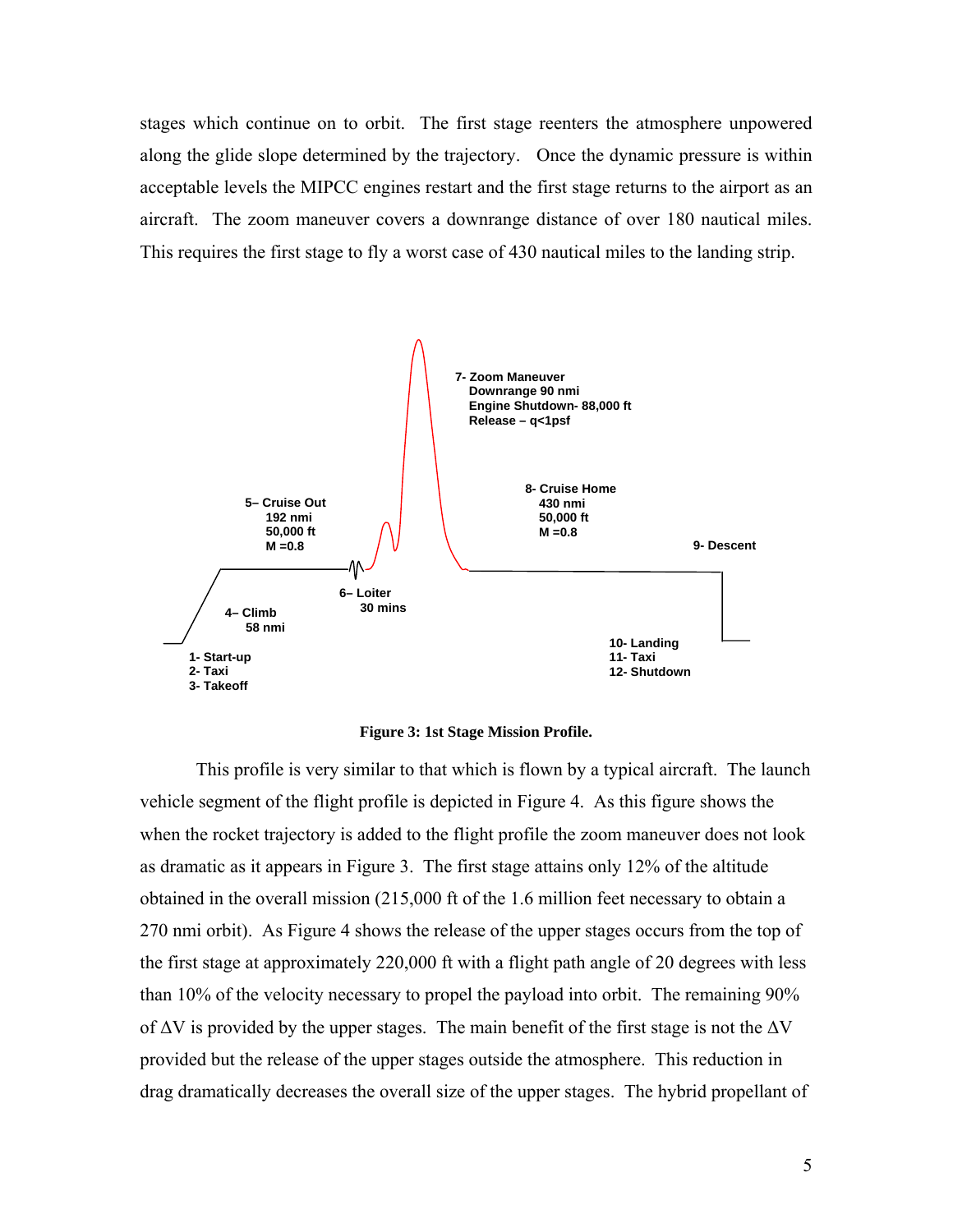the second stage was chosen over solid propellant for a number of reasons. First, the hybrid engines offer a higher performance than solids due to the higher  $I_{\rm SD}$  that hybrids provide. A second reason hybrids were chosen over solids was that hybrids have the ability to shutdown if an anomaly in the firing of the engine is detected. This shutdown ability is not available in solid motors which could pose a danger to the manned first stage if a catastrophic failure were to occur soon after separation. The final stage was chosen to be solid for packaging as well as the cost considerations. These stages insert the payload directly into a 270 nautical mile circular orbit at a sun synchronous inclination of 98 degrees.



**Figure 4: RASCAL Total Mission Profile.** 

The RASCAL design is intended to launch a 250 lb payload into a 270 nautical mile circular orbit at a sun synchronous inclination of 98 degrees. The design goal is to also launch 400 lbs of payload into a 270 nautical mile, 28.5 degree inclination low earth orbit. Both of these mission profiles will be simulated with the RASCAL design being set for the more constraining mission. The secondary mission (the one which is not the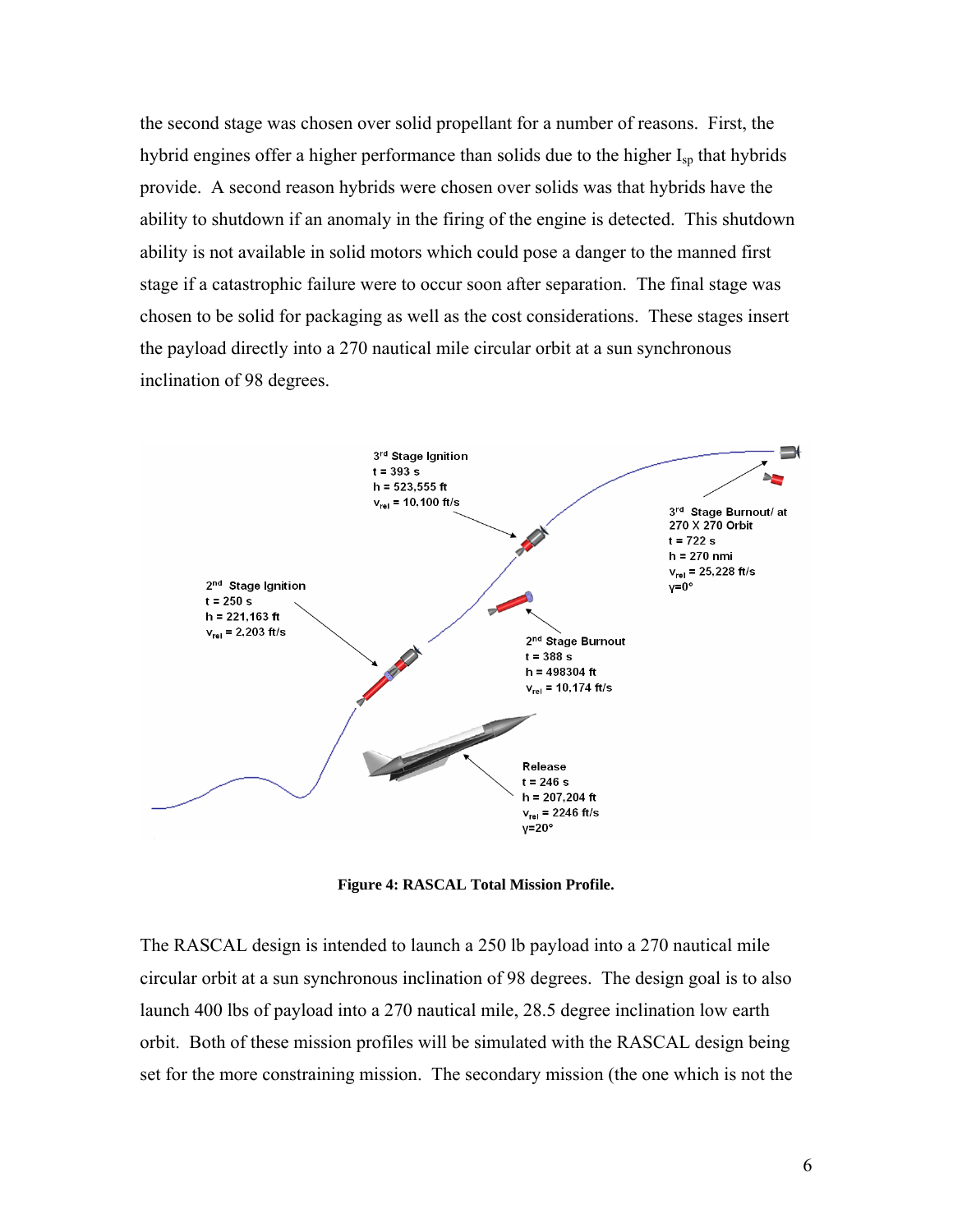driving constraint) will then be flown with the same design with the resulting payload exceeding the RASCAL design requirements.

#### **Design Methodology:**

 The purpose of this project is to compare the published RASCAL numbers with those computed using a design methodology currently used in the Space System Design Laboratory at The Georgia Institute of Technology. To accomplish the RASCAL baseline design was analyzed in the following design structure matrix (DSM) (Figure 5). The DSM is a method of graphically interpreting the way that different contributing analyses (design disciplines) interact to create a design. This DSM is very similar to most launch vehicle designs. There is a strong iteration loop between the propulsion design, trajectory, and weights and sizing. This iteration loop does the major convergence of the vehicle. A smaller feedback occurs between aeroheating and weights and sizing (TPS weight). This is a smaller feedback since there are not radical departures in TPS design between similar trajectories. There is no feedback to the aerodynamics from the trajectory contributing analysis as one would expect. This is because the aerodynamic coefficients are non-dimensional and scale with the vehicle.

This design methodology is used for the RASCAL design. Due to the complexity of the design some contributing analyses are broken down into the two main constituents of the design (the first stage and the upper stage) to get converged solutions. These converged solutions are then recombined and reconverged in the contributing analysis before continuing through the DSM.

This method of simplifying the problem was mainly used in the trajectory contributing analysis. It was too difficult of a problem to run the entire trajectory from an initial guess so the first and upper stages were run independently matched at the separation point. Once this is achieved the two solutions are combined into one trajectory analysis with the solutions to the separate problems given as initial guesses to the combined problem. These "better guesses" allow the entire vehicle to be optimized and then closed in the main iteration loop.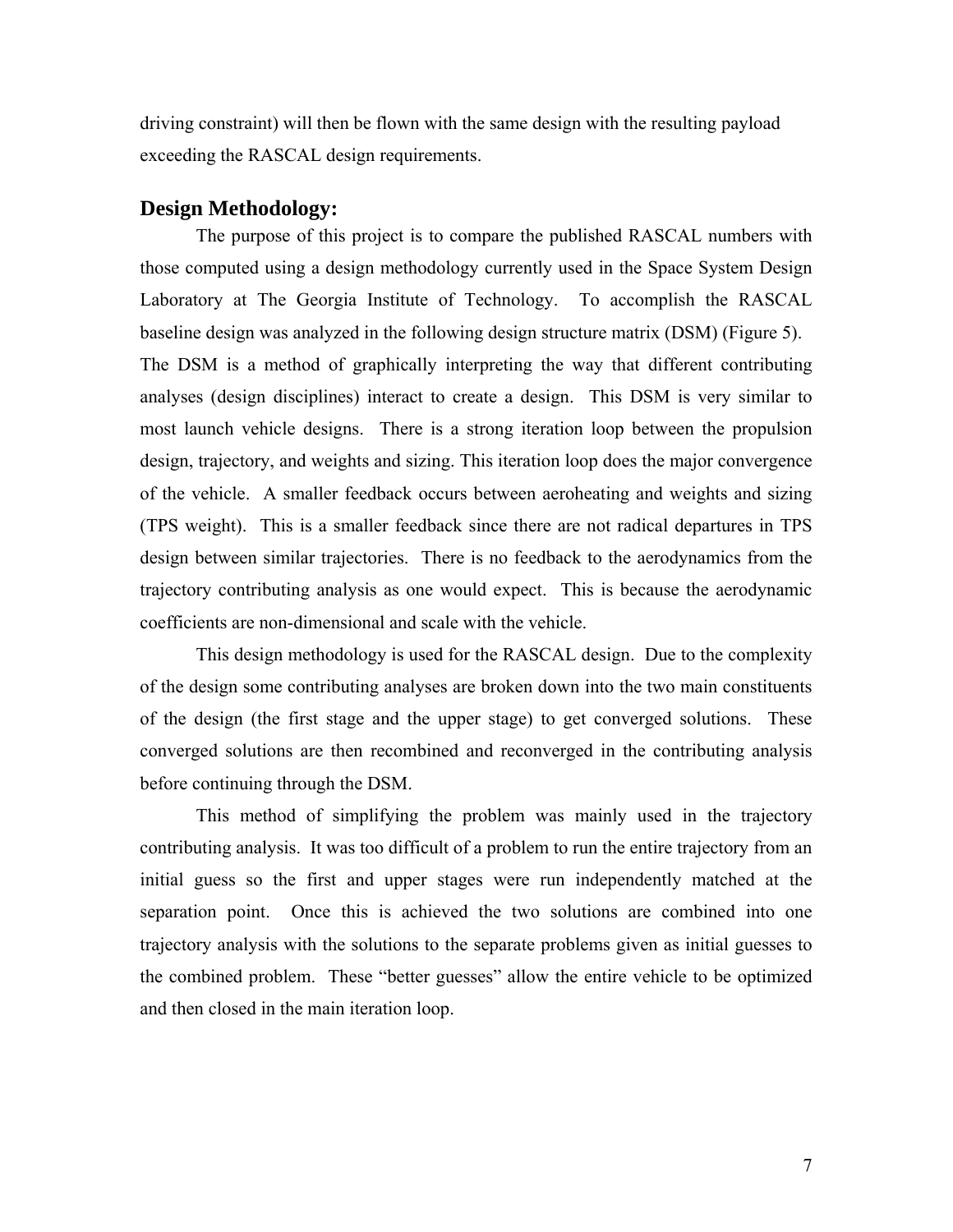

**Figure 5: Design Structure Matrix for RASCAL Design.** 

#### **Design Disciplines:**

 As the DSM predicts many different design disciplines are combined to create the converged design. Each design discipline was executed to verify both the feasibility and viability of the RASCAL design. Each discipline will be presented with the tool used and results obtained from the analysis.

#### *Aerodynamics:*

 The aerodynamic analysis for the RASCAL design was conducted using the Aerodynamic Preliminary Analysis System (APAS) computer code. APAS is a conceptual design aerodynamics tool used to obtain the lift, drag, and moment coefficients for a conceptual design. The APAS code is used to define the geometry of the conceptual design and then the analysis is conducted in one of two analysis codes. The geometry of the first stage, the total upper stage, as well as the third stage were all modeled in APAS. It should be noted that the second and third stages will be operating close to the APAS threshold of 350,000 ft and therefore the aerodynamic coefficients will be much less significant than that of the first stage.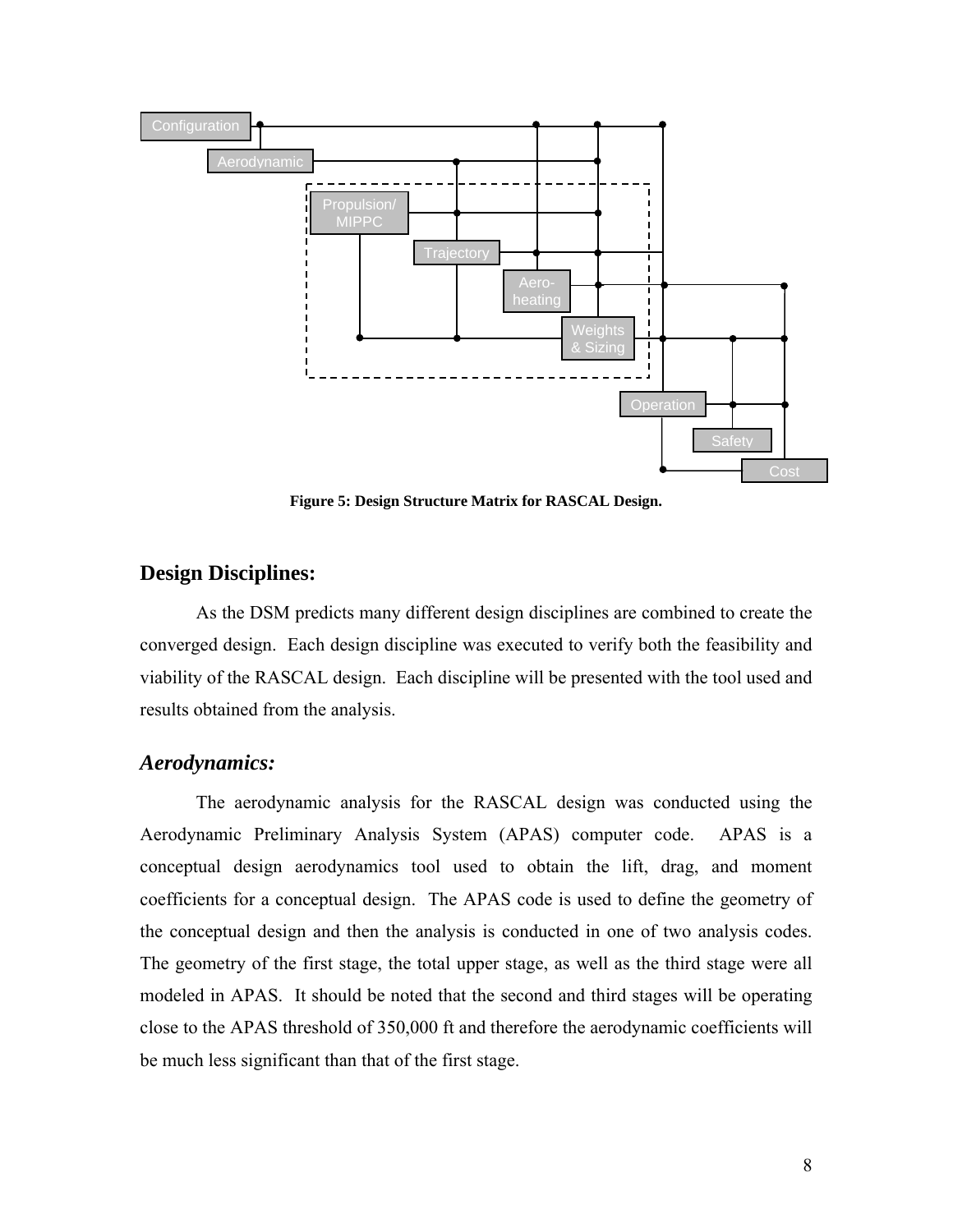Once the geometry is defined it must be analyzed to produce the aerodynamic coefficients necessary for the trajectory simulation. To analyze the aerodynamics historical data was used for the subsonic and transonic analysis Hypersonic Arbitrary Body Program (HABP) for was used for the hypersonic analysis. The historical data for subsonic and transonic analyses was obtained from F-14 design data [3]. This data contains the lift and drag coefficients as a function of Mach number and angle of attack. These coefficients were taken at a wing sweep of 55 degrees (that of the RASCAL design). The aerodynamic forces are then scaled by the coefficients and the RASCAL wing area of 2700  $\text{ft}^2$ . This data was then combined with the HABP hypersonic analysis to create a complete the aerodynamic data for both the first stage and the upper stages of the RASCAL design.

 The first aerodynamic data presented is the effect of Mach number on the zero lift drag coefficient  $(C_{D0})$  (Figure 6). As this plot depicts the drag is highest for the first stage at a Mach number of 1. The drag then decreases until Mach three and levels off. The ramp up to Mach 1 is an effect of the transonic drag in this region. This abrupt increase in drag can also be attributed to limited number of points before Mach 1 in the F-14 design data. This plot was not carried out for higher Mach numbers because the first stage will never achieve speeds in excess of Mach 4 (MIPCC cutoff speed).

 The next set of data is the lift curve slopes for the first stage of the RASCAL design (Figure 7). These again are a compilation of both the F-14 data and the HABP analysis. As expected as the angle of attack increases the lift increases. Also as the Mach number increases the coefficient of lift decreases (The actual lift increases, but the coefficient is normalized by velocity squared).

 The final set of aerodynamic data included is the drag polars (Figure 8). These drag polars relate the total drag (induced and zero lift) to the lift produced. The lift produced is a function of angle attack and Mach as depicted in Figure 8. Therefore given angle of attack and speed (Mach) of the vehicle all of the aerodynamic properties of the vehicle can be calculated.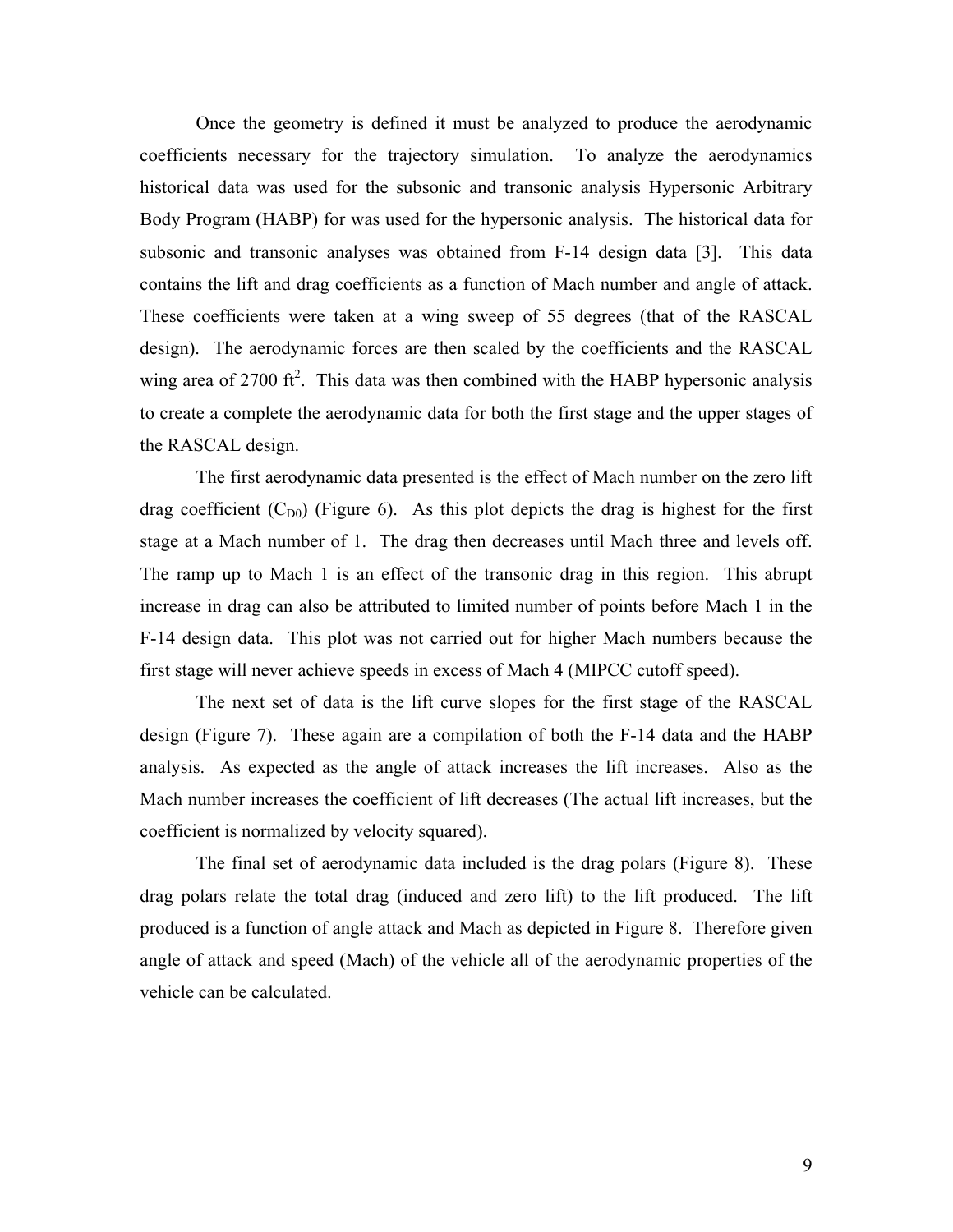

**Figure 6: Drag Variation as a Function of Mach Number** 



**Figure 7: Lift Curve Slopes for 1st Stage of the RASCAL Design.**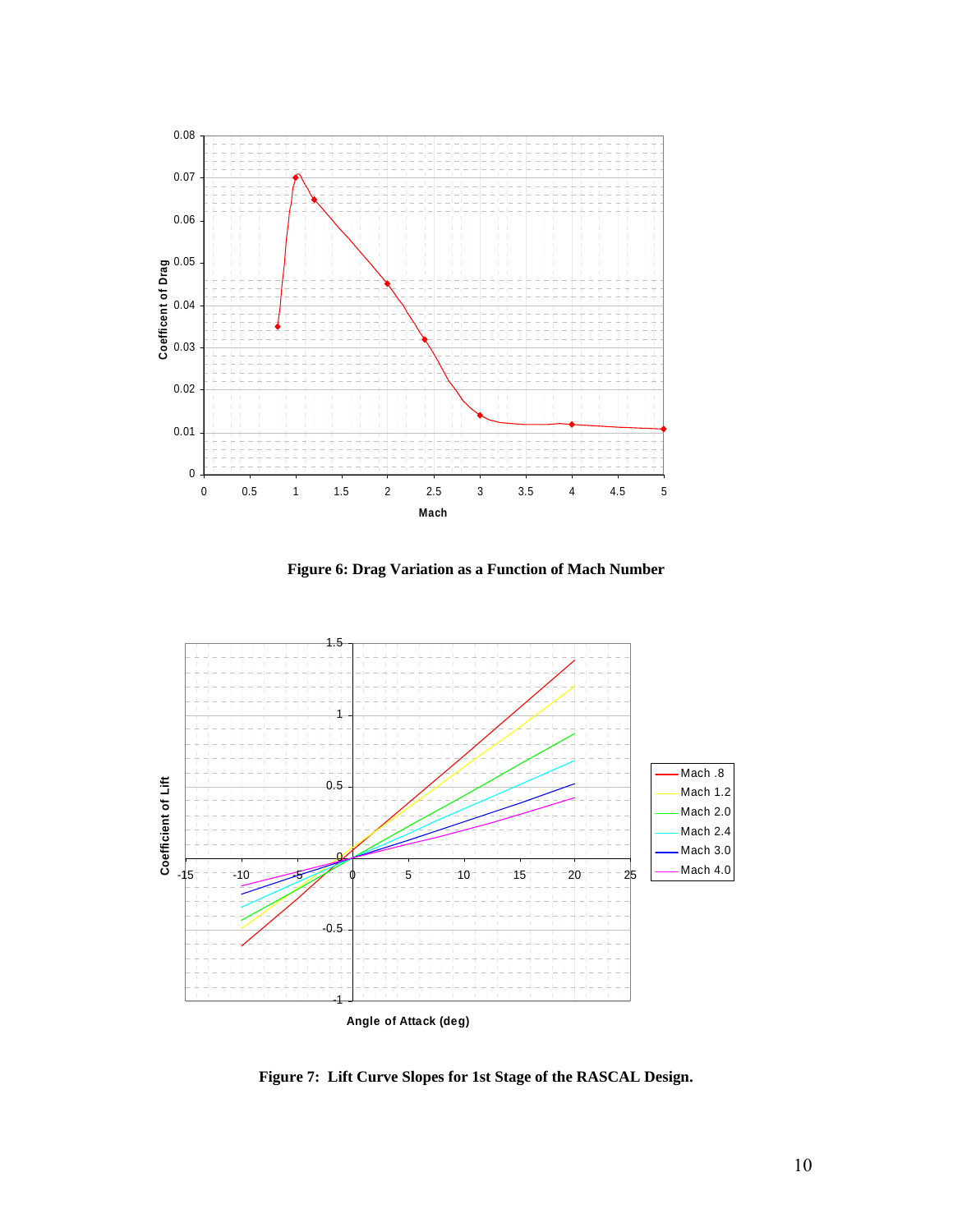

**Figure 8: Drag Polars for 1st Stage RASCAL Design.** 

# *Propulsion Design:*

 The design of the propulsion system for RASCAL involves four parts. The first part is the design of the turbofan engines. This will be conducted using historical data [4] as well as an airbreathing turbojet design tool, TBEAT [5]. The second part of the propulsion design involves the performance of the MIPCC engines. This will be evaluated via an AIAA paper written by Preston Carter and Vladimir Balepin [6]. The MIPCC design will then be combined with the TBEAT analysis to evaluate the performance of the first stage engines. The third part of the propulsion design will be the second stage hybrid design. This part will be design using historical data [7]. The final part of the propulsion design will be the design of the third stage solid propellant engine. This will again be designed from historical data [7]. The propulsion elements will then be combined to be used in the trajectory analysis.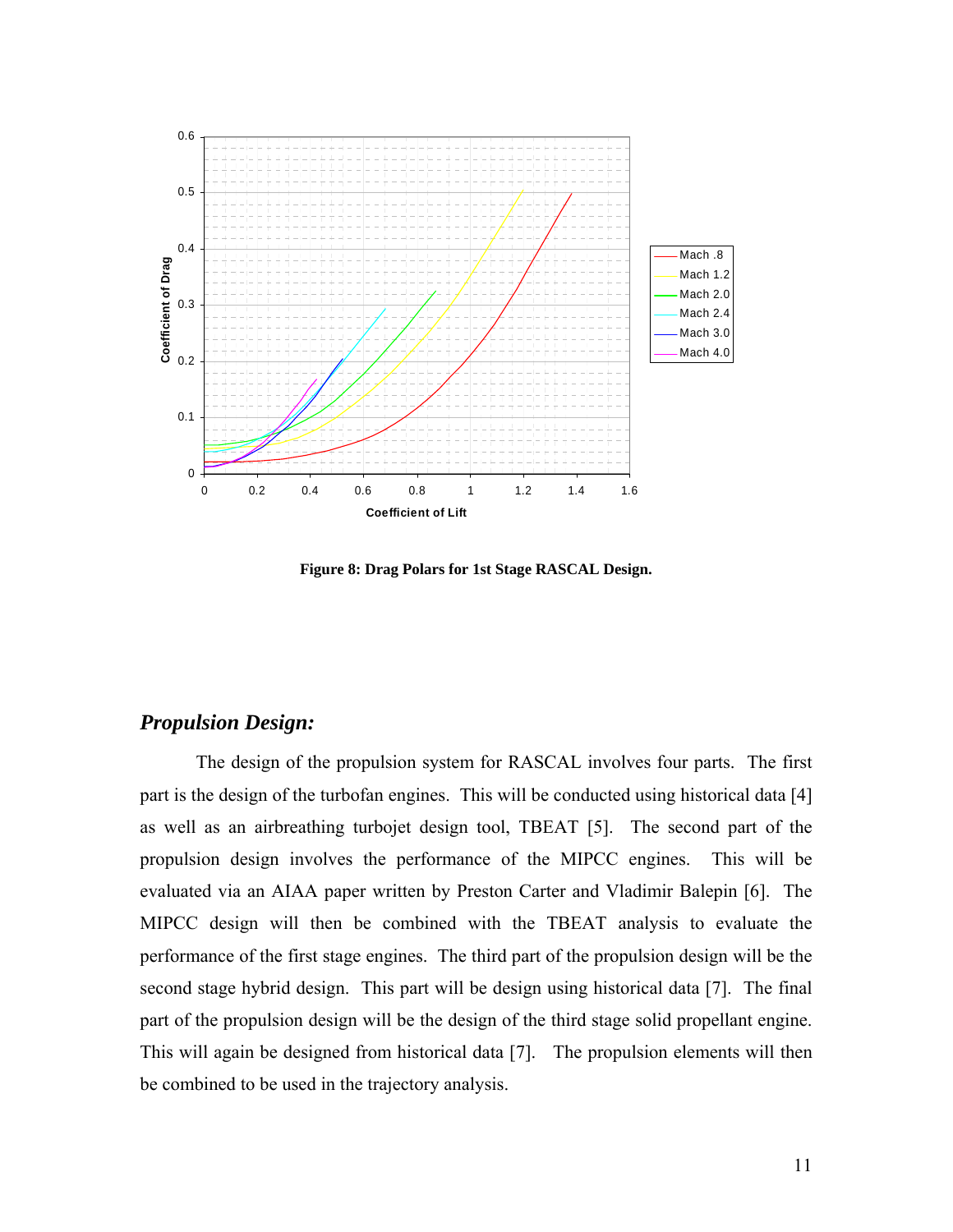| Engine                   | Main Design Tool           |
|--------------------------|----------------------------|
| First Stage F-100        | TBEAT [5]                  |
| First Stage MIPCC        | AIAA Paper [6]             |
| Second Stage Hybrid      | Historical MERs [7]        |
| <b>Third Stage Solid</b> | <b>Historical MERs [7]</b> |

**Table 1: Propulsion Design Breakdown.** 

#### *Turbofan Design:*

 The turbofans used in the RASCAL design are the Pratt and Whitney F-100s. As noted earlier these engines are the same as those used on the F-15 and F-16 fighters. In fact these engines were not chosen because of their performance. In fact the Pratt and Whitney F-119, which powers the F-22, provides over 20% more thrust. The F-100 was chosen due to the availability, and therefore low cost, of the engines. The characteristics of the F-100 are provided in Table 2.

**Table 2: F-100 Engine Characteristics [4].** 

| <b>Thrust</b>         | 29,000 lbs |
|-----------------------|------------|
| Weight                | 3,740 lbs  |
| <b>T/W Ratio</b>      | 7.754      |
| Length                | 191 in     |
| <b>Inlet Diameter</b> | 34.8 in    |
| Max Diameter          | 46.5 in    |
| <b>Bypass Ratio</b>   | 0.36       |
| <b>Pressure Ratio</b> | 32         |

The F-100 is a low bypass turbofan which offers both high performance and efficiency. A diagram of the F-100 is included as Figure 9.



**Figure 9: Pratt and Whitney F-100 Turbofan.**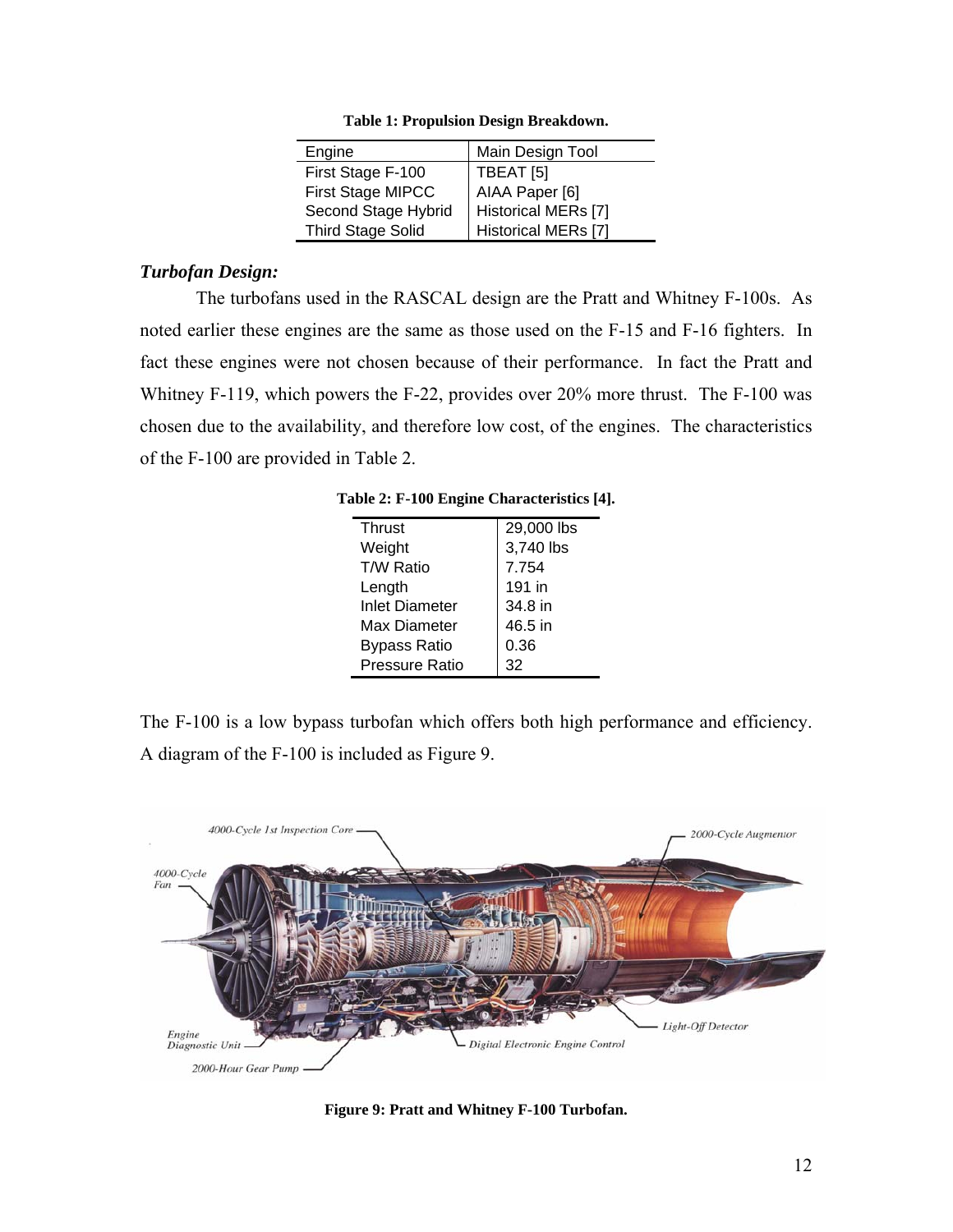These characteristics were then analyzed in TBEAT using an afterburning turbofan to obtain the dependence of thrust and  $I_{sp}$  on Mach number and altitude (Figure 10).



**Figure 10: TBEAT data for F-100 Engine.** 

As expected as the altitude increases both the thrust and  $I_{sp}$  diminish. This is the main problem for using turbofans in space access systems. As the altitude increases the density of the incoming air decreases and the engines become inefficient and unable to produce the required thrust. Another problem is that in high speed flight the turbo machinery exceeds the maximum temperature of the materials. This causes the engine to melt itself. The solution is to pre-cool the incoming air to below the machine limits and to increase the density at high altitudes to retain the high thrust experiences at lower altitudes.

#### *MIPCC Design:*

 MIPCC (Mass Injecting Pre-Cooling Compressor) technology dates back to the early 1950's. MIPCC is an engine enhancing technology initially designed to propel high speed fighters beyond Mach 3. These fighters were pursued by the USAF in the early 1950's to combat perceived cold war threat of high speed USSR bombers. As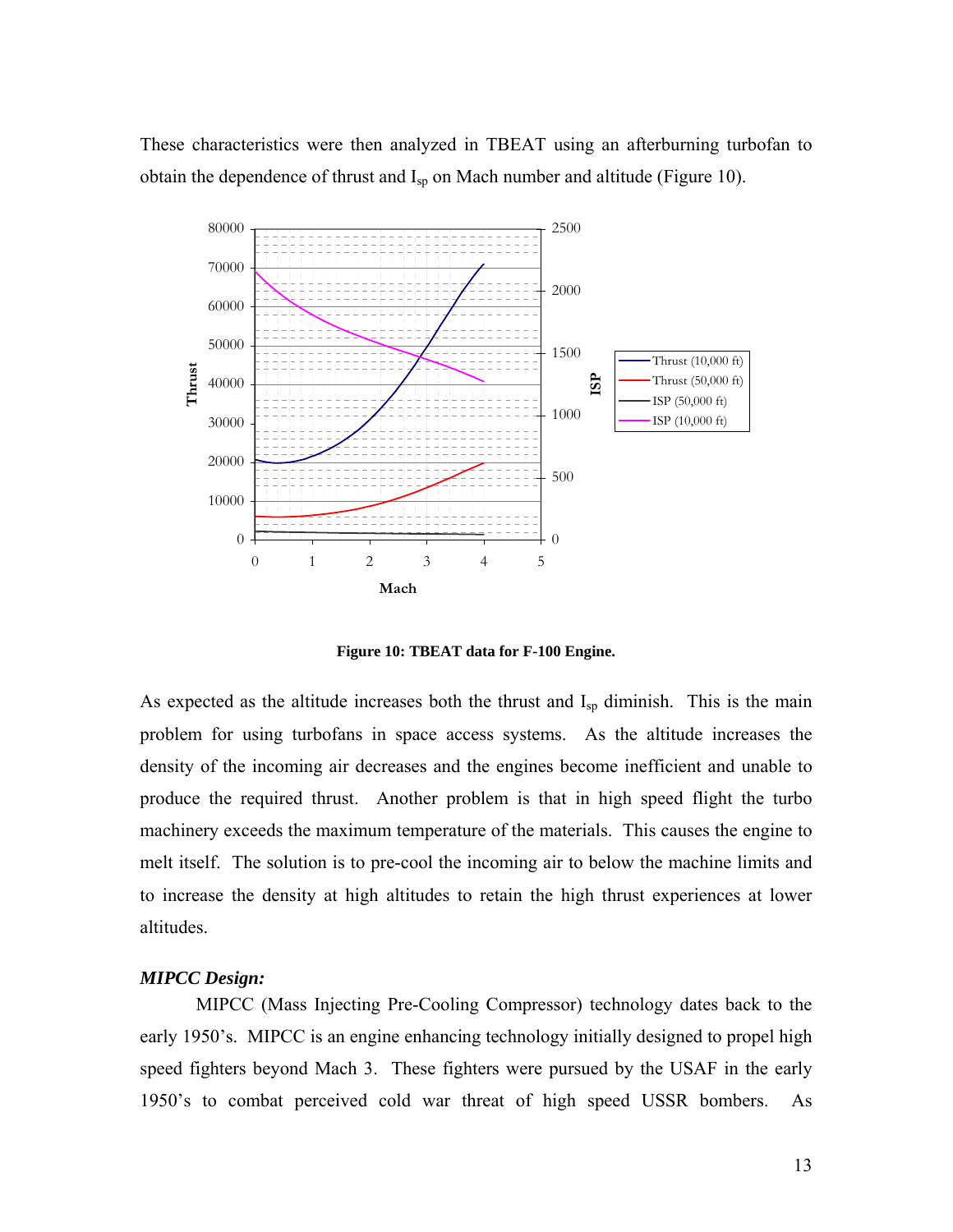Intercontinental Ballistic Missile (ICBM) technologies improved the need to defend from high speed bombers was superceded by the need to protect from ICBMs. This put MIPCC on the technology shelf until recently with the advent of the RASCAL program.

The MIPCC bolt-on additions to the F-100 turbofans are the single most important enabling technologies for the RASCAL design. The MIPCC is what is used to attain the engine inlet conditions desired in the turbofan design section. MIPCC is a technology that introduces tanked water and LOX to the incoming air flow (precompressor) at high Mach numbers and at high altitudes. Typical aircraft engines are limited in altitude by the density of the incoming fluid (oxidizer). Typical turbofans are also limited in speed of the flow by the temperature limits of the combustor materials. MIPCC pushes out the altitude and speed boundaries by both cooling and adding density to the incoming flow of a turbofan. The result is that at high Mach numbers the incoming air is cooled by the water and the LOX. This allows the engine to operate at Mach numbers far exceeding the design limits for the nominal turbofans. Another benefit is that the incoming water and LOX add density to the incoming flow. This allows the engine to operate at higher altitudes that the design limits. A third benefit is that the LOX in the intake acts as a stabilizer in the oxidizer deprived combustion chamber at high altitudes. A diagram of a MIPCC augmented engine is included as Figure 11.



Mass Injection Pre-Compressor Cooling

**Figure 11: MIPCC Design Features [2].**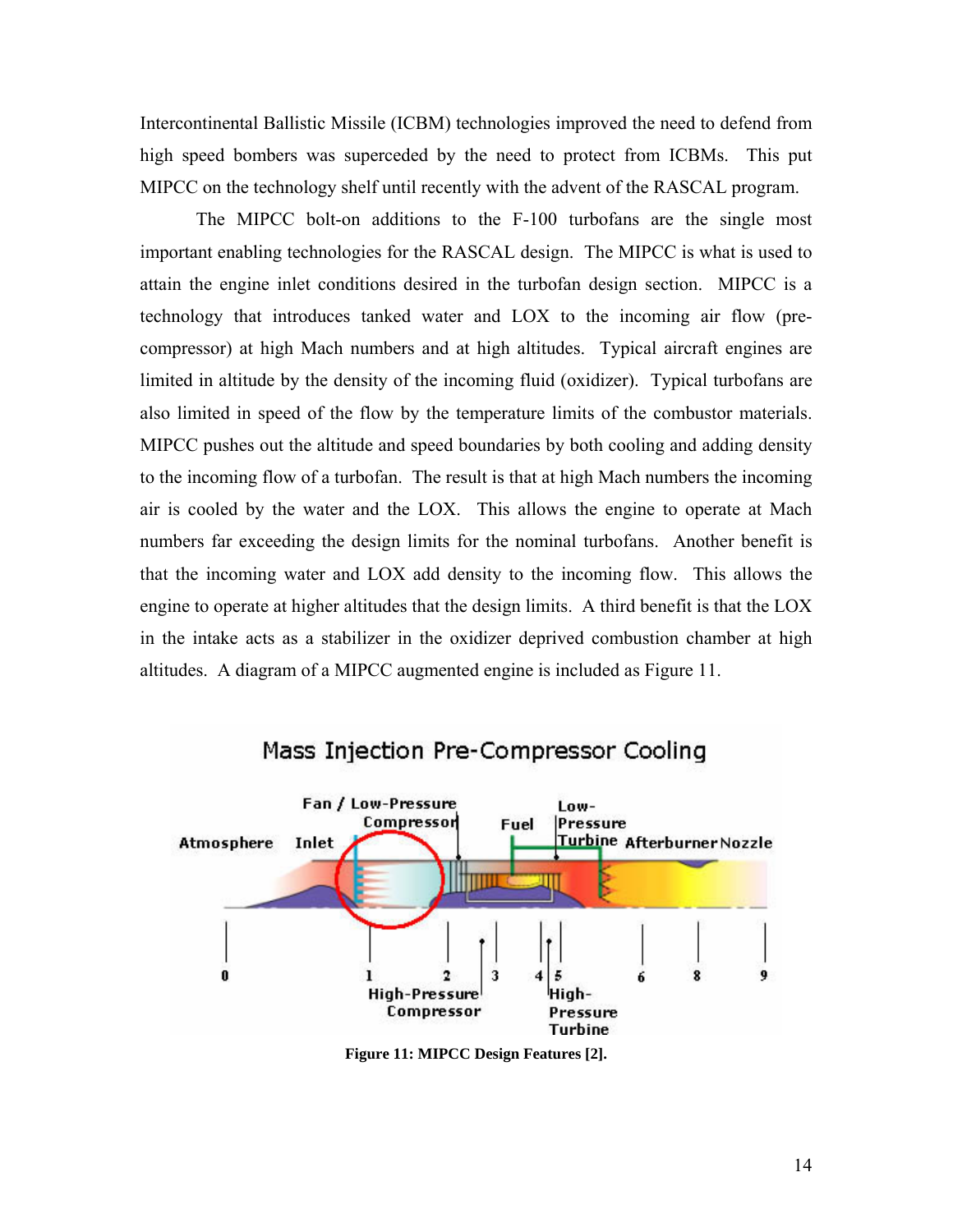To analyze the effect of MIPCC an AIAA paper written by Preston Carter was analyzed [6]. MIPCC engines are able to operate to altitudes greater than 85,000 ft and Mach numbers in excess of Mach 4. At these conditions the MIPCC system cools and increases the density of the flow so the engine appears to be operating at a lower altitude and Mach number. To model this, a translation of the TBEAT data was preformed using the apparent altitude and apparent Mach number at the flight altitude and Mach numbers. A summary of the performance of the MIPCC engines is included as Figure 12 and Figure 13.



**Figure 12: Apparent Flight Altitude Experienced by the Turbo Machinery as a Function of Actual Flight Altitude [6].**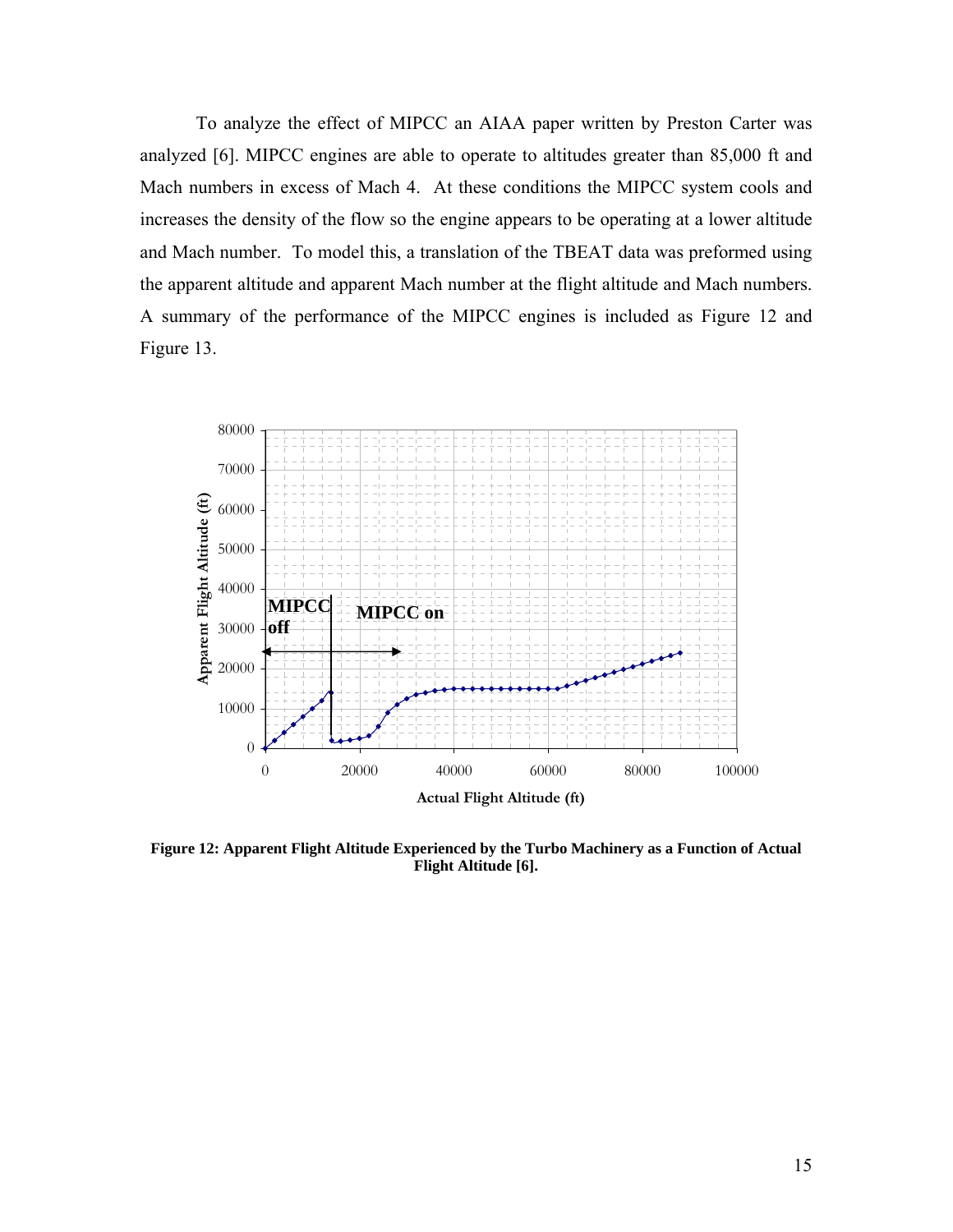

**Figure 13: Apparent Mach Number Experienced by Turbo Machinery as a Function of Actual Flight Mach Number[6].** 

As these figures indicate the MIPCC system engages at Mach 0.9 and continues to operate throughout the trajectory. At Mach 4 and 88,000 ft the engine performs as if it is operating at an altitude of 24,000 ft and a Mach number of 1.6.

Unfortunately the MIPCC concept does have drawbacks. First the increased weight of the oxygen and water carried increases the vehicle size. Also these propellants have to be stored in separate tanks and therefore further increase the vehicle dry weight. Also the  $I_{sp}$  of the engines cannot be computed from a simple translation of the TBEAT data. As the tanked water and oxidizer flow rate increases, the  $I_{sp}$  of the engine must be adjusted to account for the additional mass flow. This was accomplished by first calculating the MIPCC propellant flow rate as a function of SLS fuel flow rate according to Figure 14. This data was then curve fit so the MIPCC propellant flow rate could be calculated at every Mach number and altitude. This curve fit was broken up into four regions two for each type of tanked MIPCC propellant. In three of the four cases a linear fit produced a good representation of the data, but for the initial water injection profile a cubic polynomial was used to fit the data. These curve fits are also provided in Figure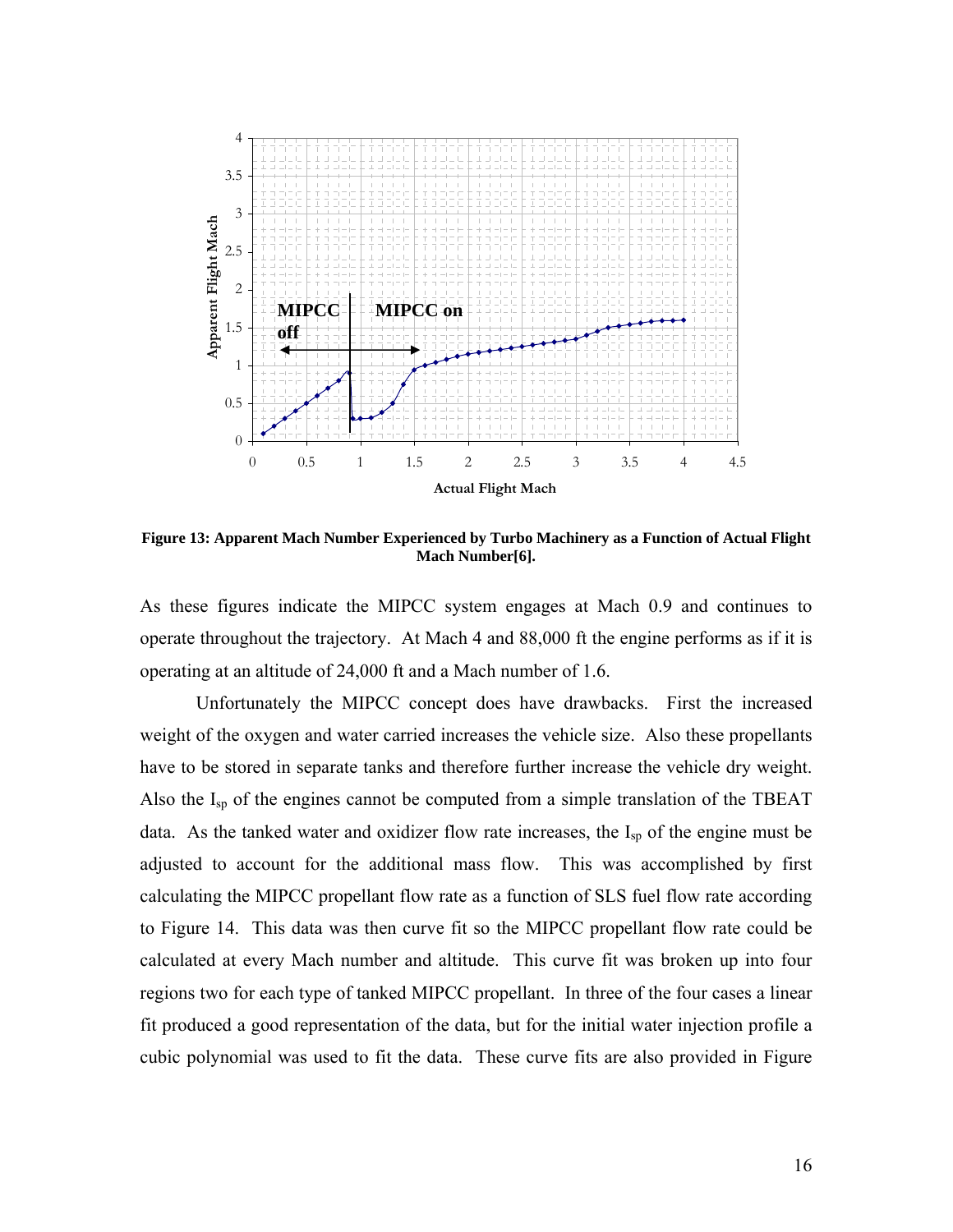14. The new Isp of the MIPCC engine can then be calculated from the fuel flow rate (TBEAT Isp) and Equation 1.

$$
I_{sp} = \frac{T}{g(m_{fuel} + m_{MIPCC})}
$$
 (1)

The result of this translation is a MIPCC thrust and  $I_{sp}$  as a function of flight Mach and altitude. It should be noted that the percentage of LOX in the MIPCC flow is determined by oxidation limits of the F-100 turbofans. Therefore an upper limit of 23% of the total flow of incoming air was set. This percentage of LOX by weight was used since that approximated the amount of oxygen in standard air.



**Figure 14: MIPCC Propellant Consumption Curve Fits as a Function of SLS Fuel Flow Rate [6].**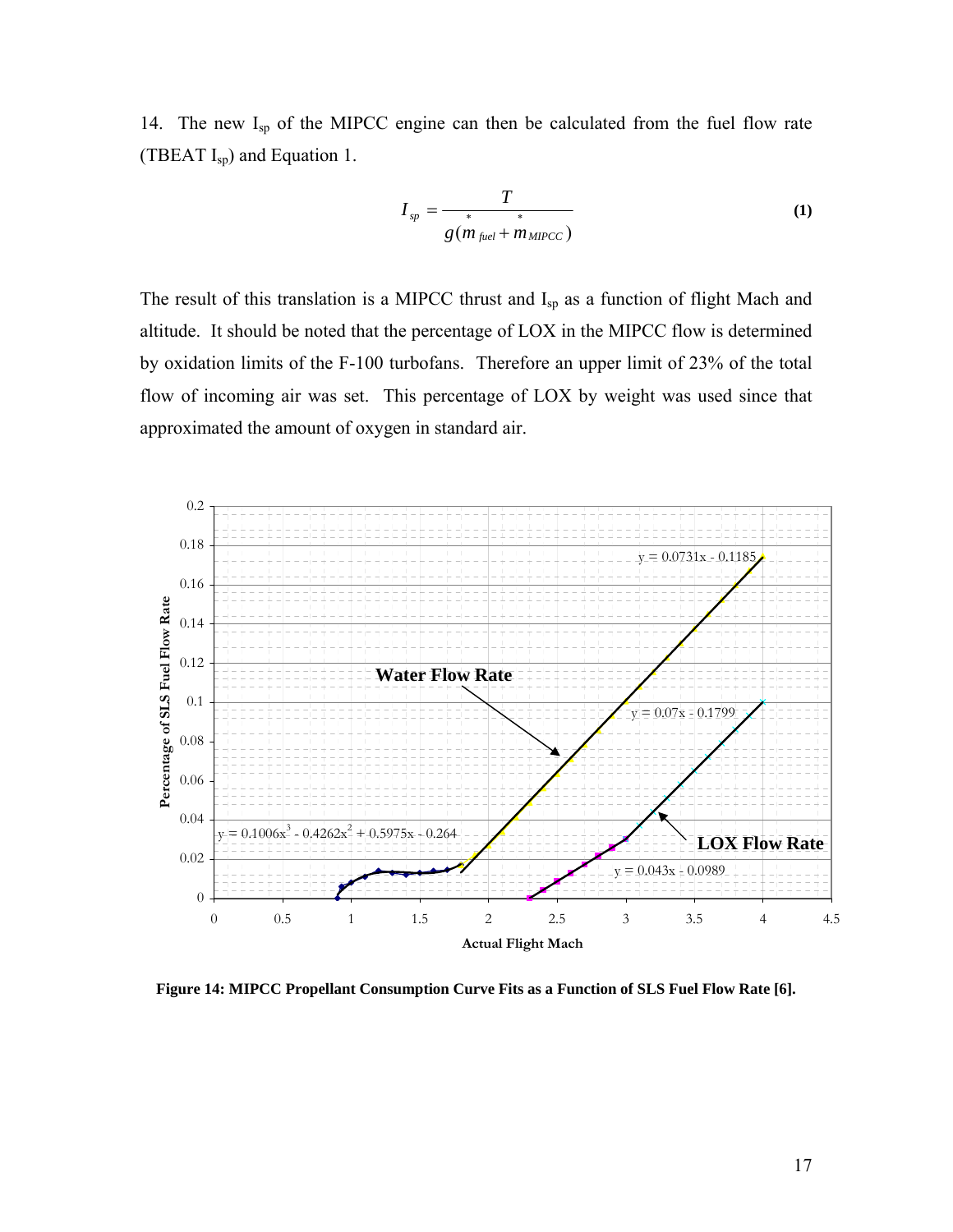#### *Hybrid Design:*

 Hybrid engines are also a relatively new technology. Hybrid rocket engines combine both a solid fuel with a liquid oxidizer. The combination provides a performance greater than solid engines, but a cost and simplicity that can't be achieved by liquid engines. Another benefit of the hybrid engines over solid engines is that the hybrid engine can be shut down if a problem occurs by simply shutting off the flow of oxidizer to the solid fuel. This will allow a shutdown of the upper stage if a problem occurs near the manned first stage.

 The hybrid engine for the second stage was designed using conceptual design methods<sup>7</sup>. Many different fuels were analyzed with HTPB/LOX combination providing the best Isp. Unfortunately for the size of the second stage this results in a vehicle that is almost 10 feet longer than the 42 foot payload bay designated in the baseline. Therefore hydrogen peroxide  $(H_2O_2)$  was used the next best performance and a higher mixture ratio than the HTPB/LOX configuration which results in a smaller vehicle (Since the oxidizer is more dense than the fuel).

 Once the propellant was determined the fuel chambers were designed to be as short as possible while still having the proper length to diameter ratio to support combustion. For hybrids this seemed to result in a seven port fuel chamber as shown in Figure 15.



**Figure 15: Seven Port Hybrid Design.** 

The I<sub>sp</sub> for this design can be estimated using conceptual design equations [7] and nozzle parameters that were set to be the maximum nozzles to fit within the diameter as well as the length constraints of the upper stage (approximated as 80% of a 15 degree half cone). This resulted in an I<sub>sp</sub> of approximately 310 seconds. With this design and the propellant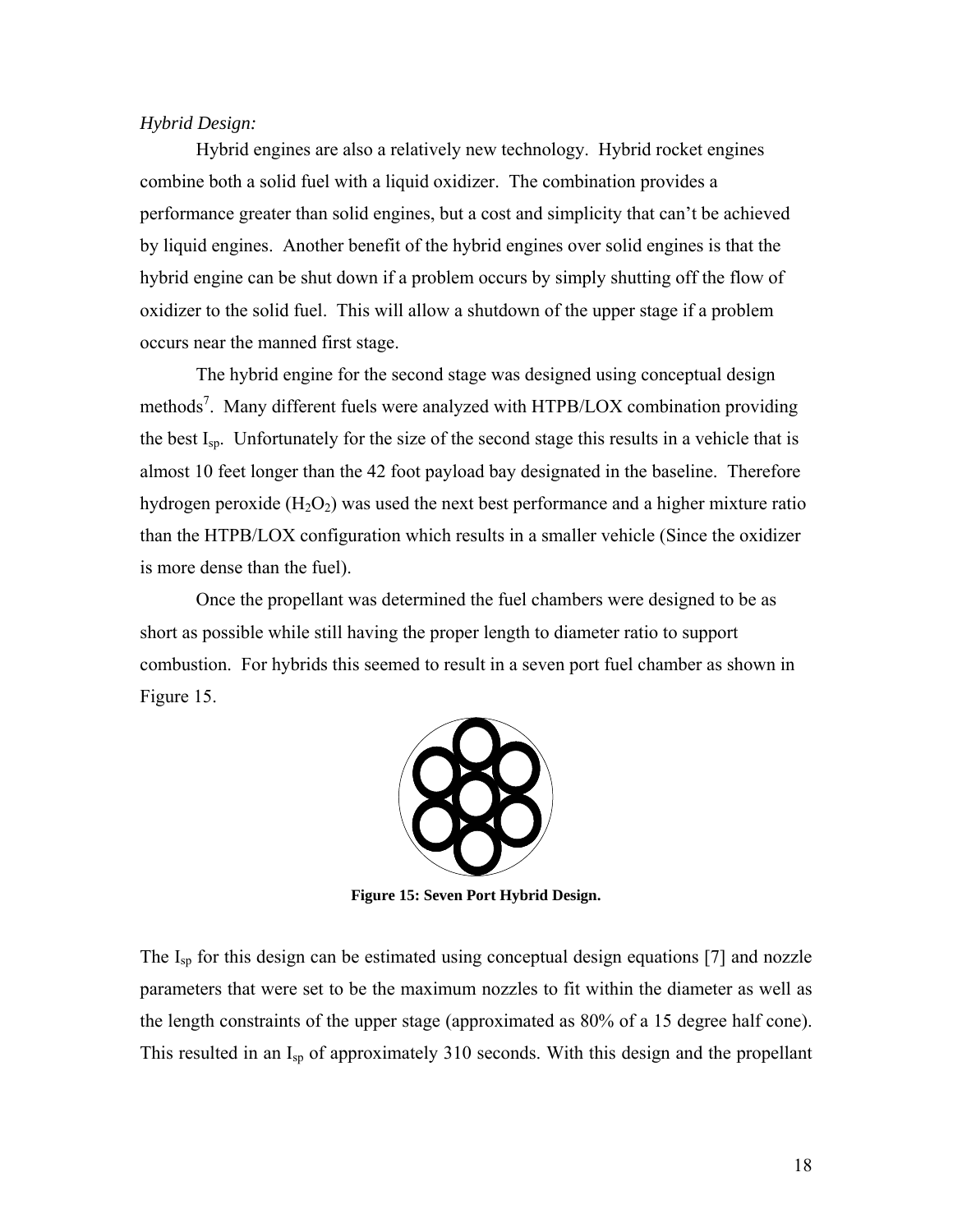combination selected the overall weights can be calculated using MERs which will be described in subsequent sections.

#### *Solid Design:*

The solid third stage was designed in much the same way as the hybrid engine using conceptual design equations [7]. It was decided to use AL/HTPB propellant which would have commonality with the hybrid engine as well as providing an  $I_{sp}$  of approximately 293 seconds in vacuum. Once the third stage was then compared with existing rockets such as the Star 37 and Orion 38 to compare appropriate mass fractions.

**Table 3: Propellant Mass Fraction Comparison of Solid Propellant Upper Stages [7].** 

|           | <b>Mass Fraction</b> |
|-----------|----------------------|
| Star 37   | 0.915                |
| Orion 38  | 0.859                |
| 3rd Stage | 0.875                |

#### *Trajectory:*

The trajectory analysis for the RASCAL design involved two separate parts. For the airplane components of the trajectory airplane fuel fraction estimates were used [8]. This included segments 1-6 and 8-12 of the first stage mission profile (Figure 3). The second part of the trajectory analysis involved what is considered the launch vehicle segment of the trajectory. To analyze this segment of the trajectory POST was used. POST, the Program to Optimize Simulated Trajectories, is a three degree of freedom code written by Lockheed Martin and NASA [9]. POST was used to model the trajectory from Mach 0.8 through the zoom maneuver and the stage separations to third stage MECO.

#### *Aircraft Trajectory:*

 The aircraft portion of this trajectory is very similar to the flight profiles flow by conventional aircraft. Because of the similarities between this profile and typical aircraft profiles a standard aircraft conceptual design method, fuel-fraction method [8], will be used to calculate the mission fuel in each segment of the mission profile (Figure 3). In this method the fuel fraction of each mission segment will be calculated from a combination of historical regressions as well as simple static values for similar aircraft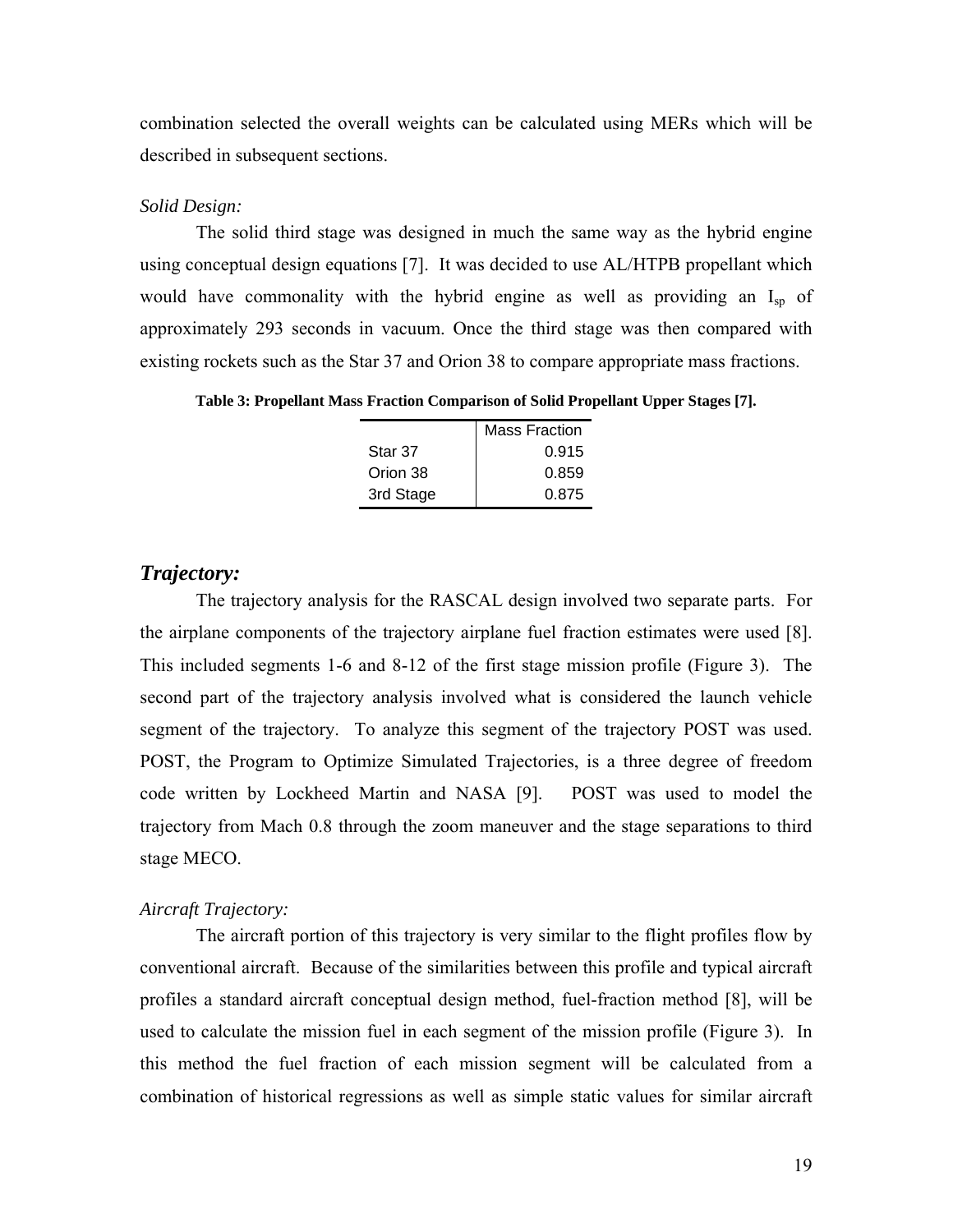types. Each fuel fraction is defined as the ratio of end weight to beginning weight. Fuel fractions for mission segments 1-3 and 9-12 were used as static historical values. While the remaining fuel fractions have been calculated using historical equations using aircraft characteristics. These equations are given below for the climb, cruise, and loiter portions of the mission profiles

$$
E_{cl} = (1/c_j)_{cl} (L/D)_{cl} LN(ff)
$$
 (2)

$$
R_{cr} = (V/c_j)_{cr} (L/D)_{cr} LN(ff)
$$
 (3)

$$
E_{\text{tr}} = (1/c_j)_{\text{tr}} (L/D)_{\text{tr}} LN(f\text{f})
$$
 (4)

From these equations and the historical constants the calculated mission fuel fractions are given in Table 4.

| 1 FF Engine Start | 0.9900 |
|-------------------|--------|
| 2 FF Taxi         | 0.9900 |
| 3 FF Takeoff      | 0.9900 |
| 4 FF Climb        | 0.9714 |
| 5 FF Cruise out   | 0.9596 |
| 6 FF Loiter       | 0.9624 |
| 8 FF Cruise In    | 0.9295 |
| 9 FF Descent      | 0.9900 |
| 10-12 FF Landing  | 0.9950 |
|                   |        |

**Table 4: Mission Fuel Fractions.** 

With these fuel fractions the entire fuel consumed in the aircraft portions of the trajectory can be calculated.

#### *Launch Vehicle Trajectory:*

 The second portion of the trajectory is the launch vehicle portion. This is the part of the trajectory which is unique to the RASCAL design. Because of the uniqueness of the trajectory POST was used to calculate the optimized trajectory. POST is a three dimensional trajectory optimization code which takes inputs from the propulsion, weights, and aerodynamics disciplines and simulates the trajectory of the spacecraft subject to the performance constraints listed in Table 5.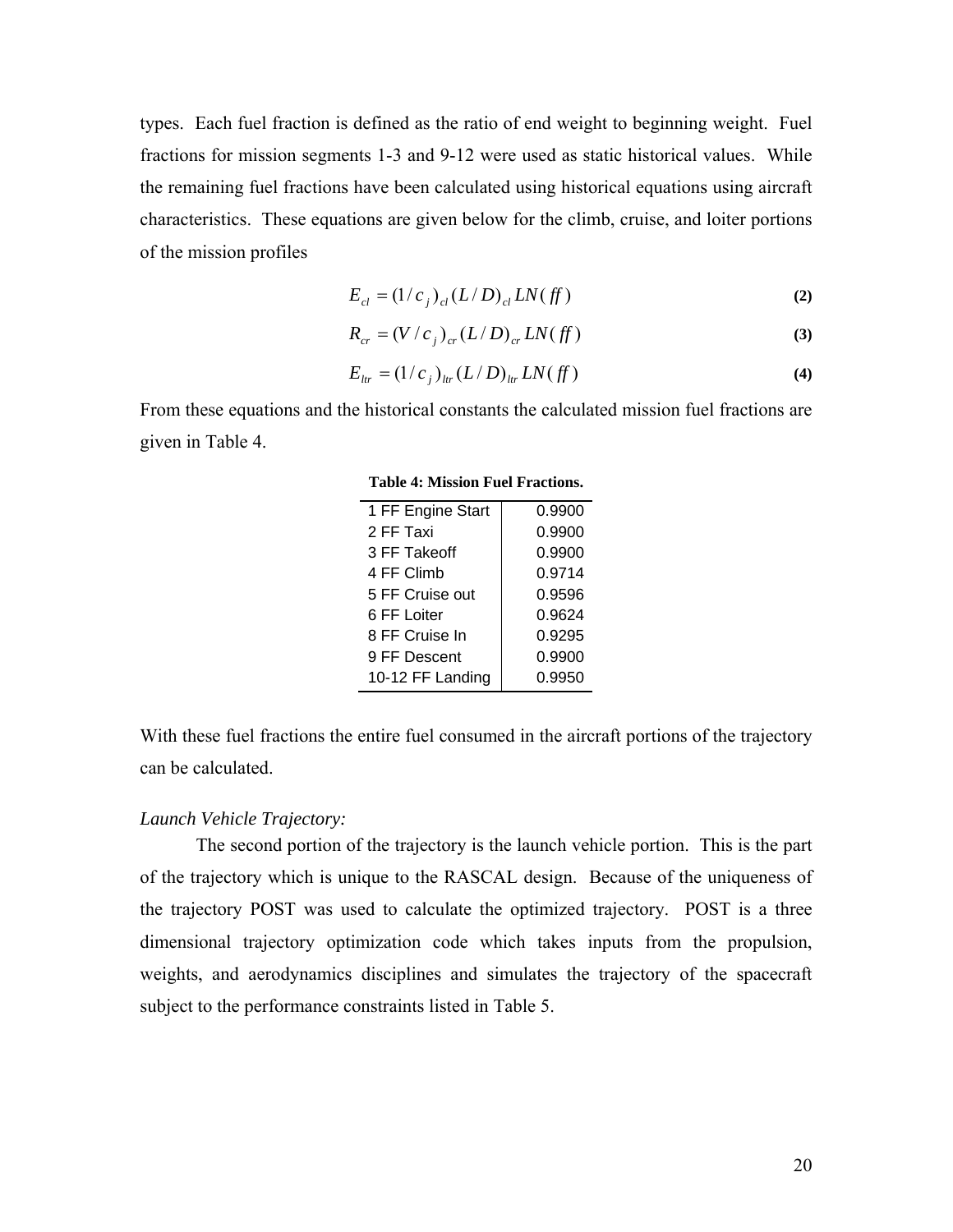| <b>Max Axial Acceleration</b>   | 6 g's      |
|---------------------------------|------------|
| Max Dynamic Pressure            | 2000 psf   |
| Max Angle of Attack             | 20 degrees |
| Max Dynamic Pressure at Release | 1 psf      |
| Final Orbit Apogee              | 270 nmi    |
| <b>Final Orbit Perigee</b>      | 270 nmi    |
| <b>Final Orbit Inclination</b>  | 98 degrees |

#### **Table 5: POST Trajectory Constraints.**

Due to the complexity of the RASCAL trajectory the airbreathing, and rocket portions of the trajectories were calculated separately to get approximate "guesses" for the combined trajectories. These outputs with their appropriate initial conditions are then combined into one POST input file which is then optimized to minimize the propellant consumed by the stages.

 The first stage input deck was set up to use the MIPCC engines as defined in the propulsion section. This input file starts with an initial weight, accelerates the aircraft until an appropriate time when the aircraft begins the zoom maneuver. This zoom maneuver involves increasing the altitude while still firing the MIPCC engines. Once the aircraft reaches the MIPCC limits of 88,000 ft and Mach 4 the engines shut down. The aircraft then continues to gain altitude by trading kinetic energy for potential energy. The first stage then coasts until the flight path angle drops to 20 degrees (other flight path angles were used, but 20 degrees results in the smallest vehicle). The first stage input deck actually tries to maximize the velocity of release to give the second stage as much energy as possible. The dynamic pressure constraint of release combined with this optimization scheme also results in an altitude in excess of 200,000 ft at release.

Once the first stage is optimized the second stage begins at the altitude, velocity, azimuth, latitude, longitude, and flight path angle of the end of the first stage. The second stage ignites after a coast of 5 seconds after release from the aircraft to get a significant distance between the stages. The second stage hybrid then ignites until the ideal  $\Delta V$  provided by the second stage reaches 11,000 fps. This  $\Delta V$  number was set in the RASCAL design, but it was traded and found to be close to the optimal point. After the second stage falls away the third stage ignites after a five second delay. The third stage then fires until the proper orbit is reached. The entire upper stage input file is designed to optimize the weight consumed. The final weight at the end of the run is then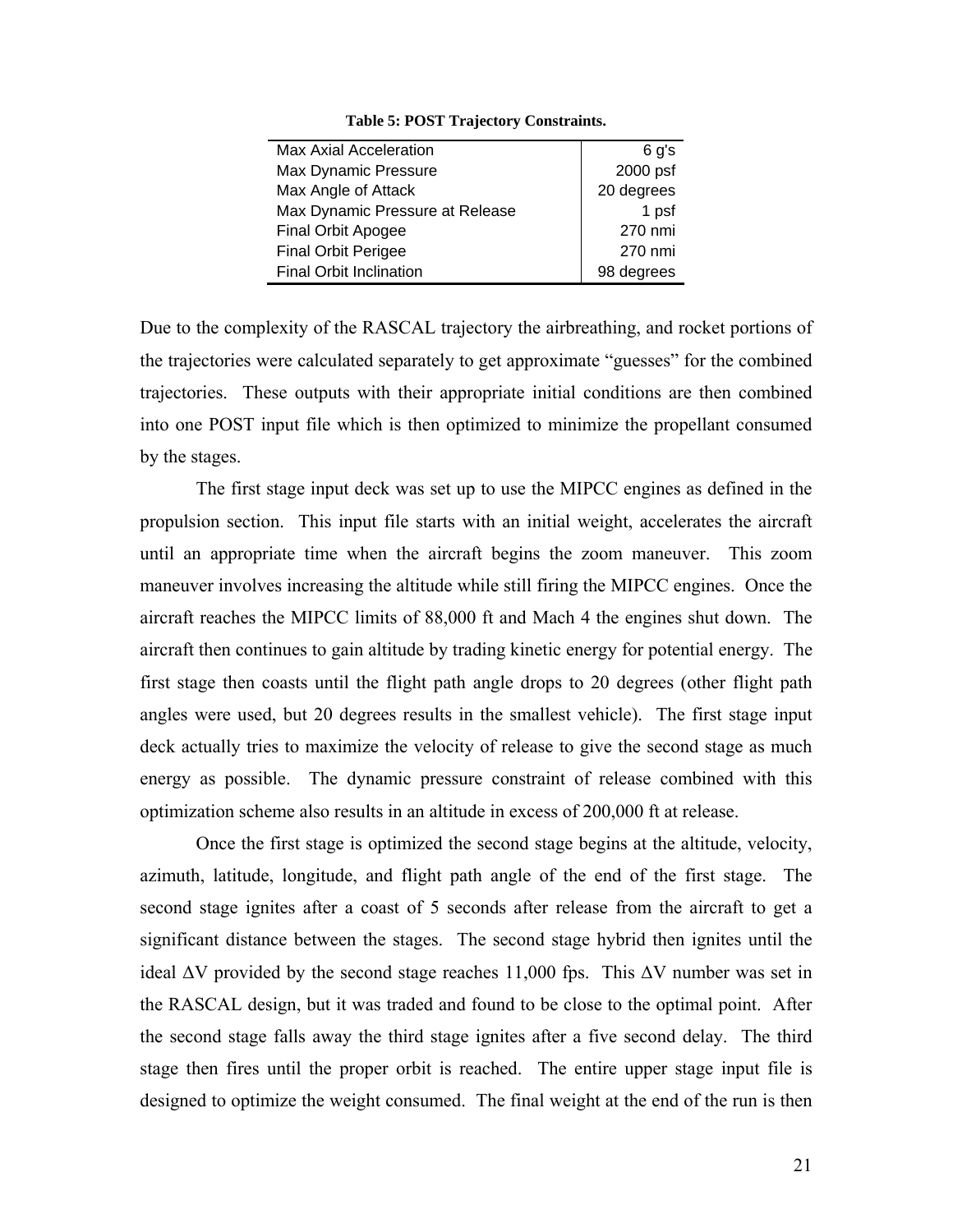the total payload weight and the dry weight. The dry weight can then be subtracted off from the weights and sizing sheet to get the maximum payload.

Once both stages are optimized they are combined into one deck to verify the results and to optimize the entire system. This input file is set up differently that the two initial input files. The first stage deck already maximizes the velocity achieved by the first stage. These initial guesses are then put into the combined deck which is set up to minimize the weight consumed and therefore maximize the payload weight at the end of the simulation. This method starts the total deck at a solution very near the ideal solution, but then allows POST to determine if staging higher and slower is preferable to staging at the maximum velocity while still satisfying the dynamic pressure constraint of 1 psf. The optimized solution stages as soon as possible (while still meeting the dynamic pressure constraint) thereby firing the second stage with the highest relative velocity. The results of this trajectory are presented as Figure 16 and Figure 17. As these figures show that the first stage provides only a small amount of the overall altitude and velocity that it necessary to achieve orbit. The first stage does release the second stage outside the drag of the atmosphere and that is where the majority of the benefit of the first stage is achieved.



**Figure 16: Baseline Trajectory (Altitude and Mach Number).**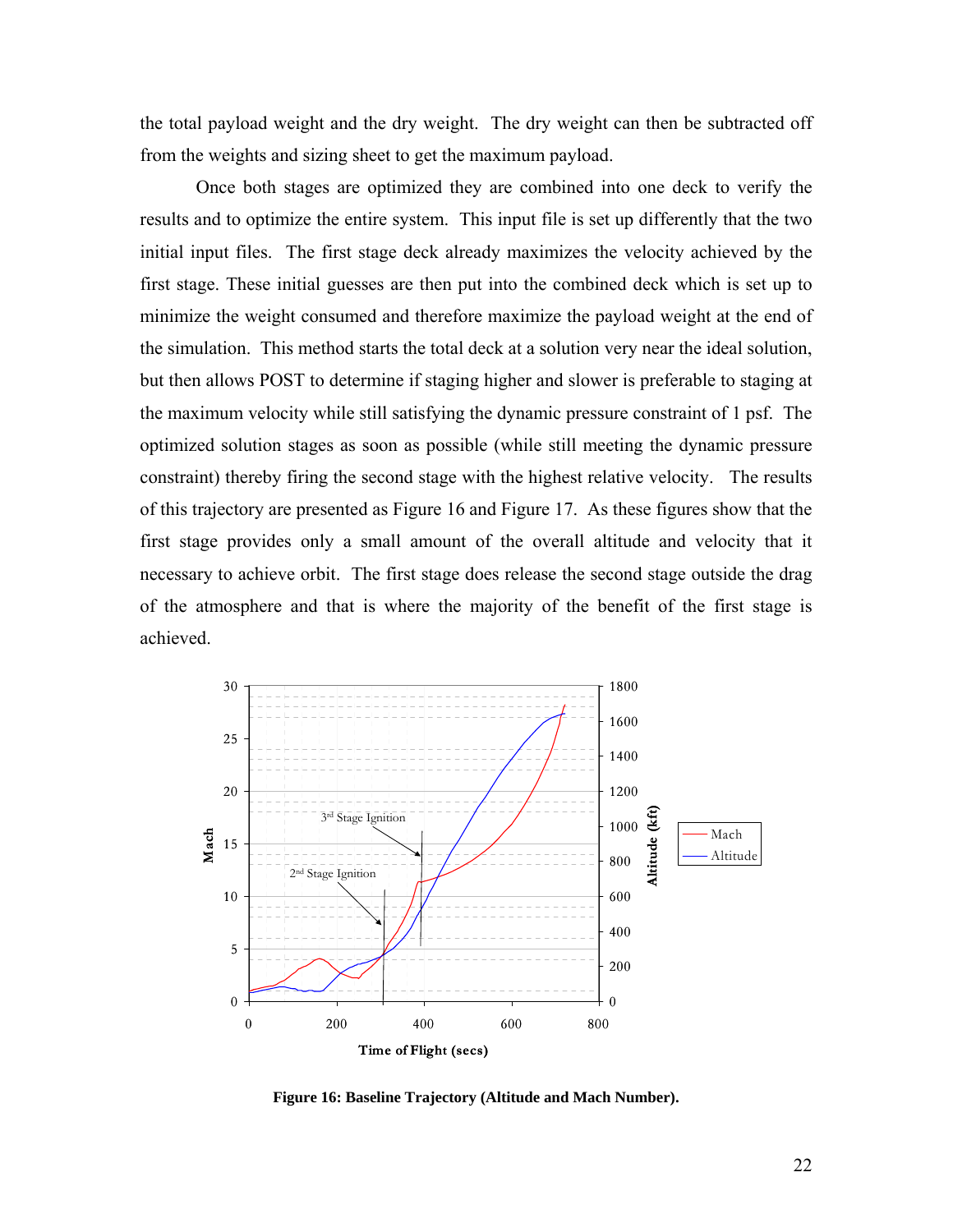

**Figure 17: Baseline Trajectory (Thrust and ISP).** 

 Once the baseline trajectory was set the same vehicle was flown from the Cape Canaveral, Fl flying due east to calculate the payload capability to that orbit. The payload capability of the baseline to both orbits is included in Table 6.

**Table 6: Payload Comparisons for Baseline.** 

| 98 Degree Sun-Synchronous Orbit | $52$ lbs  |
|---------------------------------|-----------|
| 28.5 Degree Low Earth Orbit     | $149$ lbs |

Both payload capacities are below the required RASCAL payloads, but from a comparison of the requirements to the obtained payload amounts the sun-synchronous mission drives the design of the rocket. The LEO orbit will exceed the required 400 lbs if the sun-synchronous orbit attains the 250 lbs requirement.

#### *Weights and Sizing:*

 Once the trajectory analysis is complete the dry weights for each of the stages must be computed from the propellant weights calculated in POST. These weights are then converged to close the baseline vehicle. The dry weights are calculated using historical mass estimating relationships (MERs). Most of the first stage MERs were calculated from historical aircraft data [10]. Other components were taken directly from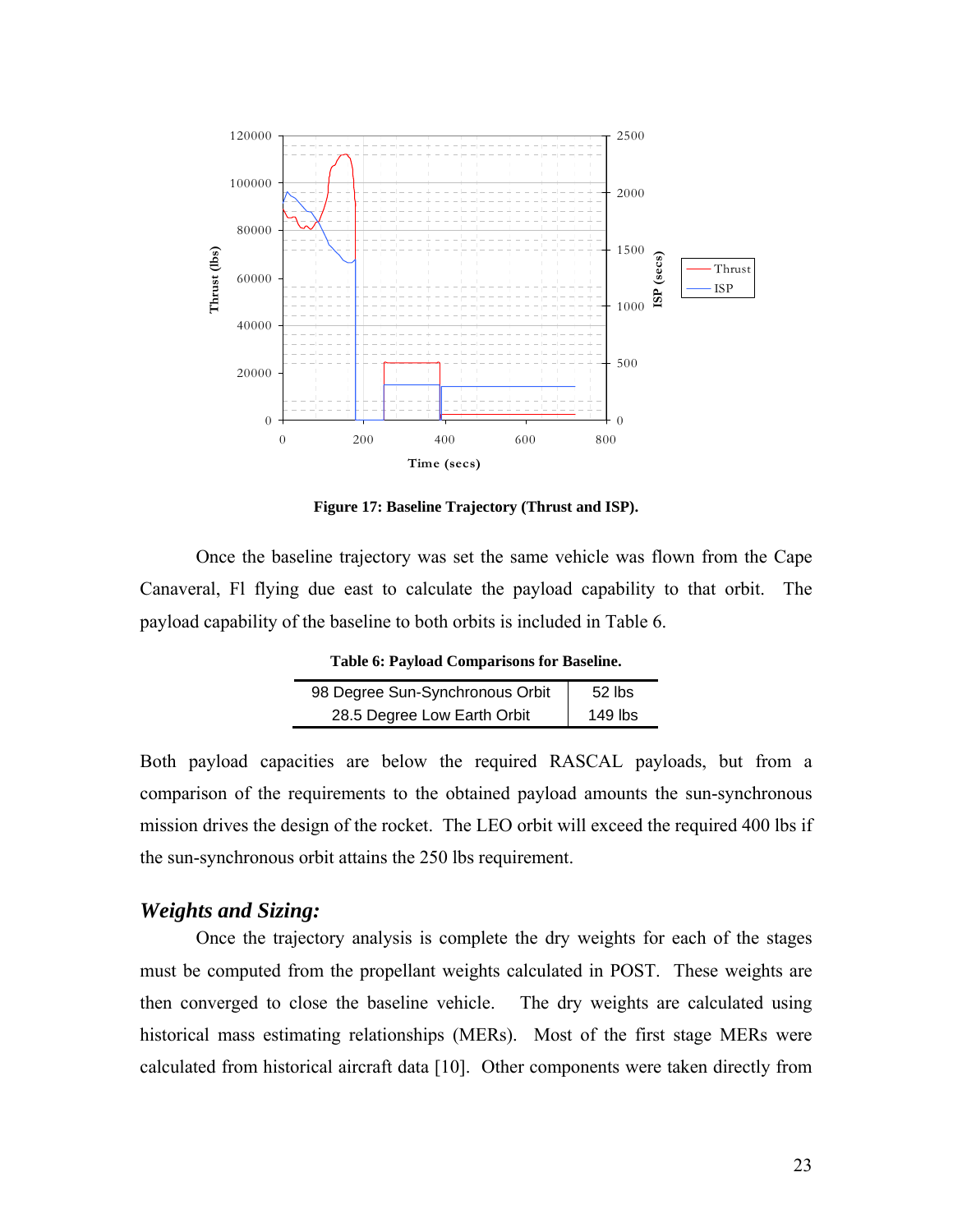the actual flight hardware (ejection seat, turbofans, etc.). The only major exception is the TPS weight which was sized independently from the aeroheating data.

landing gear. The weight breakdown of the first stage is included as Figure 18.

The major components of the first stage are the wing, body, main propulsion, and

Avionics 1,964 lb Surface Control and Actuators 2,021 lb Hydraulic Systems 660 lb Electrical Conversion and Distribution Main Propulsion 16,992 lb Landing Gear 3,034 lb TPS 865 lb Body Group 12,727 lb Tail Group 1,432 lb Wing Group 7,936 lb Dry Weight 56,565 lb Gross Weight 101,503 lb Wing Group 14% Tail Group 3% Body Group 23% 1,138 lb Hydraulic Systems 1% Surface Control and Actuators 4% Avionics 3% Environmental Control 0% Electrical Conversion and Distribution 2% Personnel Equipment 0% Dry Weight Margin 13%

> Main Propulsion 30%



Dry Weight Margin 7,378 lb Personnel Equipment 218 lb Environmental Control 200 lb

From this weight breakdown it can be seen that the body and main propulsion (including MIPCC engines) are the main contributors to the dry weight. Weight growth margin is also a significant portion of the dry weight (15% of pre-margin dry weight).

 The second stage was modeled from MERs from both expendable rocket data [10], as well as conceptual design equations [7]. The hybrid engine was modeled as a pressurized oxidizer tank, a solid fuel casing, a feed system for the oxidizer, and a nozzle. The fuel casing is sized as a seven port solid with a 48% volumetric efficiency [7]. A weight breakdown of the second stage is included as Figure 19. It should be noted that the structure includes both the fuel and oxidizer tanks, while the propulsion elements include the engine nozzle and the feed system. The gross weight includes both the payload and the gross mass of the third stage.

24

TPS 2% Landing Gear 5%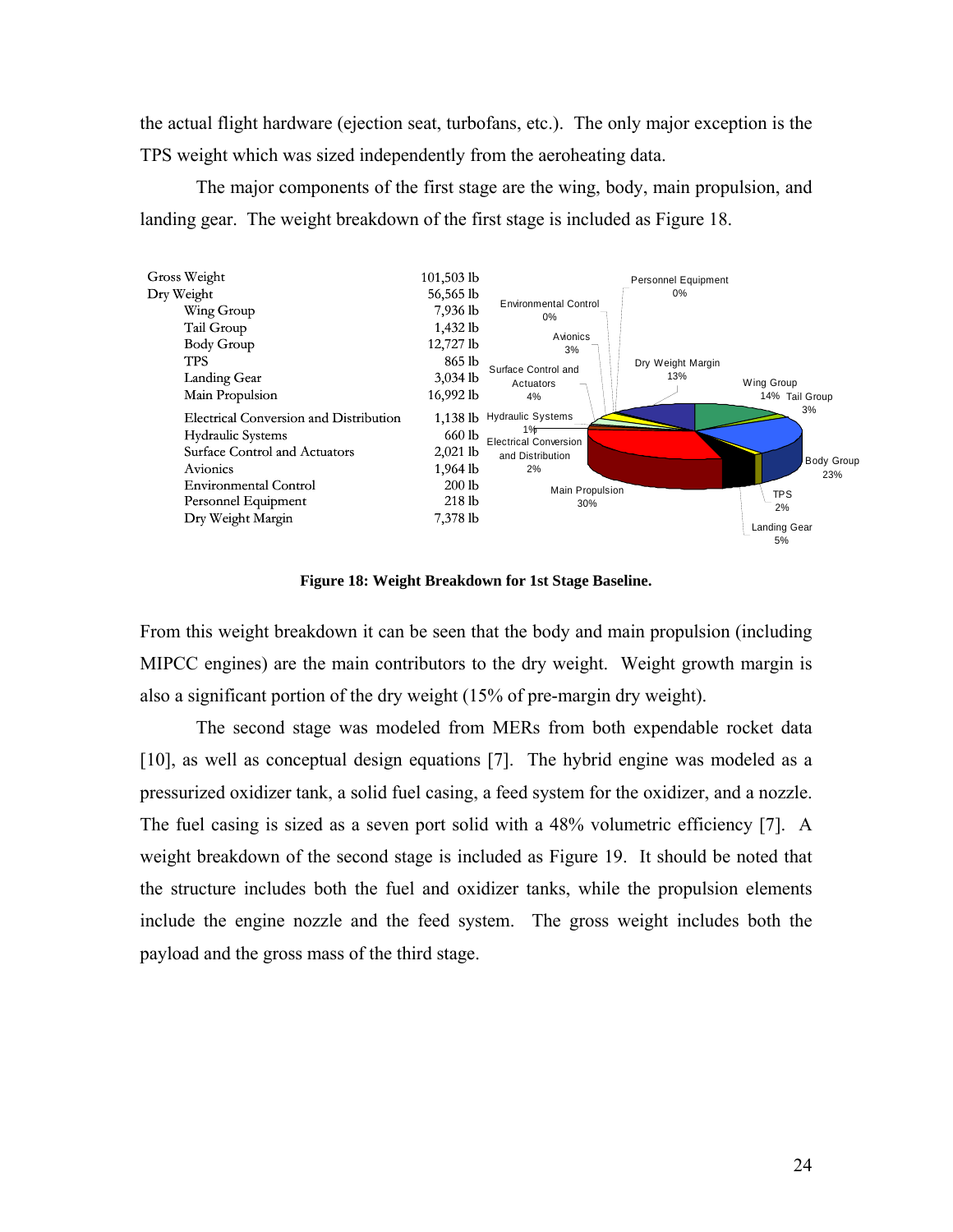

**Figure 19: Weight Breakdown for 2nd Stage Hybrid.** 

 The third stage of the RASCAL design was also modeled from MERs from both expendable rocket data [10] as well as conceptual design equations [7]. The solid engine was modeled as tank with a volumetric efficiency of 90%. The weight breakdown is very similar to that of the second stage except that the third stage has a more complicated avionics system. The third stage also has a larger percentage of the weight in the propulsion system since the nozzle is much larger percentage when compared to the overall third stage system. The third stage also carries the payload previsions. The gross weight contains the entire structure, propellant, and payload.





Once the dry weight was calculated it was compared to similar fighter aircraft ( Table 7). As this table shows the percentage of dry weight to GTOW is very similar for all of the heavy fighter aircraft shown. The baseline is expensive when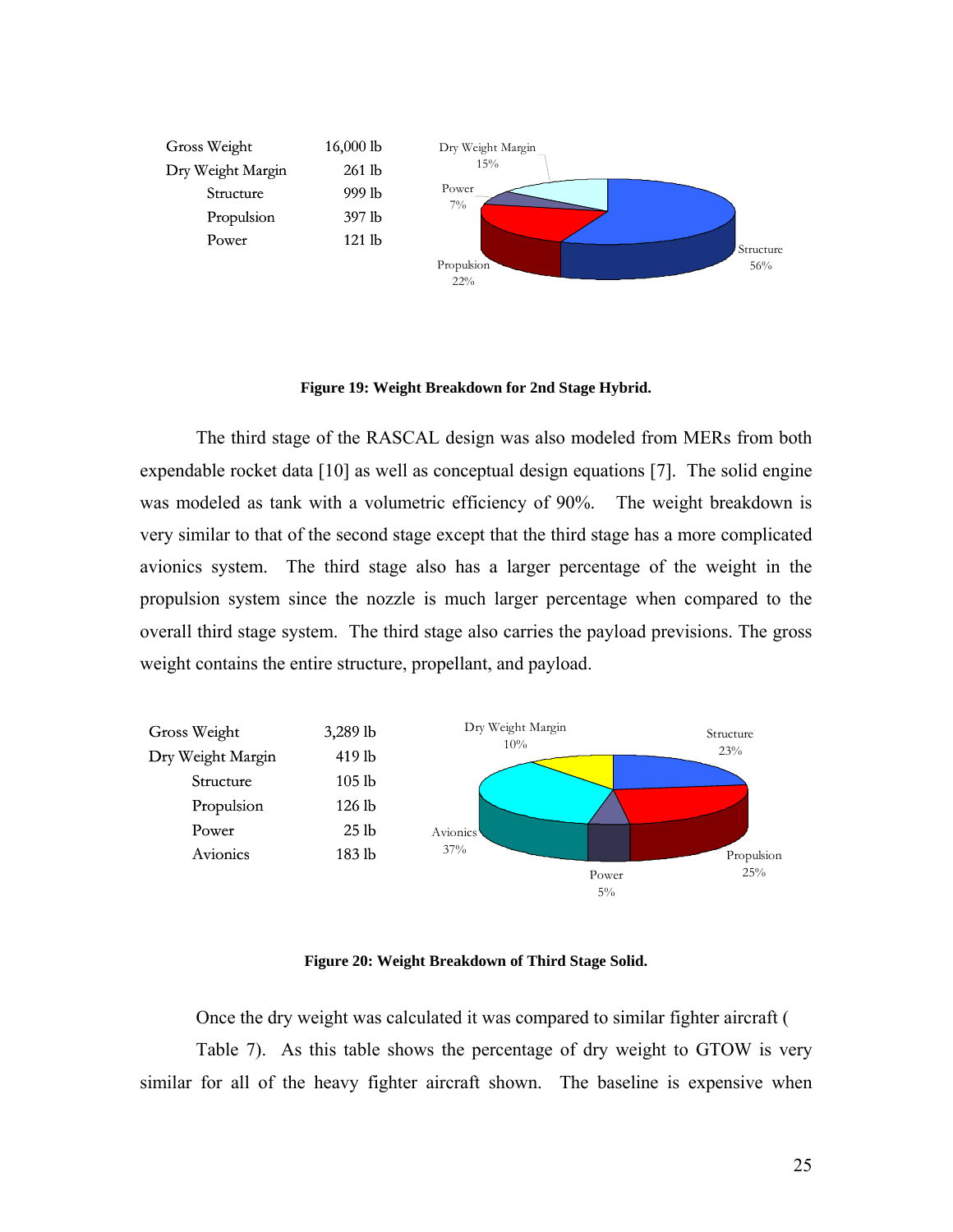compared with state of the art fighter designs. This cost can be attributed to the mission and speeds for which the baseline is designed.

|                 | <b>GTOW</b> | Dry Weight | Percentage |
|-----------------|-------------|------------|------------|
| <b>Baseline</b> | 101,500 lbs | 56,564 lbs | 56%        |
| $F-111$         | 92,000 lbs  | 46,172 lbs | 50%        |
| Mig 25          | 79,800 lbs  | 44,100 lbs | 55%        |
| $F-14$          | 74,350 lbs  | 39,762 lbs | 53%        |

**Table 7: Comparison of First Stage Weights to Similar Fighter Aircraft [8].** 

#### *Aeroheating:*

 The aeroheating analysis for the RASCAL design was complete using Miniver. Miniver is an aeroheating code that predicts the radiative equilibrium temperature for a given cross section and trajectory. The Miniver analysis was conducted for the first stage (the upper stages are released outside the atmosphere), at both the centerline of the aircraft, as well as the quarter chord location of the wing. Miniver takes the trajectory outputs as well as the geometry defined in the configuration and calculates the temperature at each position. The trajectory (AOA, Sideslip angle, altitude, and velocity) of the first stage was inputted to Miniver using 35 points all for the first stage. To model the geometry, 19 points were used on both the windward and leeward sides of the fuselage, while 8 points were used for both sides of the wing. A temperature profile for both the wing and the fuselage are included in Figure 21.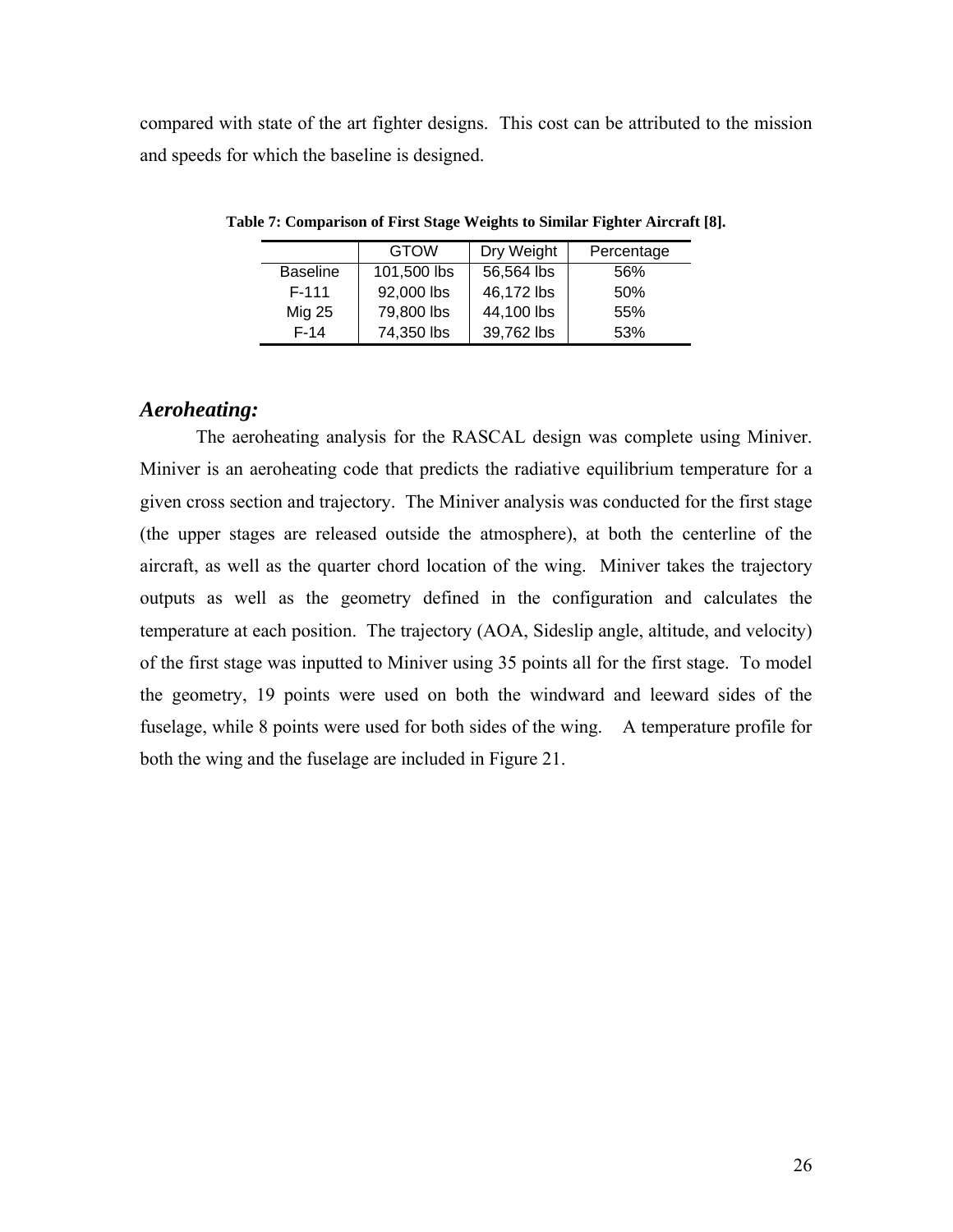

**Figure 21: Radiative Equilibrium Temperature Calculated from Miniver.** 

As this plot shows the maximum stagnation temperature on both the wing and nose does not exceed 1300 degrees F. Unfortunately, Aluminum's reuse temperature is only 300 degrees F. Therefore TPS is needed on the first stage. MA-25 was chosen due to its availability, and will be used as a spray-on ablator which would be reapplied on every flight [11]. This ablator is used extensively in the shuttle program and can withstand one time uses exceeding 1,200 degrees F. The overall weight of the TPS system is 865 lbs and is included in the weights and sizing sheet.

 The TPS for the second and third stages was neglected as well as the reentry of the first stage. The upper stages are released outside the sensible atmosphere so would not experience much heating. The reentry of the first stage may be significant, but to accommodate it, a generous safety factor of 1.5 was applied to the TPS weight on the first stage.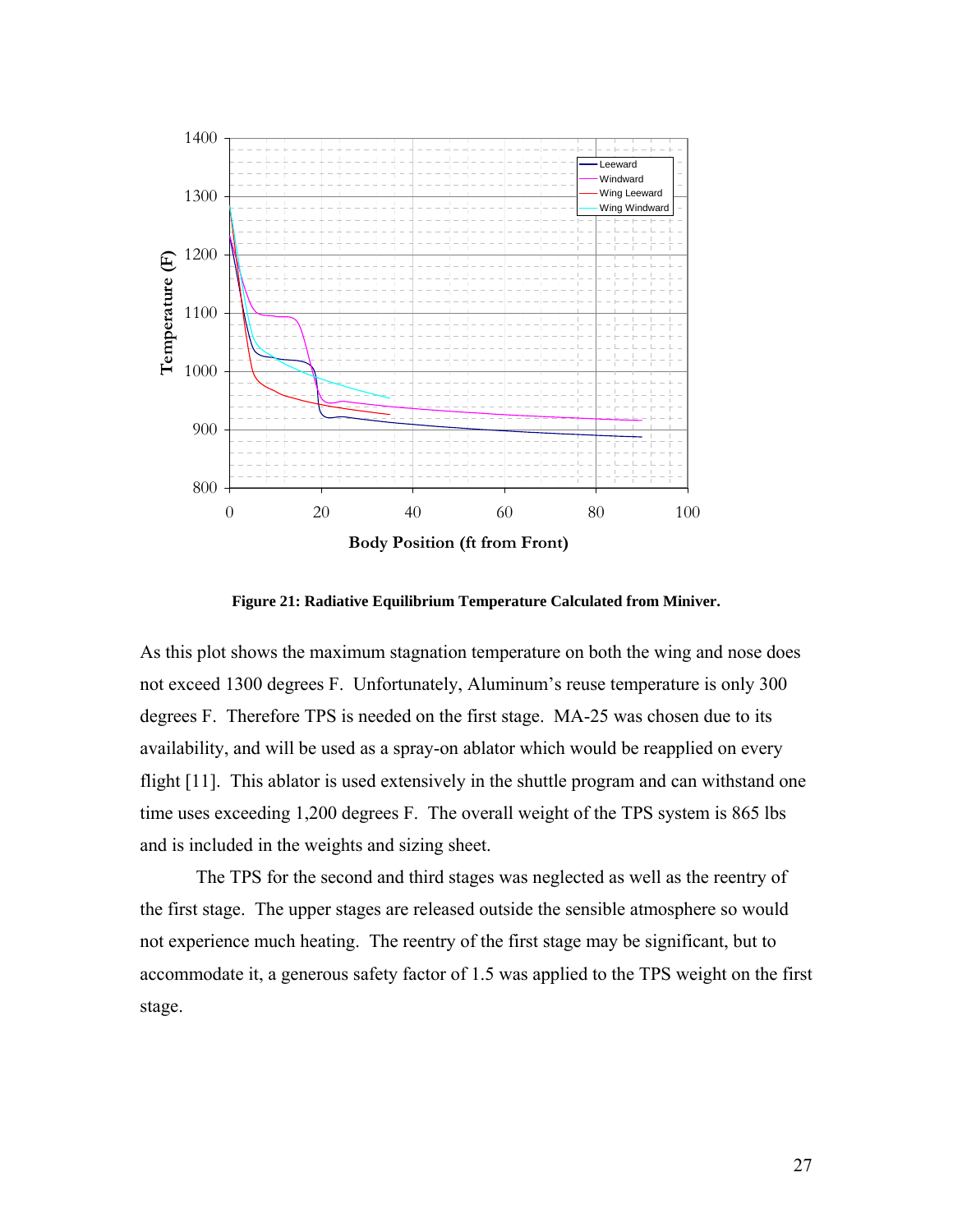#### *Operations:*

 The operation model for the RASCAL design was analyzed using a manpower analysis derived from historical X-15 data [12]. The RASCAL program will be a reduced manpower program that resembles a small X-plane architecture rather than a massive Space Shuttle architecture. A tool was developed in Excel to model the manpower necessary for the RASCAL program based upon the number of flights per year and the premise that one first stage could fly no more than 50 flights per year (TAT greater than 1 week). It was assumed that it would take 12 ground operators working on each RASCAL first stage with 26 flight operations officers (X-15 heritage) and one pilot for each first stage. There would also be one manager for each first stage aircraft with a minimum of 3 managers. The number of people was then multiplied by the average manyear number given for 2004 in Transcost (\$220,500 USD (FY'04)) [13]. The necessary supplies were taken to be ten percent of the labor costs for both the ground and flight ops.

The cost of operating the aircraft was calculated using a USAF average of operations cost per hour of flight [14]. This is then multiplied by a conservative 2.5 hours per flight (averaging 230 mph over the flight). This then computes the aircraft operating costs. New facilities were assumed to be the vehicle assembly building which was set at the cost of a typical hanger with equipment (\$50 M USD (FY'04)). A screen shot of the operations model is included as Figure 22.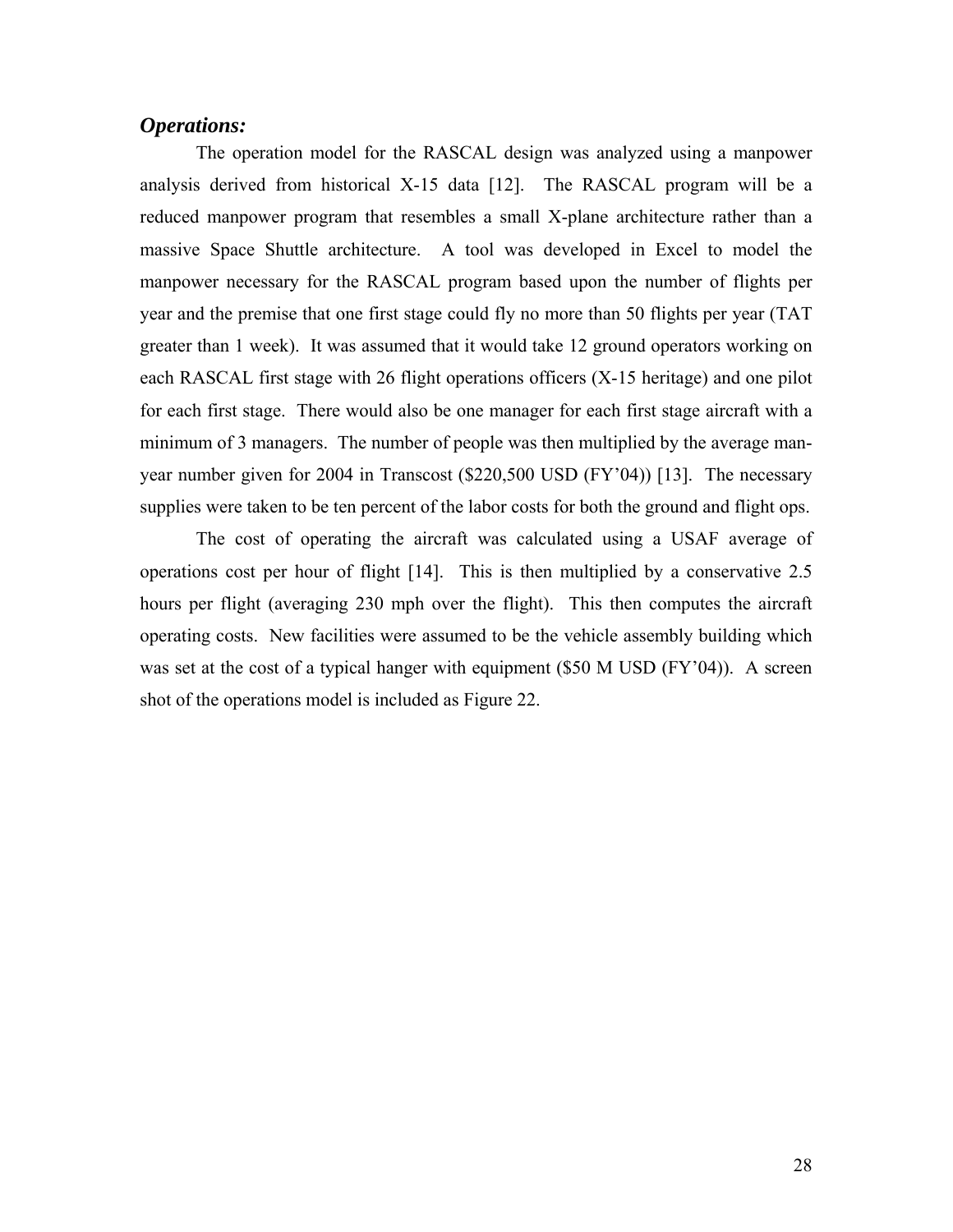#### **Operations:**

| <b>Number 1st Stages</b><br>Number of Flights/yr<br>Vehicle<br>Number of Years | 5<br>50<br>$\overline{4}$<br>20 | 2 is alt 8, 3 is alt 9 |            |
|--------------------------------------------------------------------------------|---------------------------------|------------------------|------------|
| Aircraft                                                                       | Aircraft Ops Cost (\$/hr)       | Time in Flight (hrs)   |            |
| Rascal                                                                         | 7000                            | 2.5                    | $$0.018$ M |
|                                                                                |                                 |                        |            |
| <b>Facilities</b>                                                              |                                 |                        |            |
| <b>New</b>                                                                     | 50                              |                        |            |
| Upkeep (per Year)                                                              | 0                               |                        |            |
|                                                                                |                                 |                        |            |
| Ground Ops HC                                                                  | 60                              |                        |            |
| Flight Ops HC                                                                  | 26                              |                        |            |
| <b>Pilots</b>                                                                  | 5                               |                        |            |
| Management                                                                     | 5                               |                        |            |
| <b>Total Head Count</b>                                                        | 96                              |                        |            |
|                                                                                |                                 |                        |            |
| <b>Flight Rate</b>                                                             | 50                              |                        |            |
| <b>Ground Ops Supplies</b>                                                     | \$1.323 M                       |                        |            |
| Ground Ops Labor                                                               | \$13.230 M                      |                        |            |
| Ground Ops Total                                                               | \$14.553 M                      |                        |            |
| Flight Ops Supplies                                                            | \$0.287 M                       |                        |            |
| Flight Ops Labor                                                               | \$5.733 M                       |                        |            |
| Flight Ops Total                                                               | \$6.020 M                       |                        |            |
| Other Labor                                                                    | \$2.205 M                       |                        |            |
| Aircraft Ops                                                                   | \$0.875 M                       |                        |            |
| <b>Total Ops</b>                                                               | \$23.653 M                      |                        |            |
| Ops/Flight                                                                     | \$0.473 M                       |                        |            |

#### **Figure 22: Excel Operations Tool.**

### *Safety and Reliability:*

 The safety and reliability analysis was conducted using GT-Safety II v1.6. This safety program is an Excel model that uses failure rates, vehicle configuration, and weights and sizes to calculate vehicle failure rates and casualty rates. The RASCAL design was modeled as two stages with the upper stages combined into one stage with two engines with no engine out capability.

 The first stage of the RASCAL design was analyzed using the operations data as well as the cost data for required flights per year. Aggressive options for abort options and windows as well as crew escape were taken since the first stage features a high speed ejection seat, as well as the ability to land while fully loaded. Other factors such as subsystem failure rates were taken at 1/10 of the ELV data since the fighter operation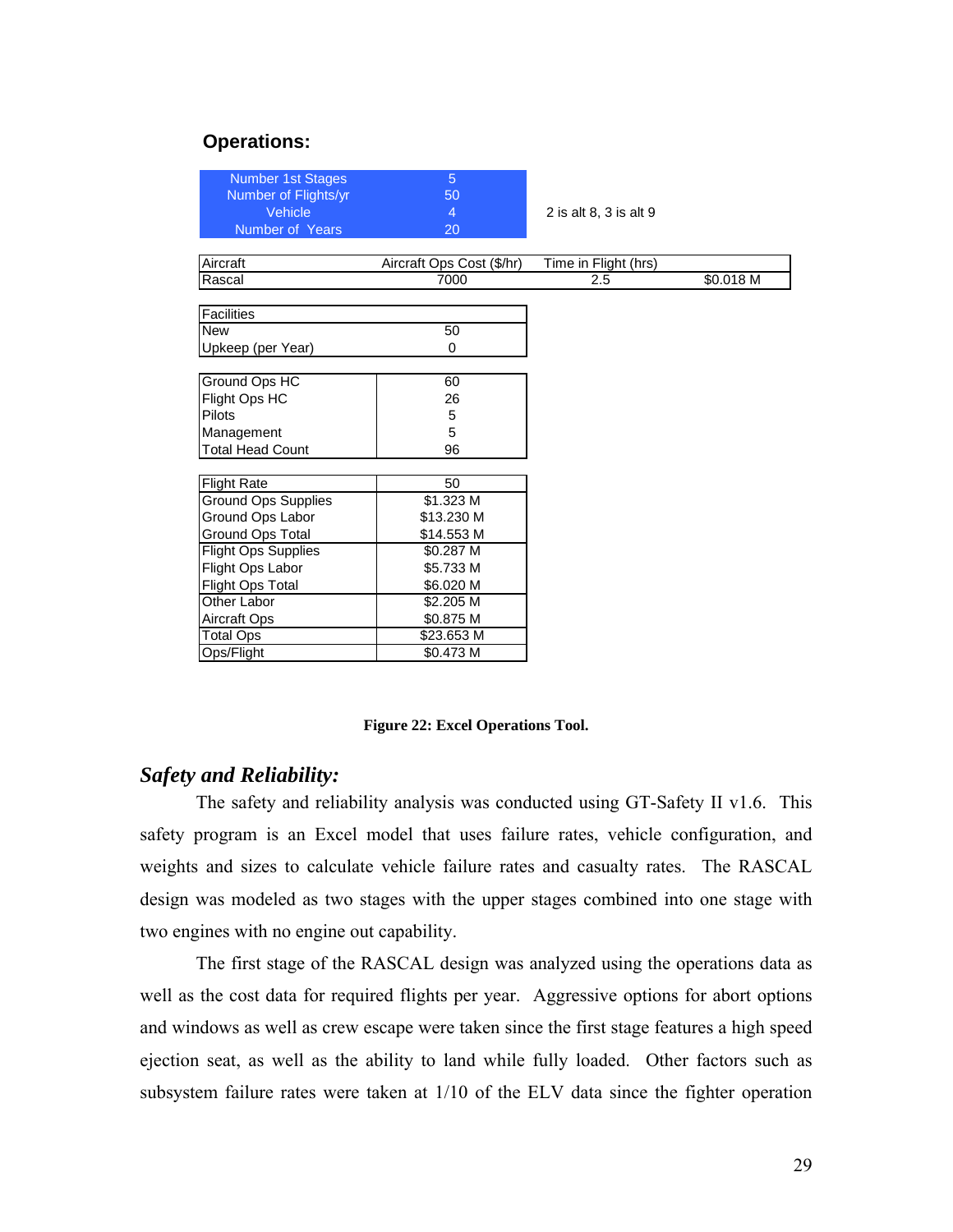should be significantly more reliable that ELV launches. It was also assumed that the first stage could land safely with two engines out, but fail to make the mission. This would give the vehicle a thrust to weight of at worst 0.6 at takeoff, which is well within the flight regimes of most fighter aircraft.

 The upper stages of the RASCAL design were modeled in GT Safety with much less aggressive numbers. The subsystem failure rates were taken at 80% of the ELV data since the second stage will act as an ELV, just operating outside the atmosphere. It was also assumed that the staging point would not be over a populate area. The resulting numbers for the reliability and safety analysis are included as Table 8.

| 1st Stage            |                   |
|----------------------|-------------------|
| Loss of Mission MTBF | 1 in 1094 Flights |
| Loss of Vehicle MTBF | 1 in 6494 Flights |
| <b>Casualty Rate</b> | 0.0014            |
| Upper Stages         |                   |
| Loss of Mission MTBF | 1 in 149 Flights  |
| Loss of Vehicle MTBF | 1 in 186 Flights  |
| <b>Casualty Rate</b> | 0                 |
| Total Vehicle        |                   |
| Loss of Mission MTBF | 1 in 131 Flights  |
| Loss of Vehicle MTBF | 1 in 180 Flights  |
| <b>Casualty Rate</b> | 0.0015            |
|                      |                   |

**Table 8: GT Safety Outputs.** 

As this table shows the MTBF for the first stage is very good with a mission failure only once in 1094 flights. A loss of vehicle is even rarer with one occurring in 6494 flights. The casualty rate of 0.0014 is also exceptional with only one accident occurring every 715 years. The upper stage is not nearly as reliable since it operates as a rocket rather than an aircraft. The loss of mission every 149 flights with a loss of vehicle every 186 flights (80% of LOM failures are consider LOV). This reliability analysis results in an overall launch system that will lose a mission every 131 flights, a vehicle ever 180 flights, and a man every 660 years. This loss of crew number is very high due to the abort capability and ejection system built into the manned components of the vehicle (first stage).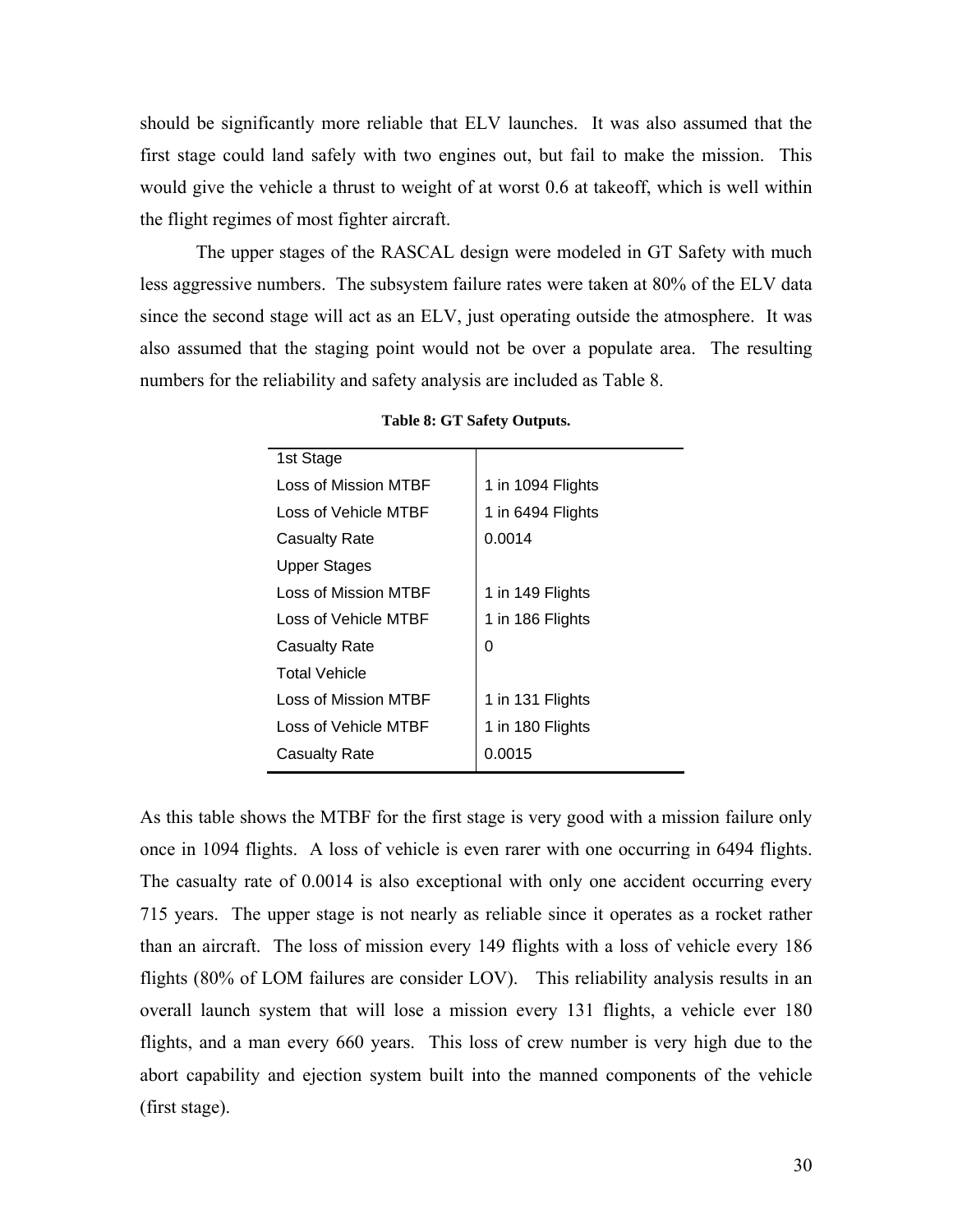#### *Cost Estimation:*

 The cost estimation for this project was conducted using the NASA-Air Force Cost Mode (NAFCOM), with some inputs from the Transcost model [13]. NAFCOM with some Transcost cost estimating relationships was used to calculate the DDT&E as well as the TFU for the RASCAL vehicle.

 To compute the first stage vehicle costs the weights of each of the subsystems was entered into NAFCOM. Using weight based CERS of the form of equation 5.

$$
COST = CF^*A^*Weight^B \tag{5}
$$

Each of the subsystems of the design has its own coefficients A and B. Therefore the user of NAFCOM can manipulate the cost of the components by adjusting the CF or complexity factor. For the RASCAL baseline complexity factor of close to one were used for all subsystems except the avionics which typically uses a CF of approximately 0.3. The resulting costs for the first stage are included as Figure 23.



**Figure 23: Cost Breakdown for RASCAL 1st Stage.**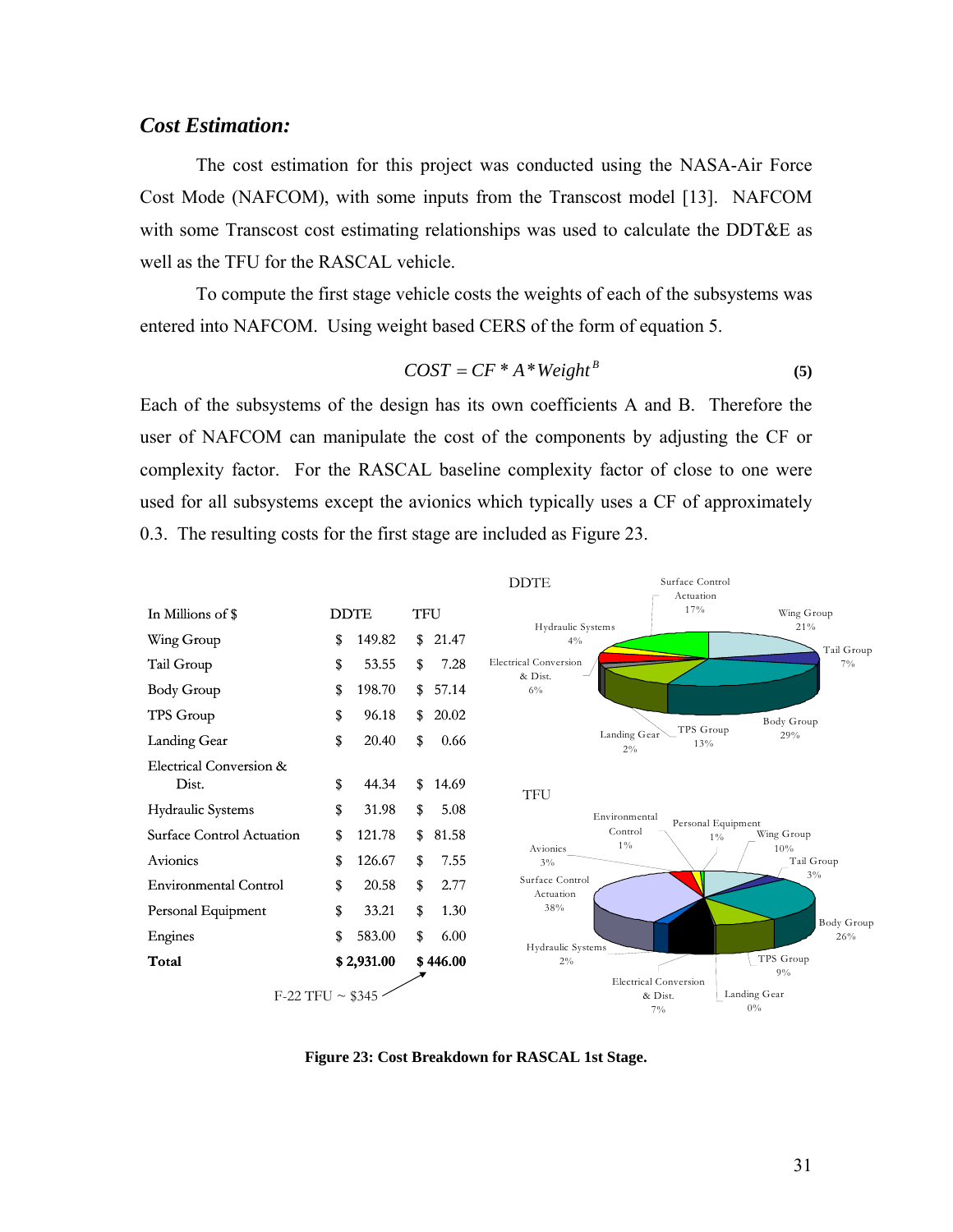This analysis results in a DDT&E cost of just under \$3 B USD (FY'04) with a TFU of \$446 M USD (FY'04). The engine DDT&E number includes a cost for developing the MIPCC technology, but no cost for developing the F-100 turbofans. When these numbers are compared to the F-22 program the TFU of the baseline comes out slightly high. (The TFU of the F-22 was backed out from the initial production order of six aircraft at a cost of 1.6 billion dollars with a learning curve of 85% [15]). The surface control and actuation seems high for this vehicle, but the complexity factor was left at 0.9 since the aerodynamic maneuvers performed by the first stage are occurring at high dynamic pressures and therefore require expensive actuators.

The second and third stages were again modeled together as two engines. The CERs are similar to the ones used in the first stage analysis except they have been adjusted to use expendable data from Transcost [13]. For the upper stages the fuel casings for the solid propellant (for both the hybrid and the solid) are considered propulsion weight along with the nozzles.



**Figure 24: Cost Breakdown for Upper Stages.**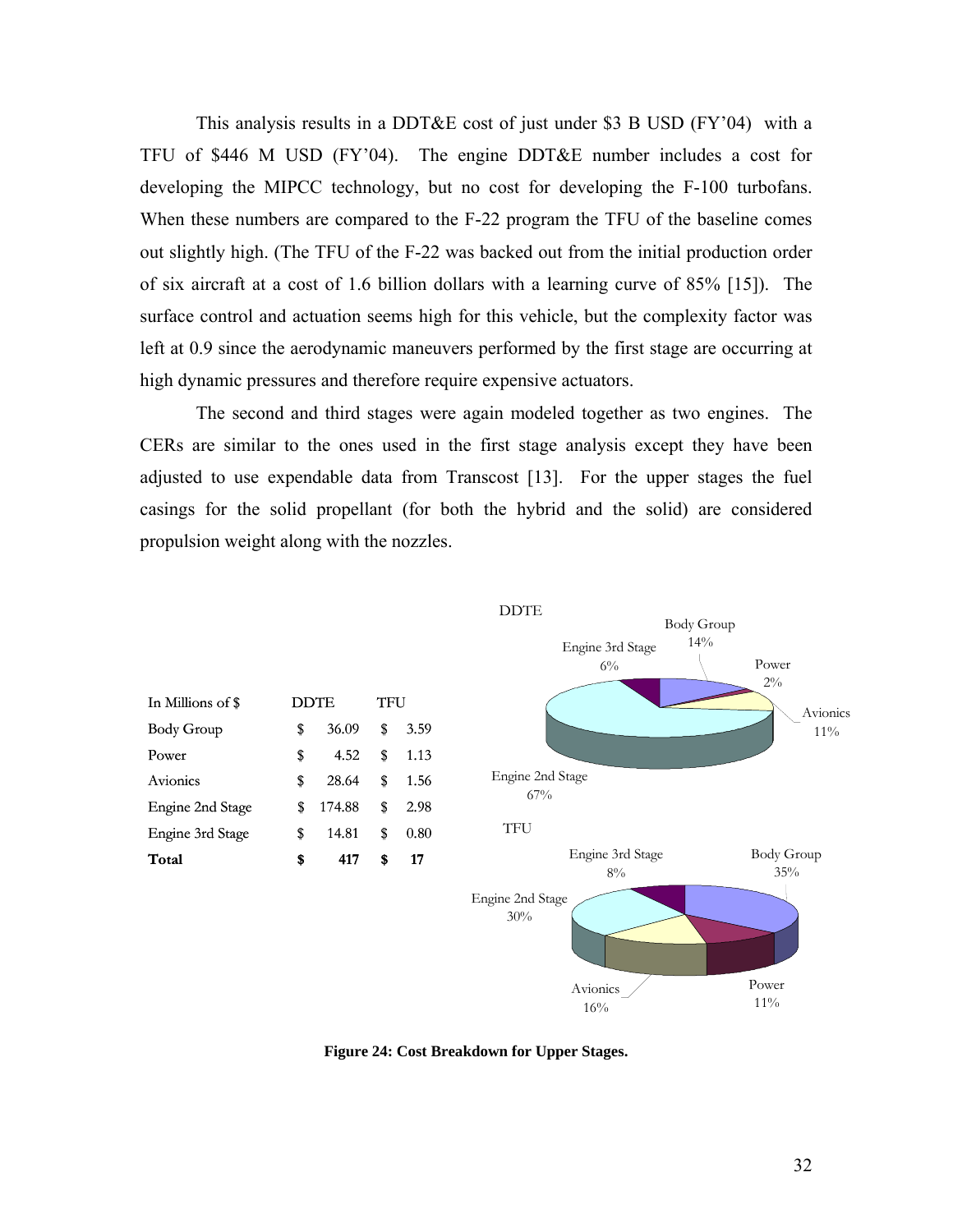As this figure depicts the DDT&E for the upper stages are \$417 M USD (FY '04) with a TFU of \$17 M USD (FY '04). This TFU number has been used taking aggressive cost cutting numbers for the structure, power, and avionics (0.4, 0.3, and 0.3 respectively). These numbers were justified since the structure and power systems are much simpler than systems NAFCOM was created to design. The engines seem to dominate both the DDT&E as well as the TFU. That is because the engines comprise of the majority of the vehicle weight (Only the power systems, connecting structure, and LOX tanks are not considered propulsion).

 Once these numbers were calculated they were combined into a cost calculating spreadsheet. This spreadsheet calculated the required number of flights and resulting number of first stages (one first stage required for every 50 flights per year). This was then combined with the operations model into one spreadsheet to calculate the overall costs of the program. Learning curves for both the first and upper stages was set to 85%. The upper stage takes advantage of this learning curve tremendously due to the number of flights necessary to reach the cost goals of \$750,000 per flight or \$5,000 per pound. A screen shot of the inputs page of the cost calculator is included as Figure 25.

| Inputs:<br>Number 1st Stages<br>Number of Flights/yr<br>Vehicle<br>Number of Years<br>LC Upper<br>LC 1st<br>Purchase 1st Stage Vehicle<br>Purchase 2nd Stage Vehicle | 5<br>50<br>4<br>20<br>85%<br>85%<br>Y<br>Y | t 8, 3 is alt 9, 4 is baseline |
|----------------------------------------------------------------------------------------------------------------------------------------------------------------------|--------------------------------------------|--------------------------------|
| Pay DDTE<br>New Facilities                                                                                                                                           | Y<br>Y                                     |                                |
| Outputs:<br>Total Cost/Flight<br>\$/lb                                                                                                                               | 7.701 \$M<br>\$148,097                     |                                |

#### **Figure 25: Cost Calculator Input Page.**

 To calculate the overall cost of the RASCAL program some assumptions were made. First it was decided that the program will begin in 2005 and last for 20 years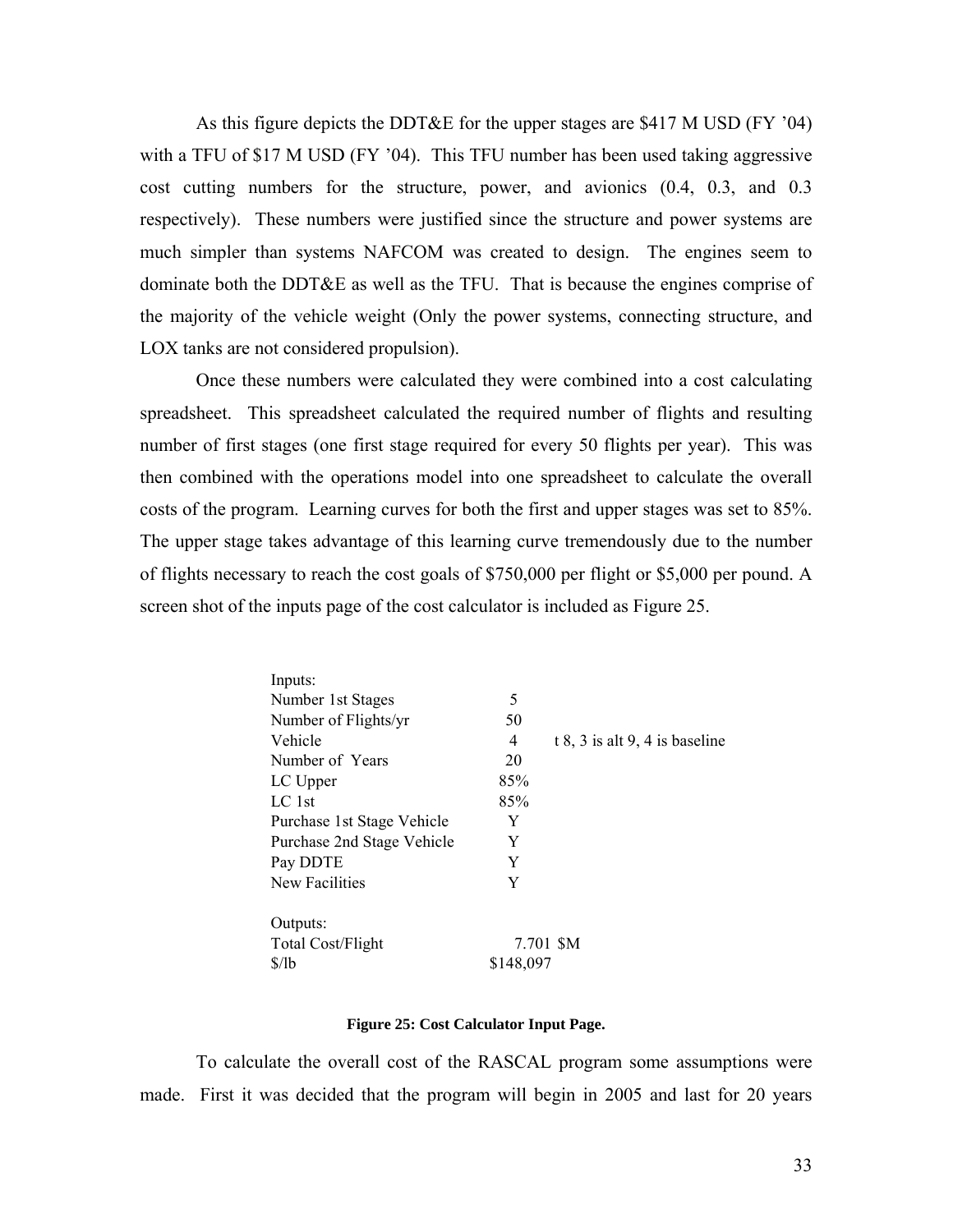(spreads the DDT&E over the life of the program). It was also decided that different scenarios would be looked at and the number of flights necessary to reach the RASCAL cost goals would be calculated. The cases are described below:

- Case 1: Only the upper stages are purchased every flight. The production of the first stage as well as the DDT&E are paid for by some other agency (NASA, USAF, etc.).
- Case 2: The upper stages are purchased for every flight as well as the necessary first stages. The DDT&R is paid for by some other agency (NASA, USAF, etc.).
- Case 3: The total cost for the program is paid for by RASCAL. This includes the entire vehicle as well as all DDT&E and facilities

Each of the cases was then calculated for the baseline and evaluated against each of the RASCAL cost goals



**Figure 26: Baseline Cost per Flight.** 

As the above figure shows only Case 1 reaches the desired goals in less than 250 flights per year (155 flights). Case 2 takes 336 flights per year where Case 3 takes 660 flights per year to reach the RASCAL goal of \$750,000 per flight. The somewhat saw-tooth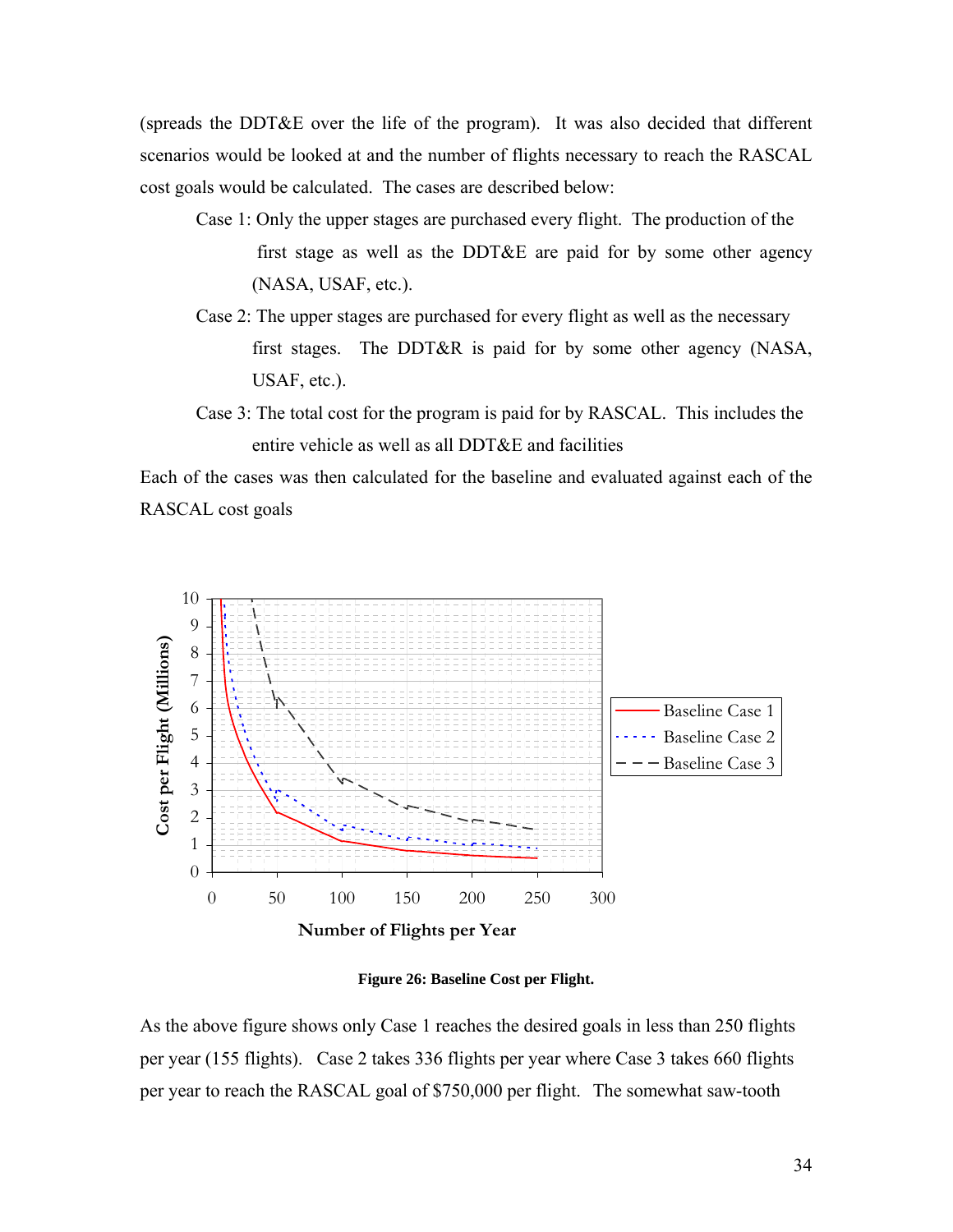profile of the cost charts is due to the fact that a new first stage must be purchased every fifty flights per year (A first stage can only fly 50 flights per year for 20 years). Every time a new first stage must be purchased there is a cost jump for all three cases (Case 1 the small jump is only due to the pilot, where as in the other cases it is due to the pilot and aircraft.



**Figure 27: Baseline Dollars per Pound of Payload.** 

When the second cost goal of RASCAL is analyzed the answer is not as promising. Due to the actual payload of 52 lbs calculated in the performance section no case reaches the \$5,000 per pound goal in 250 flights. Case 1 takes 594 flights per year, Case 2 takes 1511 flights per year, and Case 3 takes 2490 flights per year to meet the RASCAL cost goal. This is of course unreasonable numbers since the demand will never be close to two flights a day, which is the best case scenario for \$5,000 per pound.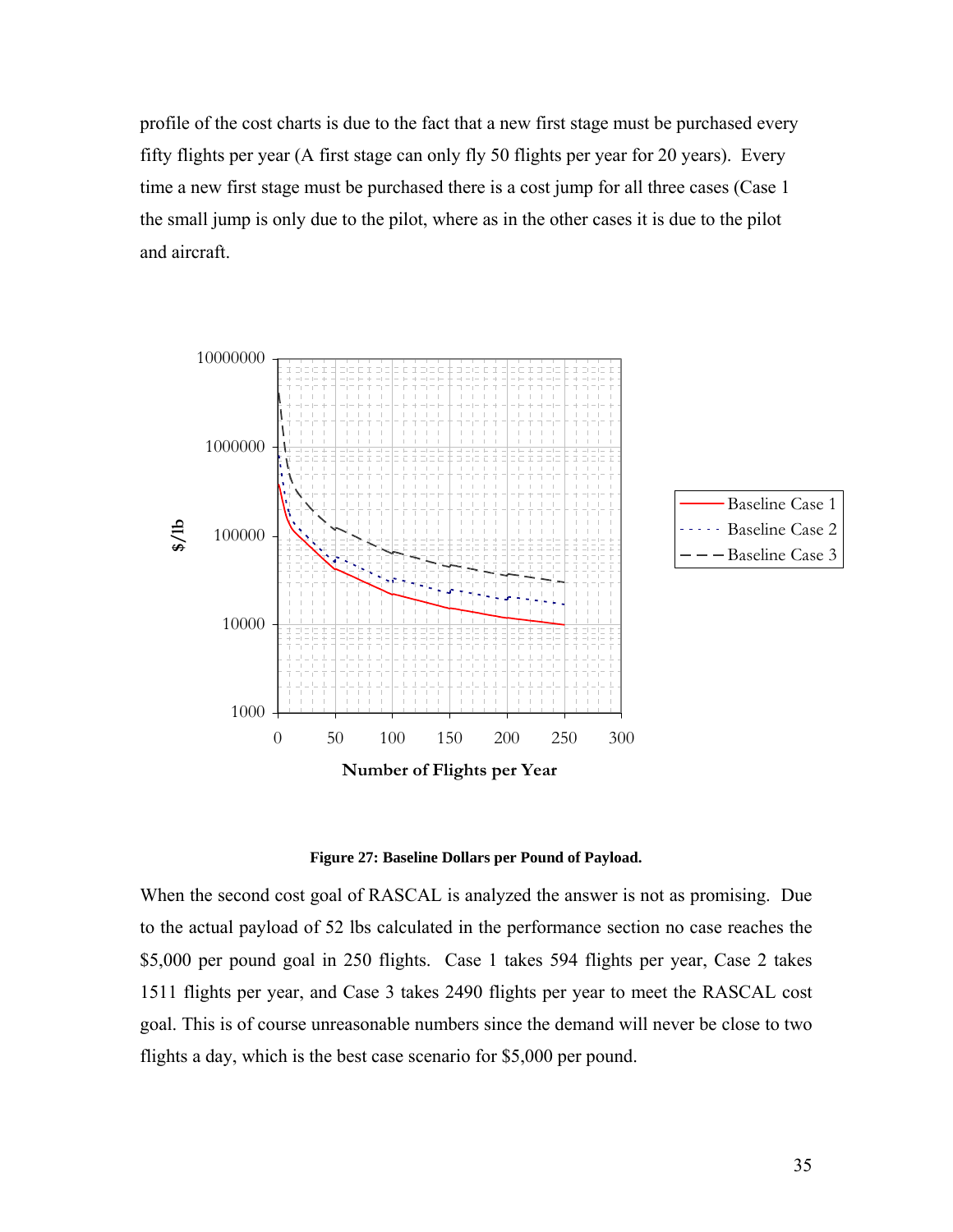#### **Baseline Conclusions:**

 After the RASCAL design has been evaluated it has been found to be underperforming and well above the cost numbers quoted as goals. The payload is far below the stated performance goal and the costs are far higher than the cost goals. The 52 lbs of payload is only 20% of the stated goal of 250 lbs. This is well below the goal and the weight of most small satellites. The flight rates necessary to reach the two cost goals are summarized in Table 9.

|        | \$750,000 per Flight | \$5,000 per lb |
|--------|----------------------|----------------|
| Case 1 | 155                  | 594            |
| Case 2 | 336                  | 1511           |
| Case 3 | 660                  | 2490           |

**Table 9: Cost Goal Summary for Baseline.** 

Only the case 1 scenario approaches reasonable flight number of about once every 2.5 days for \$750,000 a flight. Even this number may be unachievable if the demand is not there.

#### **Design Alternatives:**

 Because the shortcomings in the baseline RASCAL design the same DSM was used to evaluate different alternatives to this baseline. These alternatives were first evaluated on a performance basis and then the most promising alternative will be chosen to be completely evaluated as the GT RASCAL design. The alternatives looked at in the RASCAL designs are as follows in Table 10.

| <b>Alternatives Number</b> | Description:                                                                                                                  |
|----------------------------|-------------------------------------------------------------------------------------------------------------------------------|
|                            | Changing the hybrid oxidizer from $H_2O_2$ to LOX                                                                             |
|                            | Changing the first stage main structure (wing, tail, and<br>fuselage) to a Metal Matrix Composite (MMC).                      |
|                            | Add a fourth kick stage so the second and third stages<br>only have to propel the rocket to an intermediate orbit<br>(80X270) |
| 4                          | Combine Alternative 1 and 3                                                                                                   |
|                            | Combine Alternative 1, 2, and 3                                                                                               |

**Table 10: Design Alternatives for RASCAL Baseline.**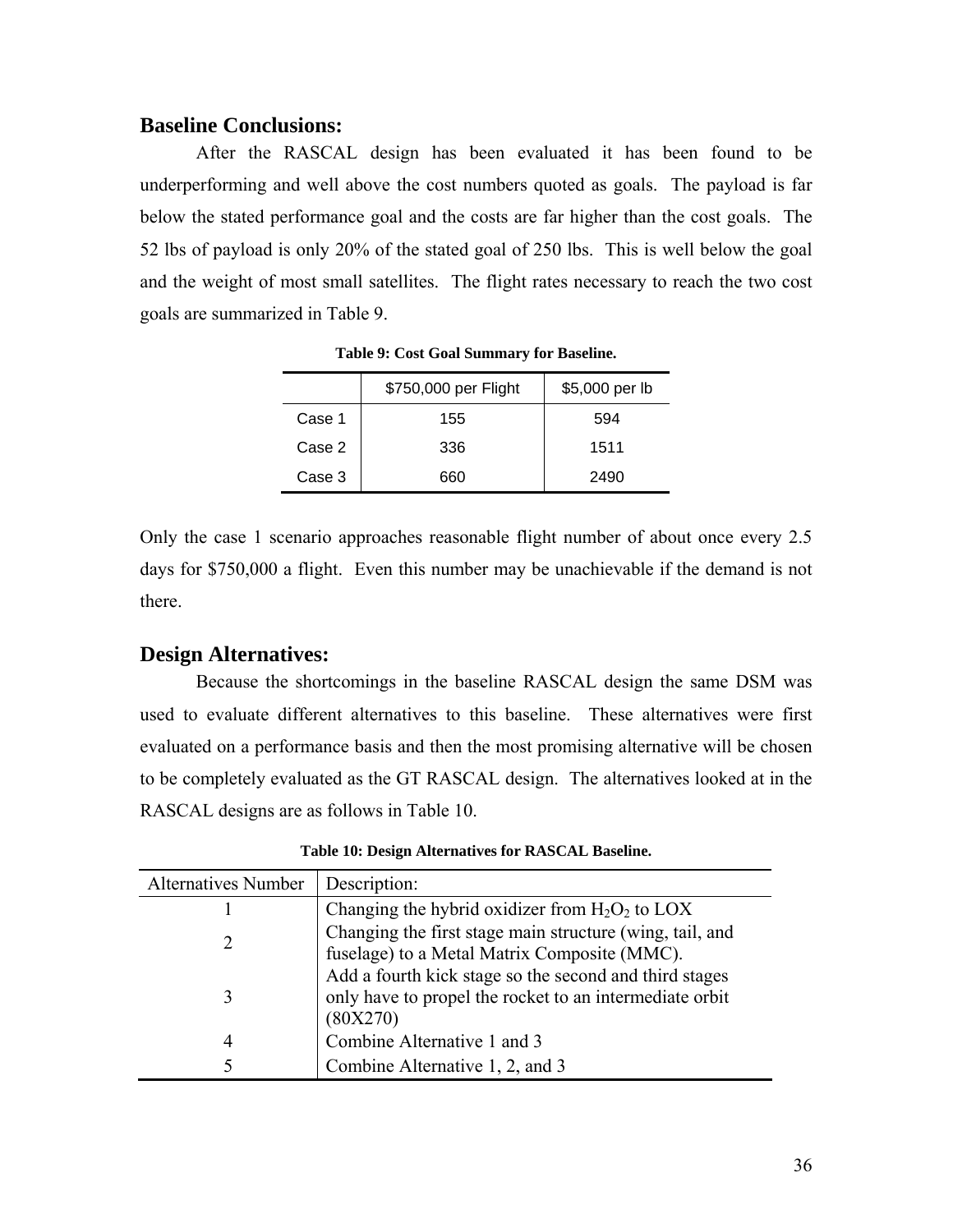Each of these alternatives will be closed in the performance aspects of the DSM (all except cost, operations, and economics). Unless noted all alternatives represent one change off of the baseline at a time.

#### *Alternative 1:*

 The first alternative will be to change the second stage oxidizer from hydrogen peroxide to liquid oxygen. The advantage of making this change is that the  $I_{\rm SD}$  of the second stage will increase to 340 seconds vs. the 310 seconds for the hydrogen peroxide. A disadvantage to this change is that the second stage will become larger. This is due to the fact that the HTPB/LOX combination operates at a lower O/F ratio (1.9 vs. 6.5). This smaller mixture ratio results in a larger rocket. This alternative configuration was closed in the internal iteration loop of the DSM and this alternative resulted in the overall payload capacity of the baseline RASCAL design increasing from 52 lbs to 75 lbs.

#### *Alternative 2:*

 The second alternative involves changing the baseline first stage structural material from standard aluminum to a metal matrix composite. This MMC will not only make the design much lighter, it will also eliminate the need for a thermal protection system (up to 1500 F). This is due to the fact that the reuse temperature of the MMC is higher than the temperatures encountered by the first stage. The disadvantage to the MMC is that it is an immature technology, and must be developed and tested far more that the typical aluminum structure. This will cause the DDT&E of the design to increase dramatically over the baseline. This alternative configuration was closed in the internal iteration loop of the DSM and this alternative resulted in the overall payload capacity of the baseline RASCAL design increasing from 52 lbs to 110 lbs.

#### *Alternative 3:*

 The third alternative involves changing the trajectory of the upper stages so that the second and third stages put the payload into a transfer orbit (80 nmi by 270 nmi orbit). A fourth stage solid motor is then added to the upper stage to circularize the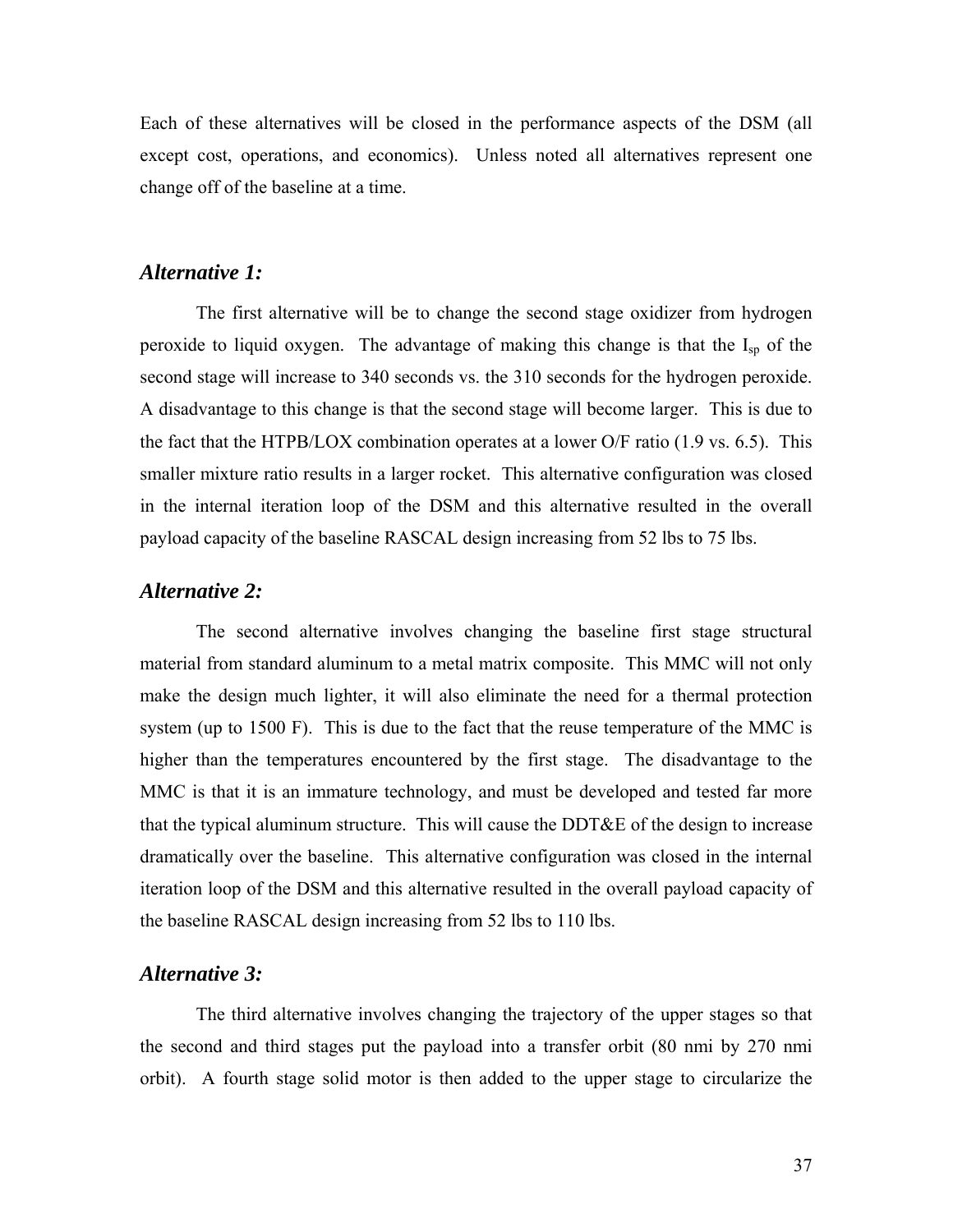payload at the 270 nmi circular orbit. An advantage to this alternative is that the upper stages will become smaller each performing a smaller  $\Delta V$ . A disadvantage of this approach is that the fourth stage will add dry mass to the system as well as involve another component that could fail. This could result in a lower total system reliability. This alternative could result in an increased cost due to the addition of the extra stage. (The GT RASCAL cost analysis will show this cost is actually made up for in the weight reduction). This alternative configuration was closed in the internal iteration loop of the DSM and this alternative resulted in the overall payload capacity of the baseline RASCAL design increasing from 52 lbs to 211 lbs.

#### *Alternative 4:*

 The fourth alternative involves combining the LOX hybrid with the fourth stage kick motor. This will carry the advantages of improving the upper stages without altering the first stage design. It will result in a slightly more expensive rocket than the baseline, but will start to approach the payload numbers set out in the RASCAL program. This alternative configuration was closed in the internal iteration loop of the DSM and this alternative resulted in the overall payload capacity of the baseline RASCAL design increasing from 52 lbs to 224 lbs.

#### *Alternative 5:*

 The fifth and final alternative involves combining the LOX hybrid with the fourth stage kick motor and the MMC upper stage. This design should result in the highest performance since it uses all of the enhancing alternatives presented. This alternative should also result in the most expensive vehicle since the LOX hybrid adds length to the first stage, the fourth stage adds the cost of a new stage, and the new MMC technology needs to be matured. When this configuration was closed in the internal iteration loop the DSM the payload increased from 52 lbs to 303 lbs. This is above the desired 250 lbs of payload set out in the RASCAL goal. This higher payload means that this alternative can be further scaled down to achieve the 250 lb goal.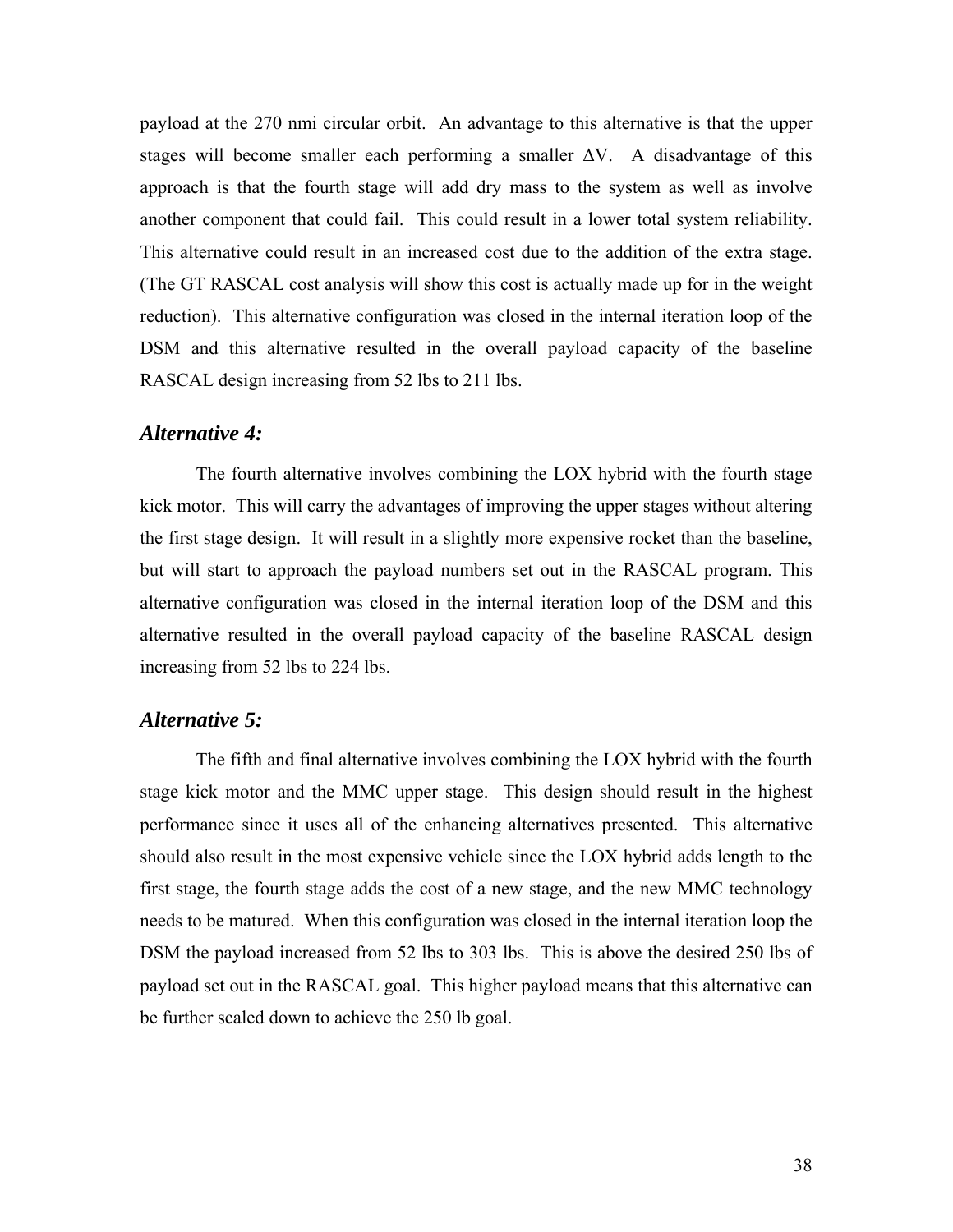



A summary of the payload capacity of the alternatives is presented as Figure 28. The LOX Hybrid second stage shows promise for improving the performance of the second stage by adding efficiency (higher  $I_{\rm SD}$ ), but comes with the cost of having a longer vehicle. The MMC alternative also adds performance, but at the cost of using an unproven technology on the first stage. This technology may not come to maturity by the time the RASCAL is ready to fly. Adding the fourth stage to the design adds the most performance without changing the first stage. This fourth stage adds performance by allowing the second and third stages to propel the satellite into a transfer orbit. This transfer orbit does not incur the same steering losses that are obtained by flying directly into a circular orbit. A combination of the alternatives needs to be used to create the optimal design. Only the fourth and fifth alternatives are capable of achieving the required performance so those designs will be further optimized to the RASCAL performance goals and then compared.

To fully evaluate the designs the fourth and fifth alternatives  $(1+3, 1+2+3)$  were reoptimized to the RASCAL goals (250 lbs to sun-synchronous orbit). This was possible by scaling up alternative four and scaling down alternative five. This reoptimization was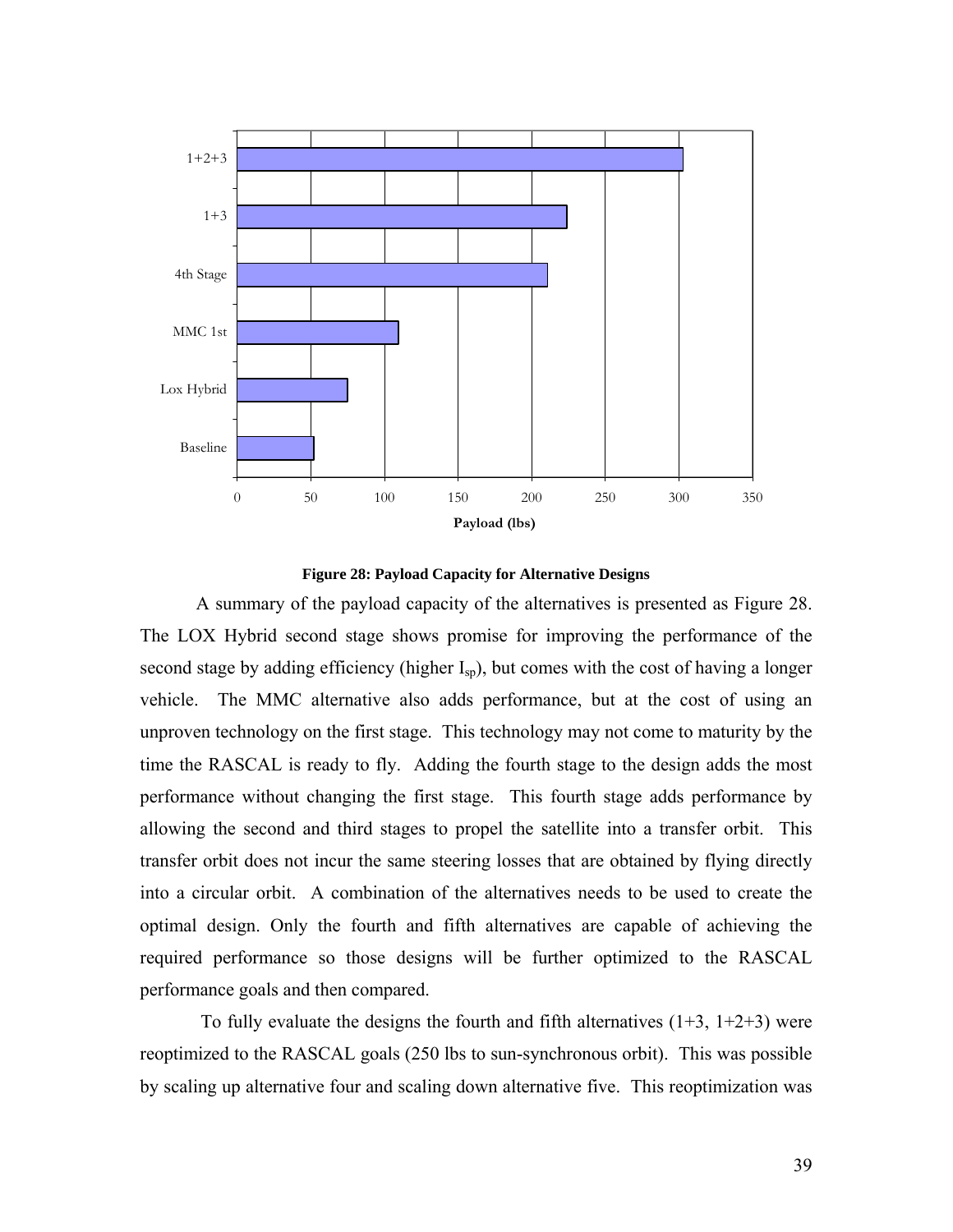done to compare the two vehicles with the same performance. This was be completed by combining both the first and second stages into one trajectory deck and letting the optimizer find the smallest vehicle (weight consumed) that can get 250 lbs to the 98 degree sun-synchronous orbit. These vehicles will be closed in much the same way as the baseline with both vehicles being evaluated in the DSM and the resulting performance and costs compared.

Each of the alternatives was able to meet the performance goals set out by the RASCAL program. A summary of the total weights of the resulting designs is included as Figure 29. As this figure shows, at each stage the fifth alternative results in a smaller vehicle. The MMC technology offered a lighter, better performing first stage, which allowed the second stage to achieve a smaller  $\Delta V$ . The baseline is also included in this figure even though the payload of the baseline is only 20% that of the alternative designs.



**Figure 29: Optimized Alternatives Performance Comparison**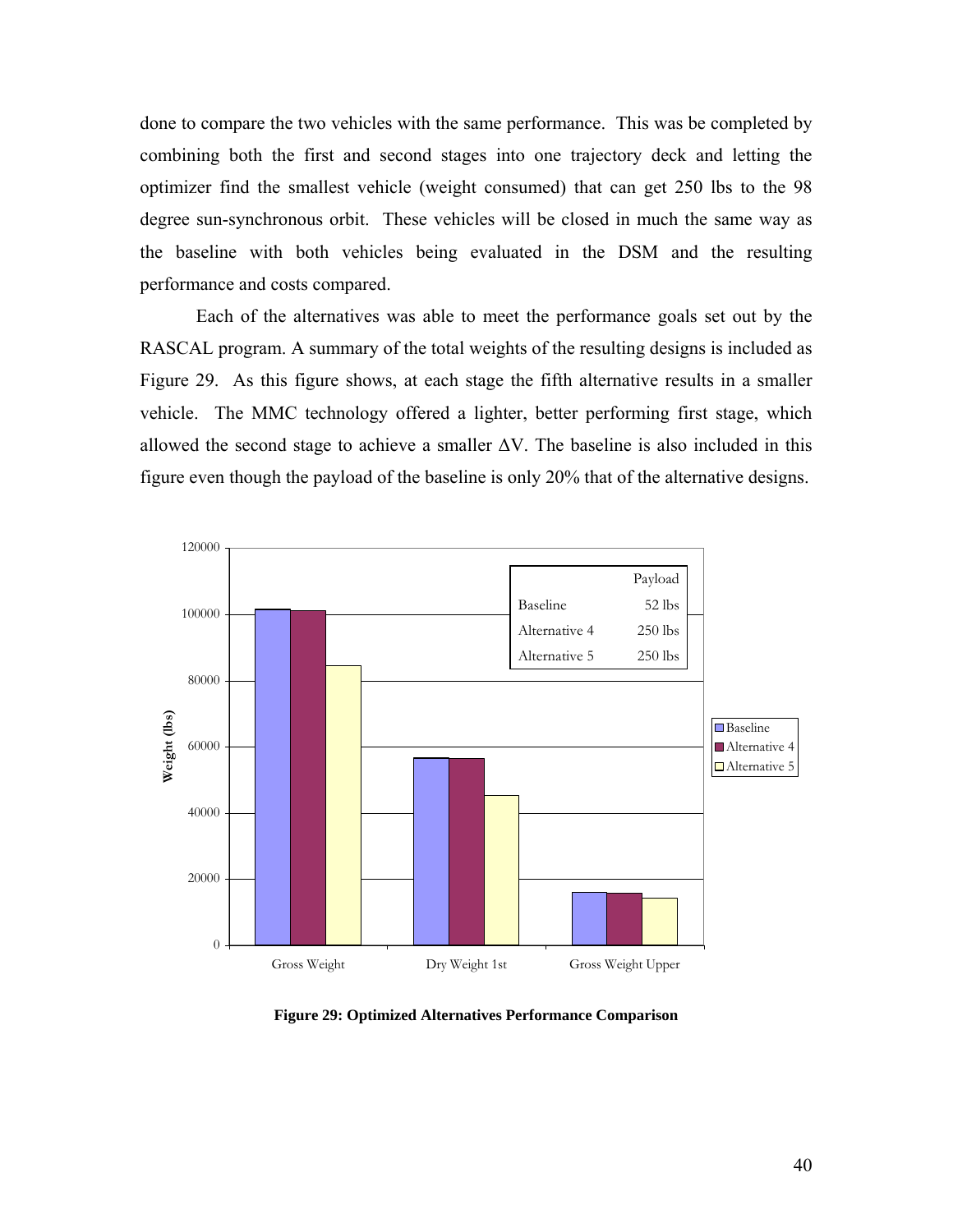The design alternatives were costed in much the same way as the baseline the alternative designs were costed using a combination of the NAFCOM tool as well as Transcost CERs. The cost analysis results for cost per flight follows as Figure 30.



**Figure 30: Cost per Flight Comparisons of Optimized Alternatives.** 

 As this figure shows the baseline has the cheapest cost per flight of every design. This is misleading because cost per flight does not take into account the fact that the baseline only carries 52 lbs to orbit. If only the alternatives which reach the performance requirement are evaluated alternative 5 results in the lowest cost per flight for Case 1 and 2, with alternative 4 being the cheapest for Case 3. The reason alternative 4 is cheaper in Case 3 is due to the higher DDT&E costs of alternative 5 over alternative 4 (\$3.675 B vs. \$3.48 B respectively). This higher DDT&E is due to the increased cost of having a MMC first stage, which is not a fully mature technology. The increased cost of the MMC is taken into account through the use of complexity factors on the CERs. The complexity factors take into account the fact that some designs may cost more per pound than conventional designs due to the complexity of the materials or processes used in the manufacture of the design.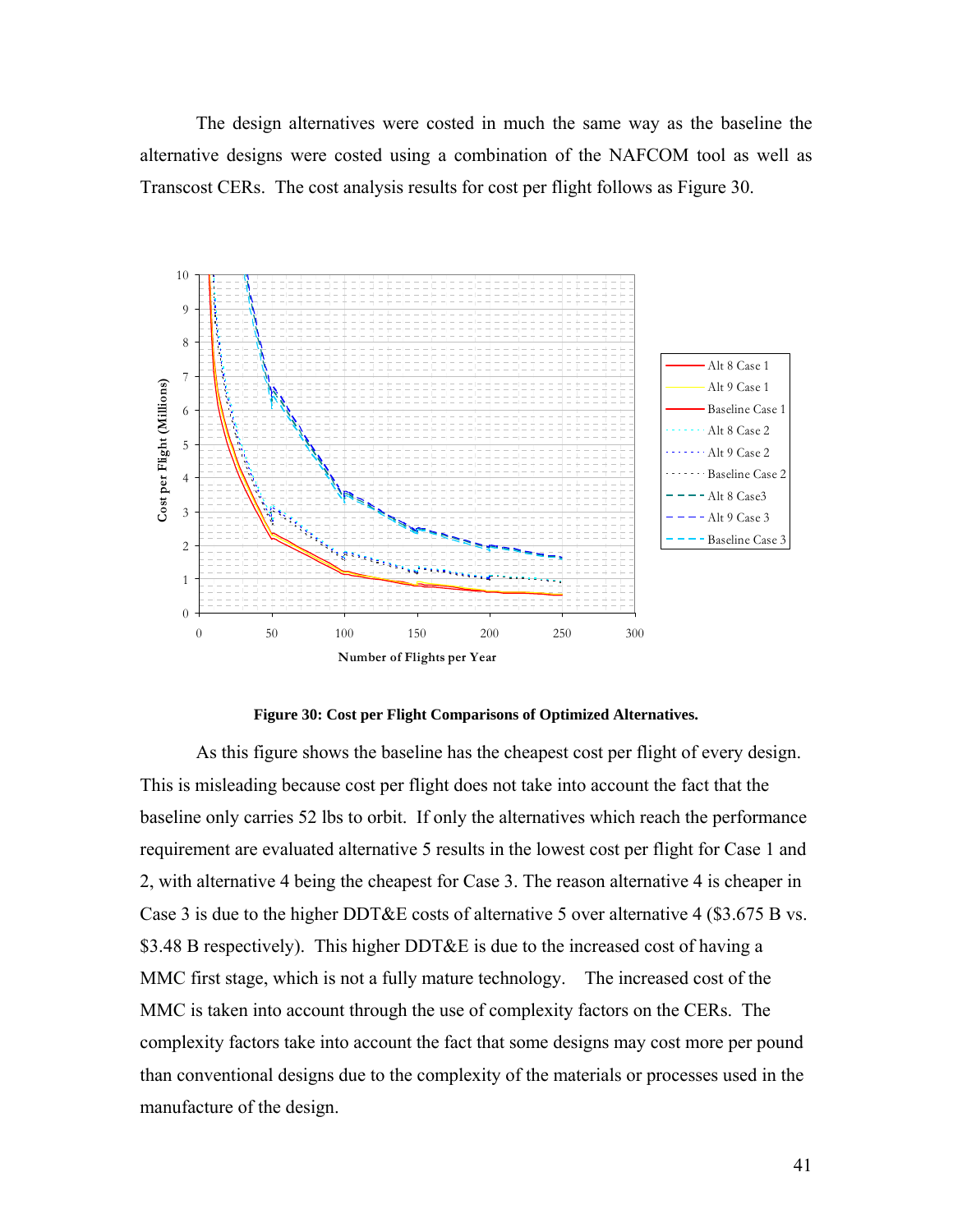Even though the complexity factors were set higher for the MMC design alternative 4 has a higher TFU than alternative 5 (\$464 M vs. \$446 M). This is due to alternative 5 having a much lower weight per stage than alternative 4. This weight savings results in a cheaper vehicle than alternative four even with complexity factors that are almost twice as high. This is due to the weight-based CERs favoring the lighter vehicle with the high complexity factors over the heavier vehicle.

 The dollars per pound of payload was also calculated for both alternatives as well as the baseline (Figure 31). This dollar per pound of payload comparison penalizes the baseline for only taking 52 lbs versus the 250lbs of the alternatives. As this figure shows the two alternatives are very similar again, with alternative 5 being slightly better in case 1 and 2 and slightly worse in case 3.



**Figure 31: Dollars per Pound of Payload of Optimized Trajectories.**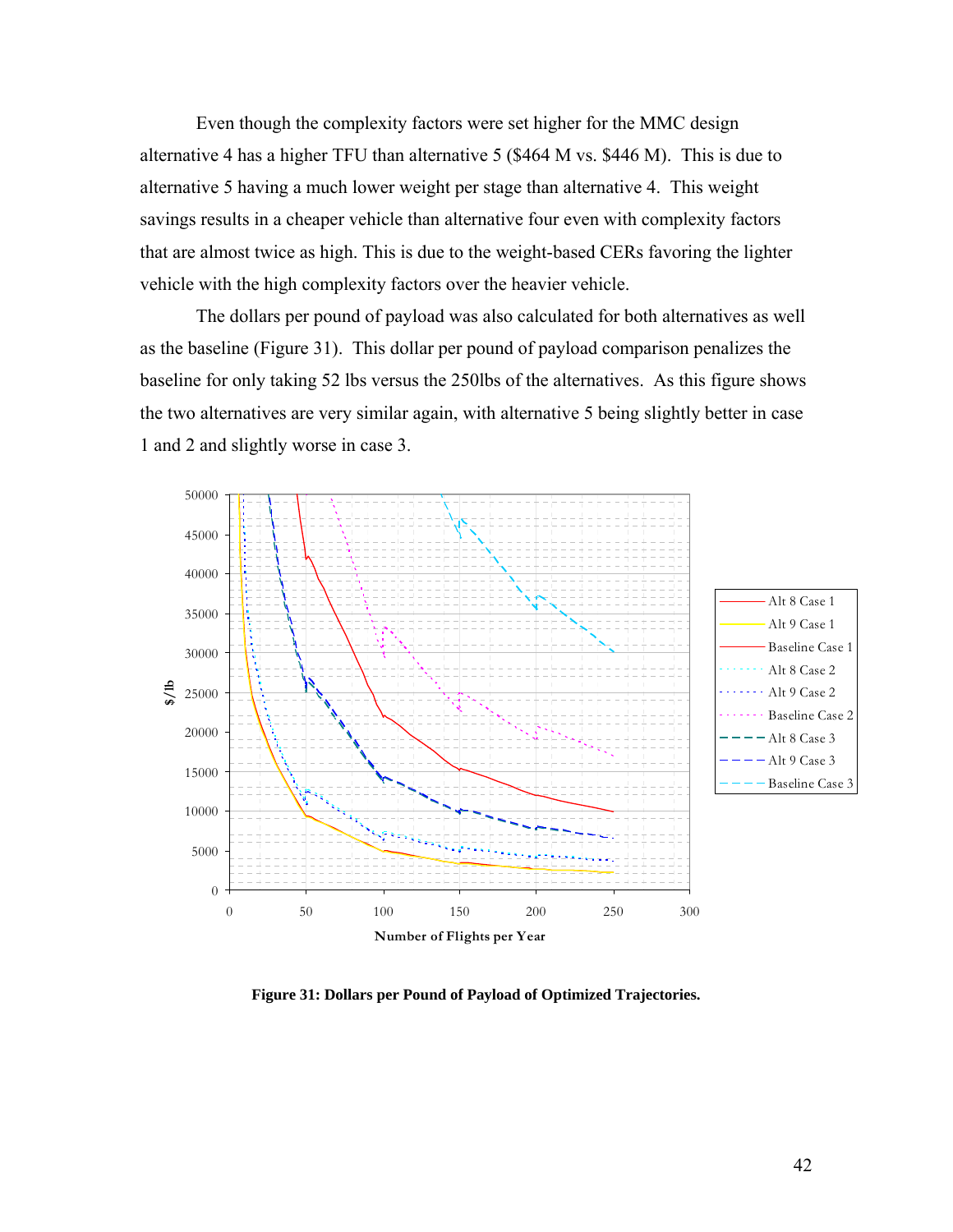#### **GT RASCAL:**

 From this alternative analysis one design was chosen to be the Georgia Tech RASCAL design. From the alternative analysis either alternative 4 or alternative 5 were both feasible and viable solutions. Alternative 5 was chosen as the Georgia Tech design because of its lower costs on economic Cases 1 and 2. Case 3 was determined to be a non-factor since the flight rates necessary to reach this case were about one flight a day for the \$5,000 per pound of payload and two flights a day for the \$750,000 per flight goal. These flight rates will probably never be attainable, and therefore case three should not be a deciding factor on which alternative to chose. As three-view drawing of alternative 5 follows (Figure 32).



**Figure 32: GT RASCAL Three-view Drawing.** 

As this drawing shows the GT RASCAL design is significantly longer than the baseline RASCAL design to accommodate the longer, yet lighter upper stage using a LOX/HTPB hybrid. A comparison of the GT RASCAL and the baseline RASCAL follows (Table 11).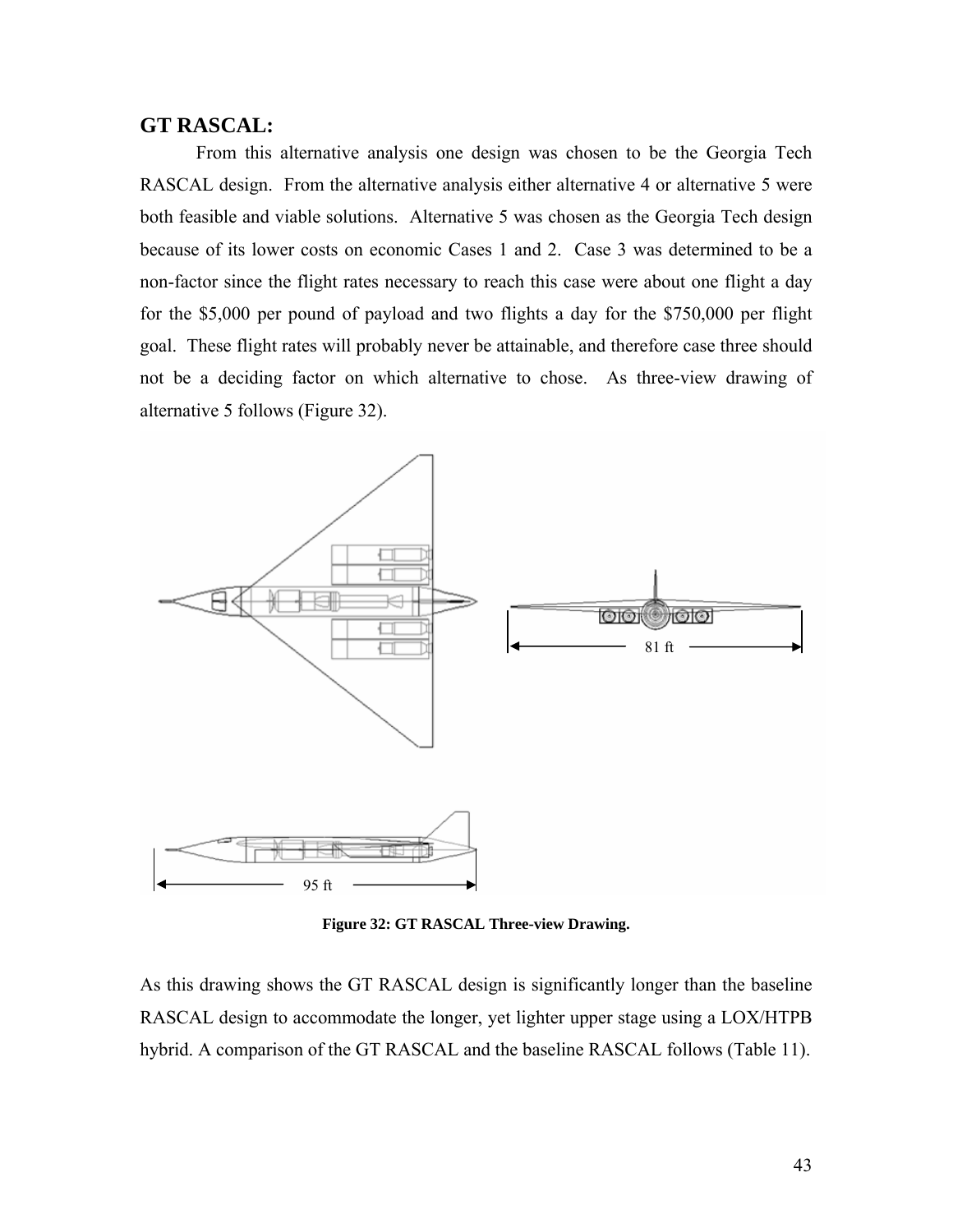|                                  | <b>Baseline</b>         | <b>GT RASCAL</b>             |
|----------------------------------|-------------------------|------------------------------|
| Length                           | 89 ft                   | 95 ft                        |
| Payload Bay Length               | 42 ft                   | 48 ft                        |
| <b>GTOW</b>                      | 101,502 lbs             | 84,549 lbs                   |
| <b>Gross Weight Upper Stages</b> | 16,000 lbs              | 14,273 lbs                   |
| Payload                          | 52 lbs                  | 250 lbs                      |
| <b>Technologies</b>              | MIPCC, Hybrid 2nd Stage | MIPCC, MMC, Hybrid 2nd Stage |

**Table 11: Comparison of GT RASCAL with Baseline.** 

As this table shows the GT RASCAL is lighter in both the GTOW as well as the upper stage gross weight. The GT RASCAL design carries five times the payload to orbit only using one more technology than the baseline, as well as a fourth stage. A size comparison of the baseline, GT RASCAL, and an F-15 follows as Figure 33.



**Figure 33: Comparison of GT RASCAL, Baseline, and F-15.**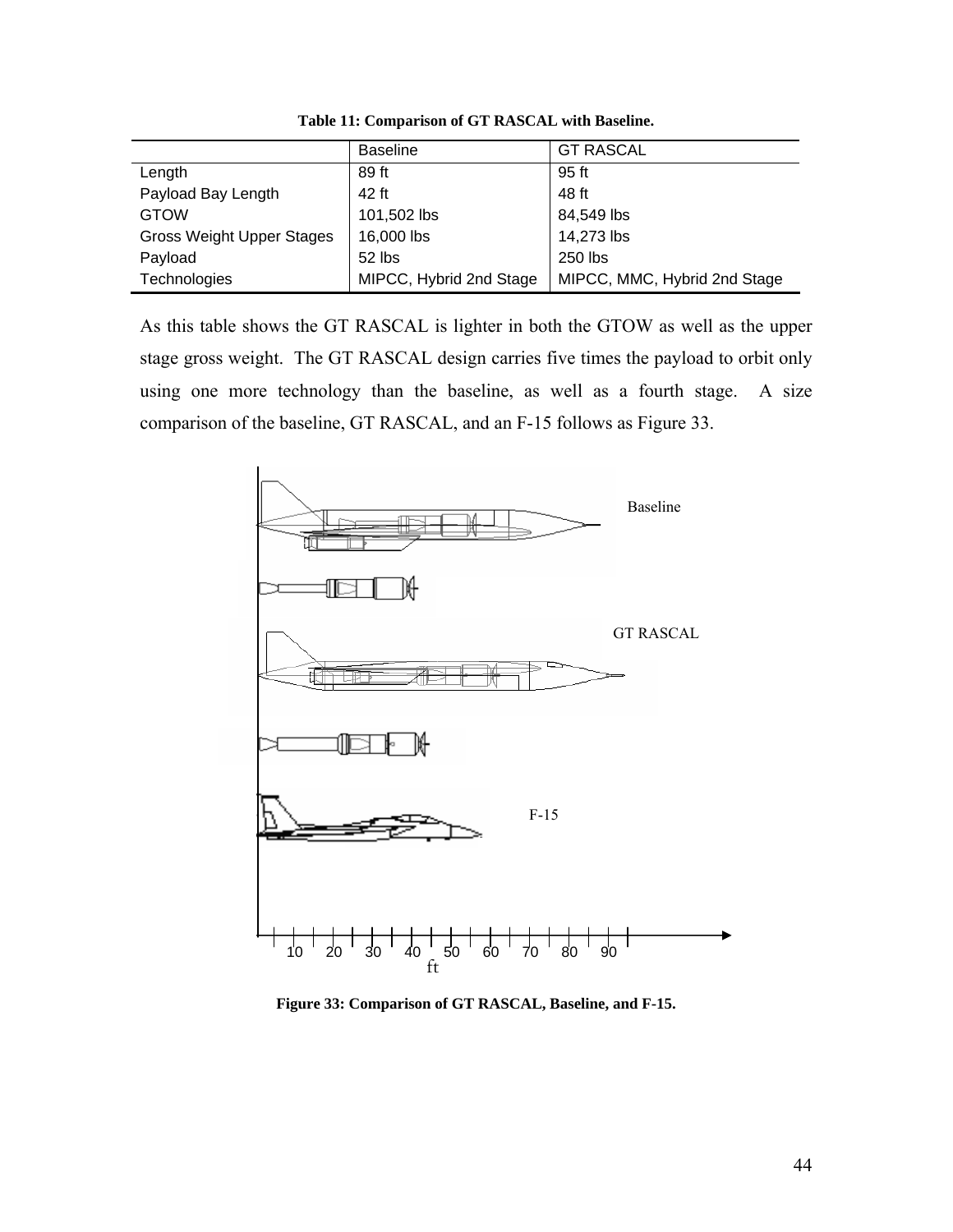As this figure shows the GT RASCAL design is only slightly longer than the baseline design and comparable with the F-15, whose engine the RASCAL designs share (F-15 carries 2 F-100s while the GT RASCAL carries 4 F-100s).

 A weight breakdown was conducted for the GT RASCAL design. This dry weight breakdown for the RASCAL first stage follows (Figure 34). As this figure shows the TPS and hydraulic systems were eliminated in the GT RASCAL design. The TPS was eliminated due the high temperature resistance of the MMC and the hydraulic fluid was eliminated by using electromechanical actuators for all flight control systems. Since the propulsion segments remained static when compared with the baseline design, the percentage of propulsion weight actually increases due to the decreased weight of the system.



**Figure 34: Weight Breakdown of 1st Stage of GT RASCAL.** 

A weight breakdown was also completed for the upper stages of the GT RASCAL design. The following figure shows how the gross weight of the upper stages has decreased due to the fact that the higher Thrust to Weight Ratio (T/W) first stage can propel the upper stage higher and faster. (T/W increases since the 4 MIPCC F-100 thrust is constant and the MMC first stage is lighter). Also the transfer orbit, although requiring a faster insertion speed, doesn't have as high of gravity and thrust vectoring losses as the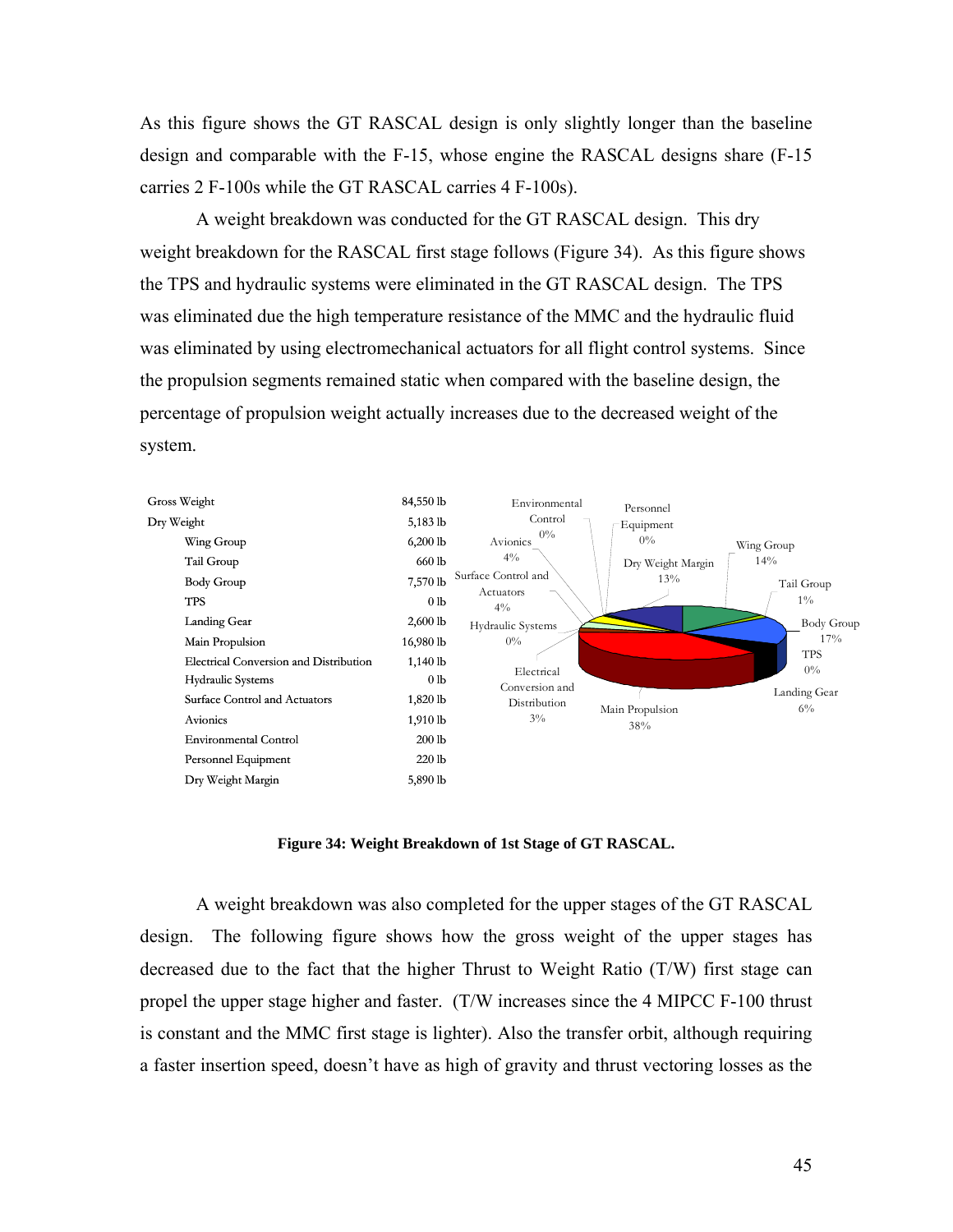higher orbit. Therefore the upper stage doesn't have to provide as much energy to the system and can therefore be smaller.



**Figure 35: Weight Breakdown of GT RASCAL 2nd Stage.** 

The third stage of the GT RASCAL also benefits from the weight savings in the first stage. The third stage is 500 lbs lighter than the baseline. This can be attributed to the same energy savings as the second stage as well as the fact that a fourth stage has been added.



**Figure 36: Weight Breakdown of GT RASCAL 3rd Stage.** 

The Fourth and final stage of the GT RASCAL design utilizes a very small apogee kick motor. This motor is just over 32 lbs with a dry weight of 9lbs. This engine was sized using a simple two body orbital mechanics as well as the rocket equation

$$
\Delta V = g_0 I_{sp} \ln(MR) \tag{6}
$$

This finite burn is relatively accurate since the circularization burn is very short.

 It is also informative to look at the percentage of fuel used in each phase of the first stages flight (Figure 37). From this figure it can be seen that the majority of the fuel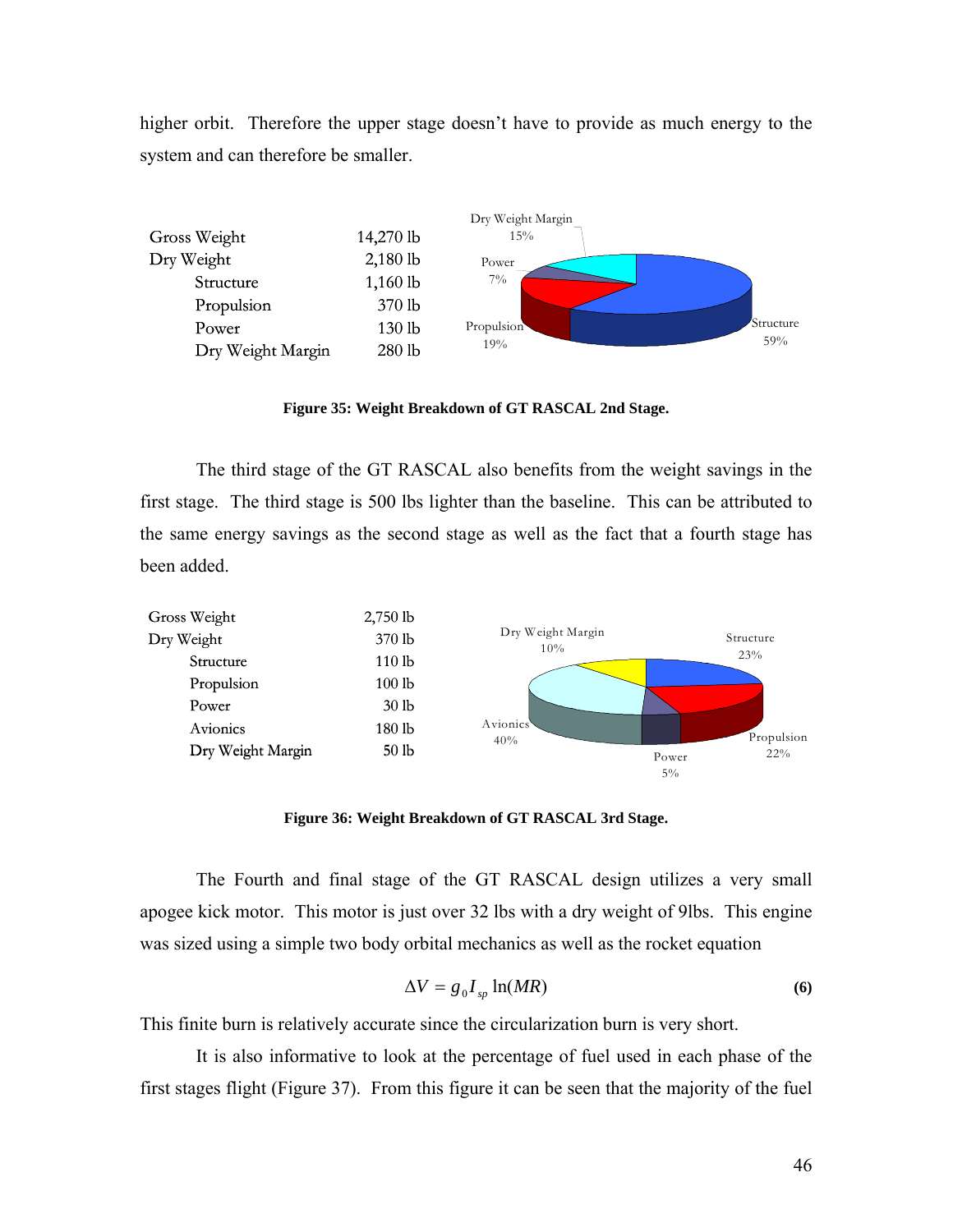used in the GT RASCAL design is in the zoom maneuver. The cruise out and loiter are also significant since the first stage still is carrying the upper stages as payload. Once the first stage completes the zoom maneuver it must return back to the airfield. The zoom maneuver adds almost 180 nautical miles of downrange that must be flown in the cruise home segment of the trajectory. This cruise home uses less fuel that the cruise out even though it is 90 nautical mile longer because of the reduced weight of the first stage. In case of an abort, the first stage is not equipped to fly back the entire 430 nmi with the payload bay full. The extra fuel required to accomplish this would grow the first stage to over 120,000 lbs. This large increase in weight is due to the fact that the extra fuel must be carried during the zoom maneuver and results in a high weight penalty.

 When looking at the zoom maneuver almost all of the propellant is fuel. That is because the first stage accelerates to Mach 3 before it starts to climb out of the atmosphere and loses the majority of its oxidizer intake. The zoom maneuver uses more water than lox because the water is used from Mach 1 onward where are the LOX is not used until later in the trajectory. The water is the major factor in the MIPCC system since it increases the density of the flow and cools the turbo machinery, where as the LOX mainly stabilizes the combustion at high altitudes.



**Figure 37: First Stage Fuel Breakdown of GT RASCAL.**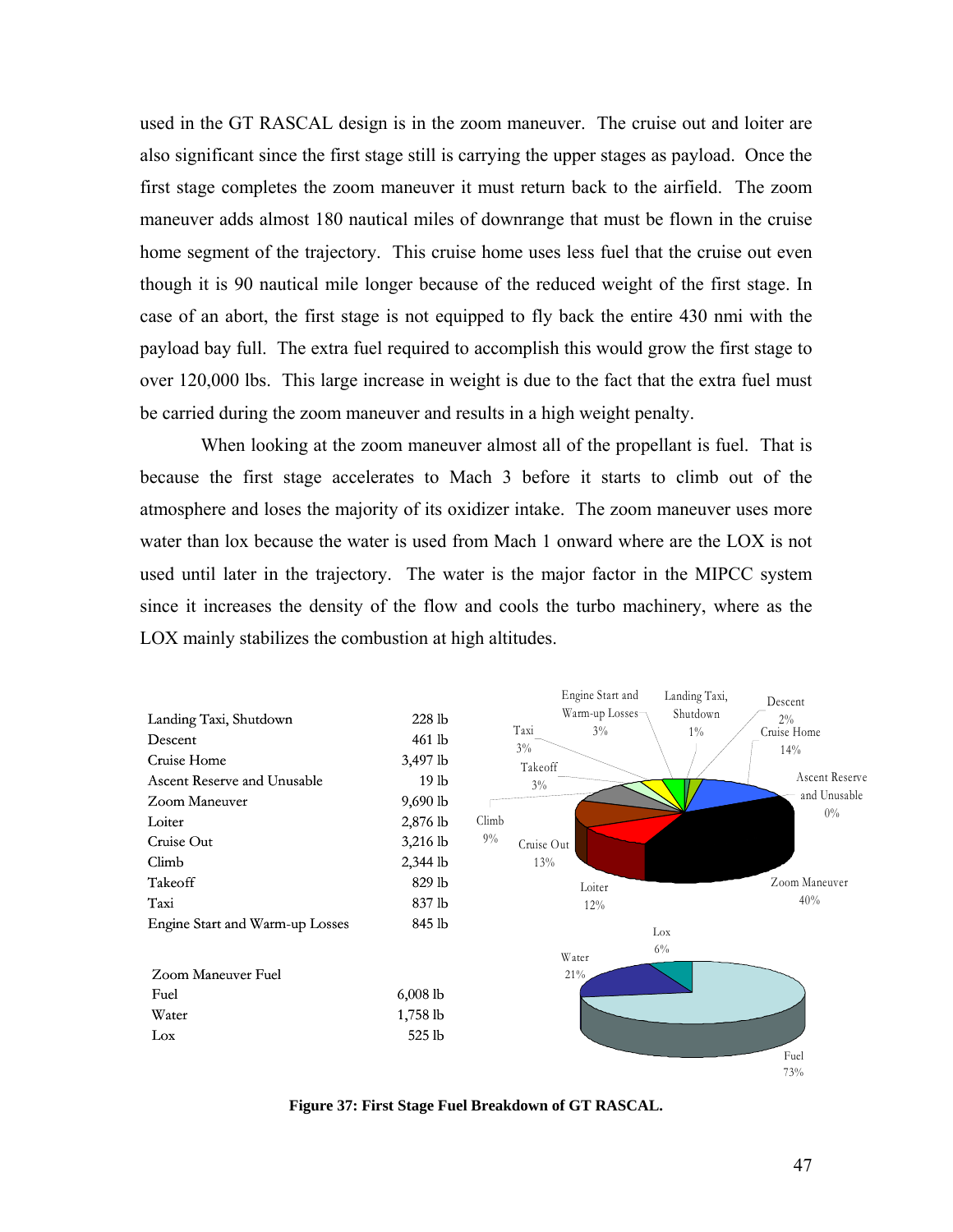When the entire launch system is combined the weight breakdown follows (Figure 38). As this figure shows even with the MMC the dry weight is still 54% of the vehicle weight. That is important to note because over 54% weight of the system is reusable even though only one of the four stages are reusable.



#### **Figure 38: Overall Weight Breakdown of GT RASCAL (Fourth Stage Omitted).**

 A final mission profile for the GT RASCAL design is also included (Figure 39). As this figure shows the release of the second stage is at a higher altitude and a higher velocity than the baseline. This allows the upper stage rockets to be much smaller and in turn reduces the first stage weight further. This mission profile also shows that the GT RASCAL design releases the payload from the bottom of the first stage. This was decided since when the first stage drops the payload there is still over 1200 lbs of lift on the first stage. When they payload is released it will fall faster than the first stage and therefore will be farther away that the same payload dropped from the top of the first stage.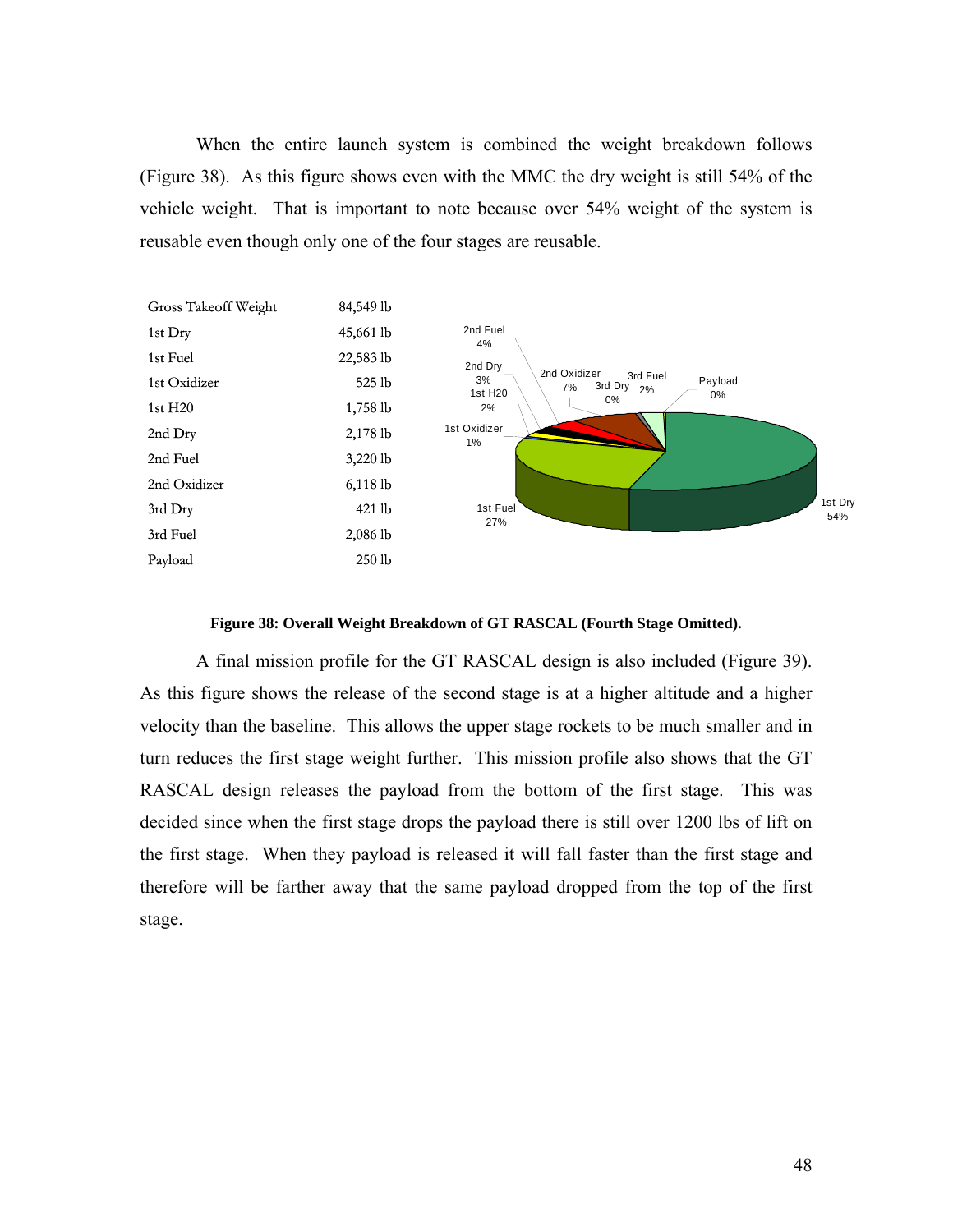

**Figure 39: GT RASCAL Mission Profile.** 

 The trajectory plots for the GT RASCAL vehicle follow as Figure 40 and Figure 41. As these plots show the trajectory of the GT RASCAL is very similar to that of the baseline. The major differences are, as already noted, that the first stage releases the upper stages with much more energy and that the third stage puts the fourth stage and payload in a lower transfer orbit, where fewer losses incur. These plots also show the tendency of the MIPCC engines to peak in thrust when the fuel flow rate of the LOX and water is at its highest  $(\sim)4\%$  of SLS thrust). When this occurs the I<sub>sp</sub> of the MIPCC engines plummets due to this same increased flow rate.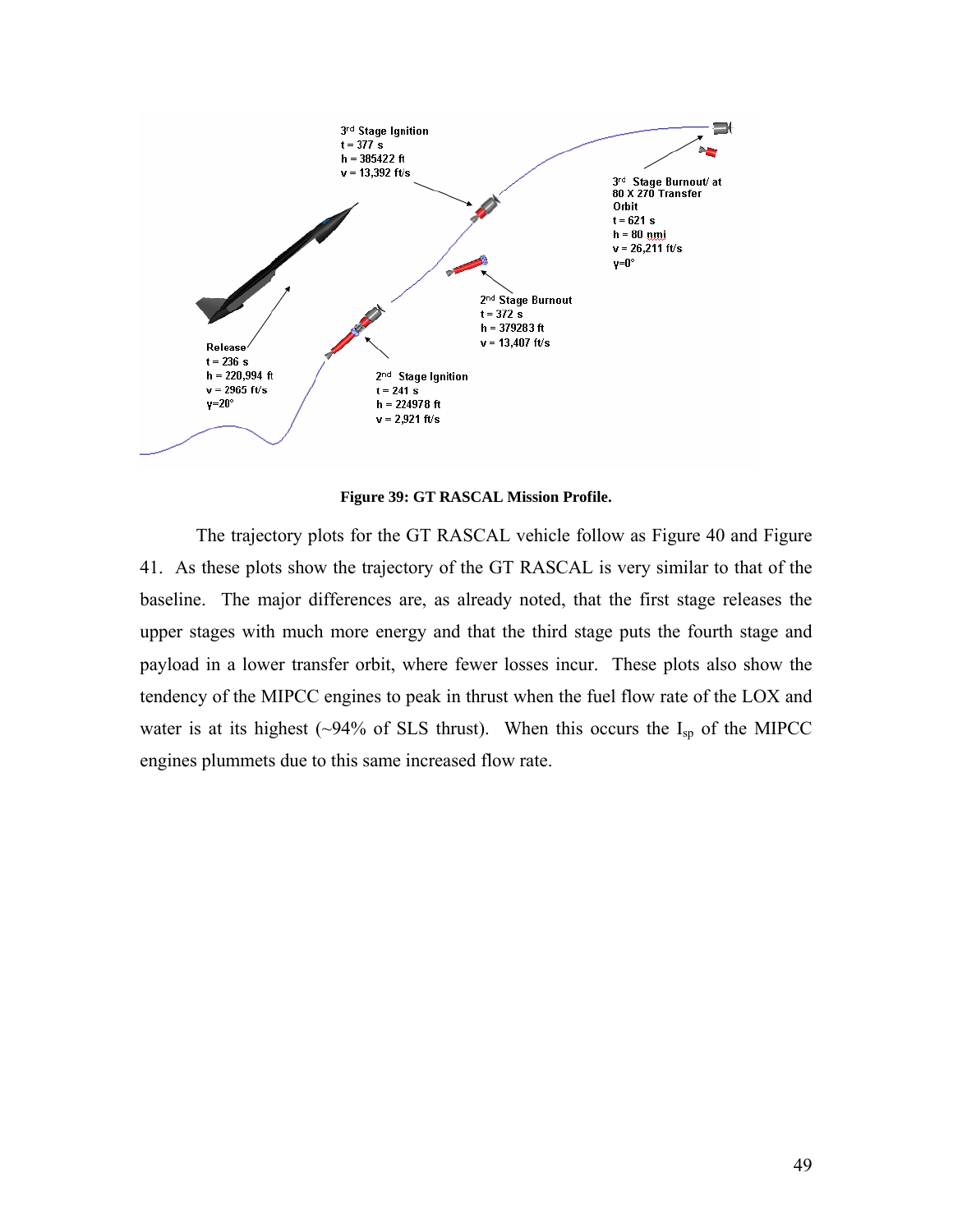

**Time of Flight (secs)**

**Figure 40: GT RASCAL Trajectory (Mach & Altitude).** 



**Figure 41: GT RASCAL Trajectory (Thrust and ISP).**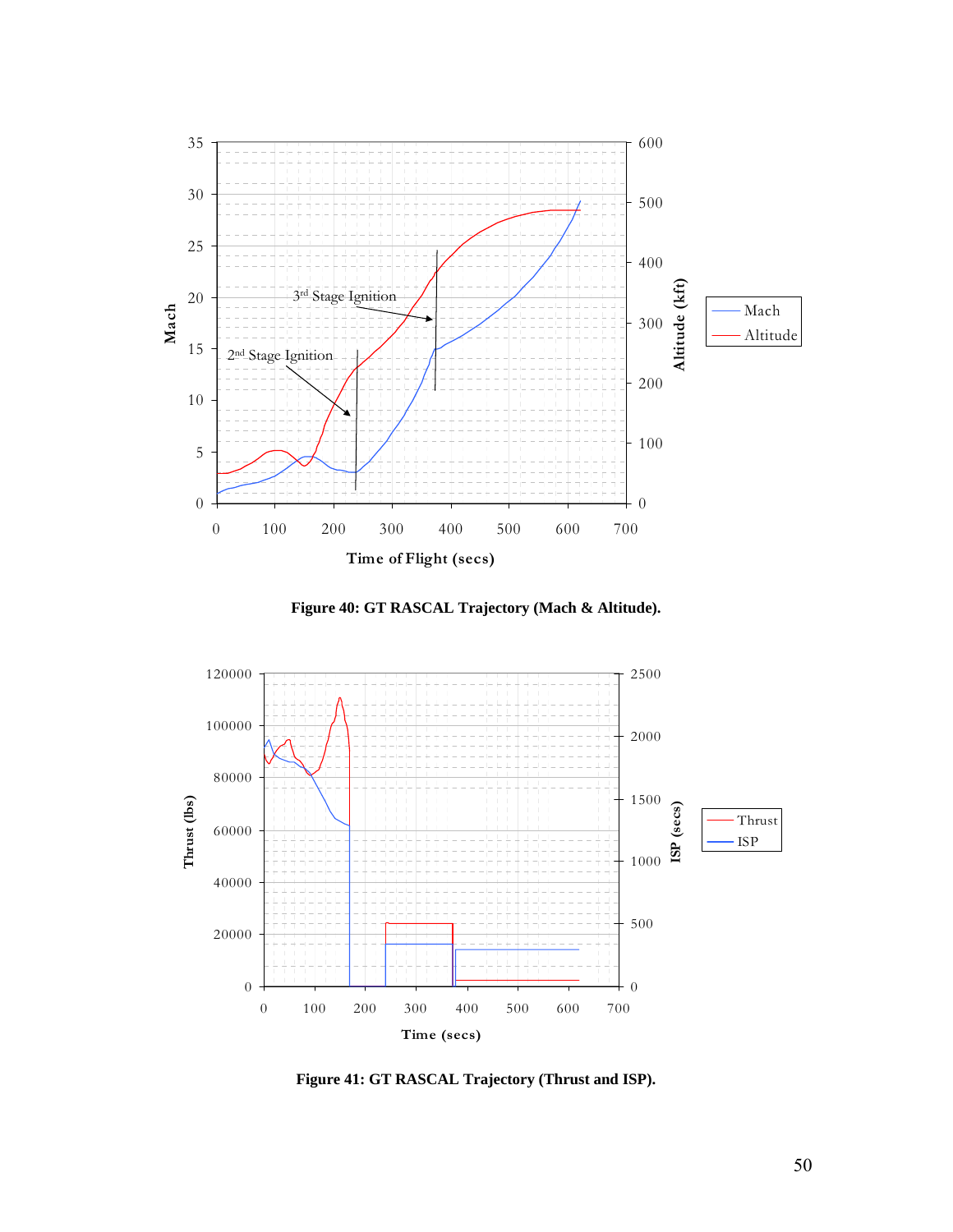When the final cost numbers of the GT RASCAL design were calculated, they were compared with the initial RASCAL goals. A summary of the number of flights necessary to obtain the two RASCAL cost goals follow as Table 12 and Table 13.

**Table 12: GT RASCAL Flights per Year to Attain \$5,000 per Pound of Payload.** 

| Case 1: Purchase Only Expendables     | 91 flights per year  |
|---------------------------------------|----------------------|
| Case 2: Purchase Only Flight Vehicles | 125 flights per year |
| Case 3: Purchase Vehicles and DDT&E   | 363 flights per year |

As Table 12 shows, the GT RASCAL design can meet the case 1 economic scenario with only 91 flights and two first stage aircraft, while the case 2 economic scenario can be meet with just 125 flight and three first stage aircraft. The third case, as previously noted, if very tough with even the GT RASCAL design. For this case the vehicle must fly about once a day with eight first stage vehicles. The alternative four design actually falls slightly below this number at 361 flights per year.

**Table 13: GT RASCAL Flights per Year to Attain \$750,000 per Flight** 

| Case 1 | 176 flights per year |
|--------|----------------------|
| Case 2 | 350 flights per year |
| Case 3 | 742 flights per year |

The second cost goal of \$750,000 dollars per flight is slightly harder to obtain. For case 1 it takes 176 flights per year with four first stage aircraft. Case 2 requires 350 flights with seven first stage aircraft, while Case 3 requires 742 flights per year with a fleet of 15 first stage aircraft.

#### **Conclusions:**

For this project both the baseline vehicle and five alternative vehicles were examined. When the baseline vehicle was evaluated it was found to fall short of the performance as well as the cost goals set by DARPA for the RASCAL program. The baseline vehicle was found to only carry 52 lbs to the 270 nmi sun synchronous orbit. When the baseline vehicle was costed it was found to meet the first cost goal of \$750,000 per flight in just 155 flights per year for economic Case 1, 366 flights per year for Case 2, and 660 flights per year for Case 3. Unfortunately the \$5,000 dollar per pound goal was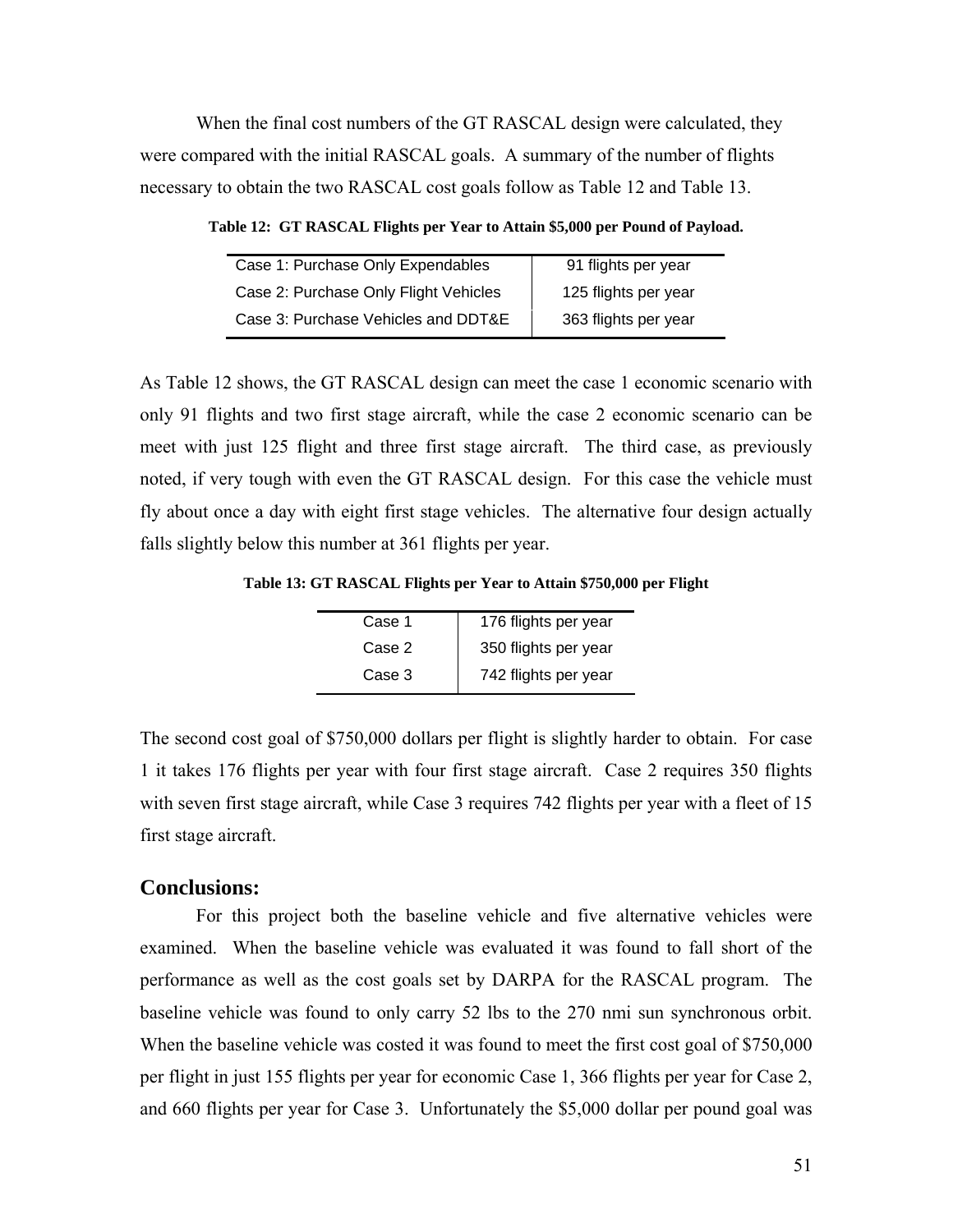hindered by the smaller than expected payload capacity and the number of flights per year was greater than 500 for all cases.

Several alternatives of the baseline design were analyzed to try to produce a feasible and viable design. From this alternative analysis two were continued through the entire design process. These optimized alternatives were both able to reach the performance goals set out by DARPA as well as being very similar in the number of flights necessary to meet the cost goals. The alternative 5 design was chosen as the GT RASCAL design because of the lower number of flights necessary to meet both cost goals of \$750,000 per flight and \$5,000 per pound for two of the three economic cases. The GT RASCAL only cost slightly more than alternative 4 in the Case 3 economic scenario. This was the most unlikely scenario since it required an enormous amount of flights to meet the RASCAL cost goals.

The GT RASCAL design can meet DARPA's performance goals and reach the cost goals of \$5,000 per pound of payload with eight first stage vehicles flying 46 times per year for a total of 369 flights per year. Different economic cases were also evaluated to try and meet the cost goals in a less ambitious number of flights per year. It was found that if the DDT&E was paid for by another party (NASA, DOD, etc.) the cost goals can be met with just three vehicles flying 42 times per year for a total of 125 flights per year.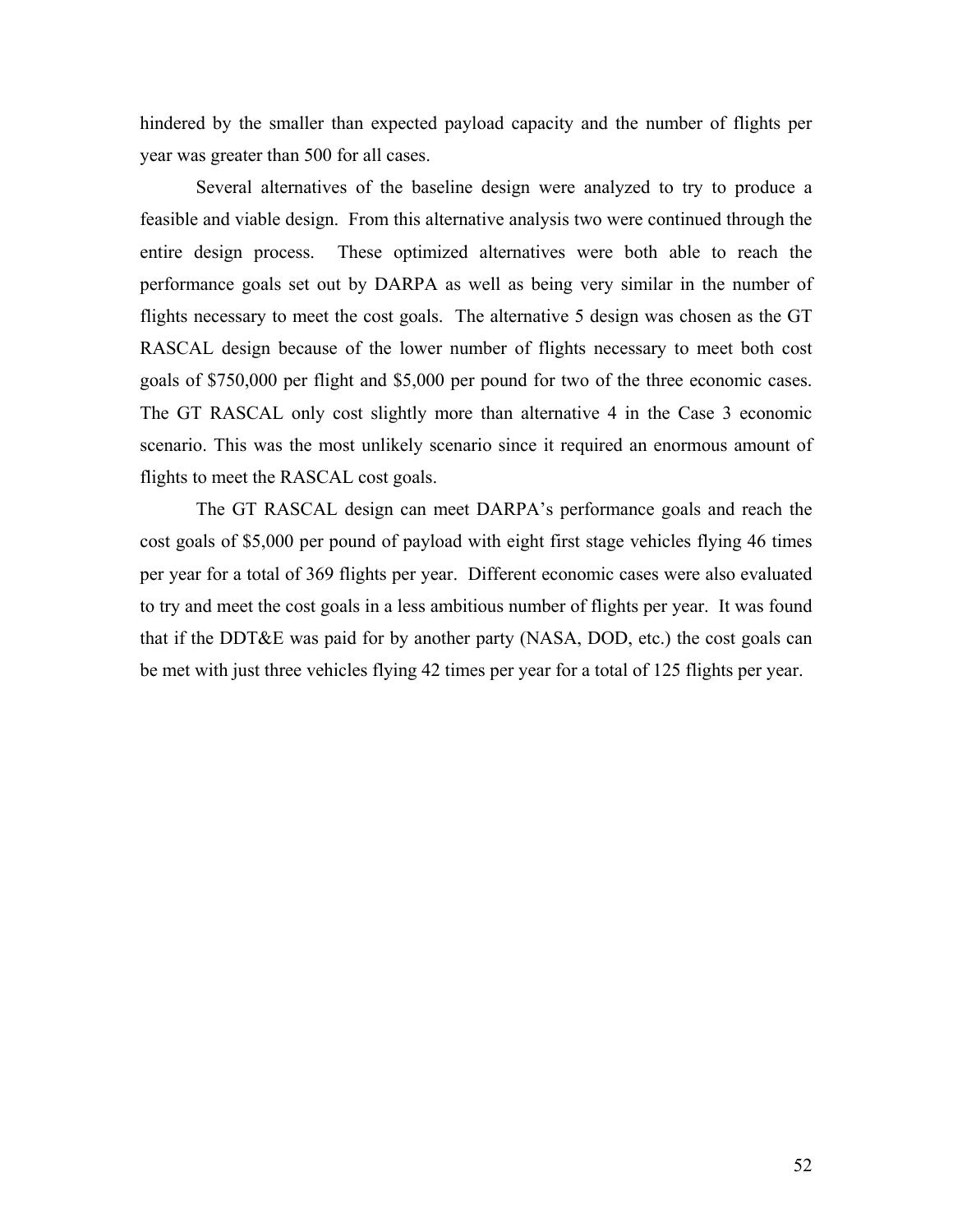# **References:**

- $\overline{a}$ 1. Cyr, Kelley, "US Launch Vehicle Data," March 26, 2004, URL: http://www.jsc.nasa.gov/bu2/ELV\_US.html, Last visited 5/2/04.
- 2. Space Space Launch Corporation, URL: http://www.spacelaunch.com/RASCAL.asp, Last visited 5/2/04.
- 3. Alford, William, "NASA Assessment of United States Navy F-14 Airplane Designs," Langley Working Paper LWP-794, Hampton Virginia, 1969.
- 4. Pratt and Whitney Products: F-100, URL: http://www.prattwhitney.com/prod\_mil\_f100.asp, Last visited 5/2/04.
- 5. Bechtel, Ryan, "Turbine Based Engine Analysis Tool". URL: http://www.ssdl.gatech.edu/~ssdl/T-BEAT/T-BEAT.html, Last visited 4/15/04.
- 6. Carter, Preston, "Mass Injection and Precompressor Cooling Engines Analyses," AIAA-2002-4127, 38th AIAA Joint Propulsion Conference and Exhibit, Indianapolis, Indiana, July 7-10 2002.
- 7. Humble, Ronald, Larson, Wiley, and Wertz, James, Space Mission Analysis and Design, 3rd Ed. Microcosm, New York: 1999.
- 8. Roskam, Jan, Airplane Design Part I: Preliminary Sizing of Airplanes, DAR Corporation, Lawrence, Kansas: 1997.<br>9. Powell, R.W., et. Al., "Program to Optic
- 9. Powell, R.W., et. Al., "Program to Optimize Simulated Trajectories (POST) Utilization Manual, Volume II, Version 5.2," NASA Langley Research Center, Hampton, VA; Martin Marietta Corporation, Denver, CO., October 1997.
- 10. Rohrschneider, R., "Development of a Mass Estimating Relationship Database for Launch Vehicle Conceptual Design," AE8900 Special Project, Georgia Institute of Technology, April 26, 2002.
- 11. Lockheed Martin Space Systems Company: Thermal Protection, URL: http://www.lockheedmartin.com/michoud/products/tpp/tpp\_ma25.htm, Last visited 5/2/04.
- 12. Morris, W. Douglas, "X-15/HL-20 Operations Support Comparison," NASA Technical Memorandum 4453, June 1993.
- 13. Koelle, Dietrich, "Handbook of Cost Engineering for Space Transportation Systems with Transcost ," TransCostSystems, Liebigweg, Germany, 2000.
- 14. Crippen, Dan L, "The Effects of Aging on the Costs of Operating and Maintaining Military Equipment," Congressional Budget Office, August 2001. http://www.cbo.gov/showdoc.cfm?index=2982&sequence=0, Last visited 5/2/04.
- 15. Rodrigues, Louis J. "Progress in Meeting F-22 Cost and Schedule Goals," General Accounting Office,1999.

# **General References:**

- 1. Benson, T., "Earth Atmosphere Model," June 4, 2002, http://www.grc.nasa.gov/WWW/K- 12/airplane/atmos.html, Last visited 5/2/04.
- 2. Raymer, Daniel P., Aircraft Design a Conceptual Approach, AIAA Education Series, Reston, VA, 1999.
- 3. Wall, Robert, "Hot Rod to Space," Aviation Week. McGraw Hill Corp: September 22, 2003.